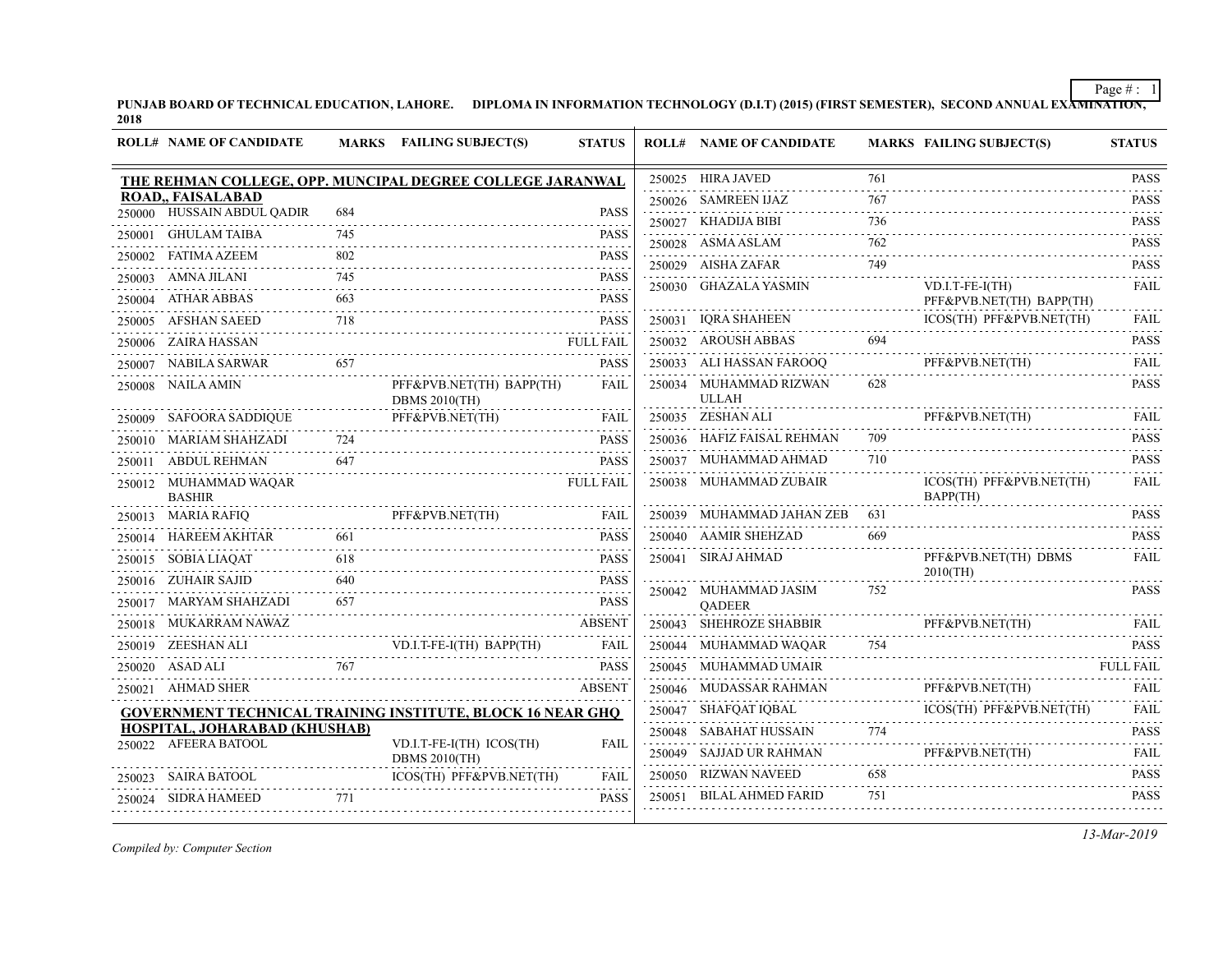PUNJAB BOARD OF TECHNICAL EDUCATION, LAHORE. DIPLOMA IN INFORMATION TECHNOLOGY (D.I.T) (2015) (FIRST SEMESTER), SECOND ANNUAL EXA<del>MINATION,</del><br>2018

| <b>ROLL# NAME OF CANDIDATE</b>                                                                   |          | MARKS FAILING SUBJECT(S)                                    | <b>STATUS</b>    | <b>ROLL# NAME OF CANDIDATE</b>            |          | <b>MARKS FAILING SUBJECT(S)</b>                   | <b>STATUS</b>                       |
|--------------------------------------------------------------------------------------------------|----------|-------------------------------------------------------------|------------------|-------------------------------------------|----------|---------------------------------------------------|-------------------------------------|
| 250052 MUHAMMAD REHAN                                                                            | 735<br>. |                                                             | <b>PASS</b>      | 250076 LAIBA MUSHTAQ                      | 683      |                                                   | <b>PASS</b>                         |
| 250053 DANIAL SHAUKAT                                                                            | 664      |                                                             | <b>PASS</b>      | 250077 LAIBA ZAFAR IQBAL                  |          | WE-I                                              | FAIL                                |
| 250054 MUHAMMAD ZAFRAN                                                                           | 628      |                                                             | <b>PASS</b>      | 250078 SEHRISH                            | 676      |                                                   | <b>PASS</b>                         |
| AMJAD<br>250055 HAZOOR BAKHSH                                                                    | 769      |                                                             | <b>PASS</b>      | 250079 MUHAMMAD ALI BASHIR                |          | WE-I VD.I.T-FE-I(TH)<br>ICOS(TH, PR)              | <b>FAIL</b>                         |
| 250056 MUHAMMAD RIAZ                                                                             |          | PFF&PVB.NET(TH) DBMS<br>$2010$ (TH)                         | FAIL             |                                           |          | PFF&PVB.NET(TH, PR)<br>BAPP(TH, PR) DBMS 2010(TH, |                                     |
| 772<br>250057 ZULQARNAIN                                                                         |          |                                                             | <b>PASS</b>      |                                           |          | PR)                                               | <b>PASS</b>                         |
| 250058 WAQAS MEHMOOD                                                                             |          | ICOS(TH) BAPP(TH) FAIL                                      |                  | 250080 NABEEL AHMAD 703<br>250081 RIZWAN  |          | WE-I VD.I.T-FE-I(TH)                              | <b>FAIL</b>                         |
| 250059 MUHAMMAD IHSAN                                                                            |          | <b>DBMS 2010(TH)</b><br>DBMS $2010(TH)$                     | <b>FAIL</b><br>. |                                           |          | ICOS(TH, PR)                                      |                                     |
| 250060 ABDUL JABBAR                                                                              | 696      |                                                             | <b>PASS</b>      |                                           |          | PFF&PVB.NET(TH, PR)                               |                                     |
| 250061 ZAIN IQBAL                                                                                |          | VD.I.T-FE-I(TH) DBMS<br>$2010$ (TH)                         | <b>FAIL</b>      |                                           |          | BAPP(TH, PR) DBMS 2010(TH,<br>PR)                 |                                     |
| 250062 MUHAMMAD BILAL ABBAS 785                                                                  |          |                                                             | <b>PASS</b>      | 250082 DANISH YAQOOB                      | 719      |                                                   | <b>PASS</b>                         |
| 250063 SANA ULLAH                                                                                | 720      |                                                             | <b>PASS</b>      | 250083 TAHA AHMAD                         | 651      |                                                   | <b>PASS</b>                         |
| 250064 AFTAB AHMED                                                                               | 647      |                                                             | <b>PASS</b>      | 250084 MUHAMMAD ZAHID PFF&PVB.NET(TH)     |          |                                                   | <b>FAIL</b><br>$\omega$ is a graph. |
| 250065 MUHAMMAD NAZEER                                                                           | 719      |                                                             | <b>PASS</b>      | 250085 MUHAMMAD HARIS                     |          |                                                   | <b>PASS</b><br>.                    |
| 250066 MUHAMMAD SHOAIB                                                                           | .        | $VD.I.T-FE-I(TH)$                                           | <b>FAIL</b>      | 250086 ABDULLAH SHAFIQUE                  | 605      |                                                   | <b>PASS</b>                         |
| MUMTAZ                                                                                           |          | PFF&PVB.NET(TH) BAPP(TH)                                    |                  | 250087 MUHAMMAD SOHAIL ASIF 752           |          |                                                   | <b>PASS</b><br>.                    |
| 250067 SYED MUSSADAQ HUSSAIN                                                                     |          | $VD.I.T-FE-I(TH)$<br>PFF&PVB.NET(TH)                        | FAIL             | 250088 ZAAFAR SHAHZAD                     | 677<br>. |                                                   | <b>PASS</b><br>.                    |
| 250068 SAAD MUNIB ASGHAR                                                                         | 660      |                                                             | <b>PASS</b>      | 250089 HAFIZ MUHAMMAD ALI<br><b>AJMAL</b> | 579      |                                                   | <b>PASS</b>                         |
| 250069 MUHAMMAD WASEEM                                                                           | 669      |                                                             | <b>PASS</b>      | 250090 QAMAR ZAMAN                        | 561      |                                                   | <b>PASS</b>                         |
| 250070 MANZAR ABBAS<br>0070 MANZAR ABBAS DBMS 2010(TH) FAIL                                      |          | DBMS $2010$ (TH)                                            |                  | 250091 HINA JAMIL                         | 598      |                                                   | <b>PASS</b><br>.                    |
| 250071 FAISAL SHAHZAD VD.I.T-FE-I(TH) FAIL(No Chance)                                            |          |                                                             |                  | 250092 FOUZIA SHAUKAT                     | 727      |                                                   | <b>PASS</b>                         |
| 250072 IMRANA YASMEEN                                                                            | 742      |                                                             | <b>PASS</b>      | 250093 SHAHZAIB REHMAN                    |          | PFF&PVB.NET(TH)                                   | <b>FAIL</b>                         |
| 250073 MUHAMMAD EHTISHAM                                                                         |          | PFF&PVB.NET(TH) BAPPIHHL(No Chance)<br><b>DBMS 2010(TH)</b> |                  | 250094 AHMED ABDAN SALEEMI                |          | WE-I VD.I.T-FE-I(TH)<br>ICOS(TH) PFF&PVB.NET(TH)  | <b>FAIL</b>                         |
| WINWARE GROUP OF COLLEGES, NAGRI ABBAS SHAH NEAR NADRA<br>OFFICE, TEHSIL OFFICE G.T ROAD, KAMOKE |          |                                                             |                  | 250095 HAIDER SULEMAN MALIK               |          | <b>DBMS 2010(TH)</b><br>WE-I PFF&PVB.NET(TH)      | FAIL                                |
| 250074 FARHANA KANWAL                                                                            |          |                                                             | <b>ABSENT</b>    |                                           |          | BAPP(TH) DBMS 2010(TH)                            |                                     |
| IT ACADEMY, PAF BASE ADBID MAJEED ROAD., LAHORE                                                  |          |                                                             |                  | 250096 NAUMAN SARFRAZ                     |          | PFF&PVB.NET(TH)                                   | <b>FAIL</b><br>.                    |
| 250075 SAIMA MAQSOOD                                                                             | 605      |                                                             | <b>PASS</b>      | 250097 MUHAMMAD IMRAN<br>RAZZAQ           |          | PFF&PVB.NET(TH)                                   | <b>FAIL</b>                         |
|                                                                                                  |          |                                                             |                  |                                           |          |                                                   |                                     |

*Compiled by: Computer Section*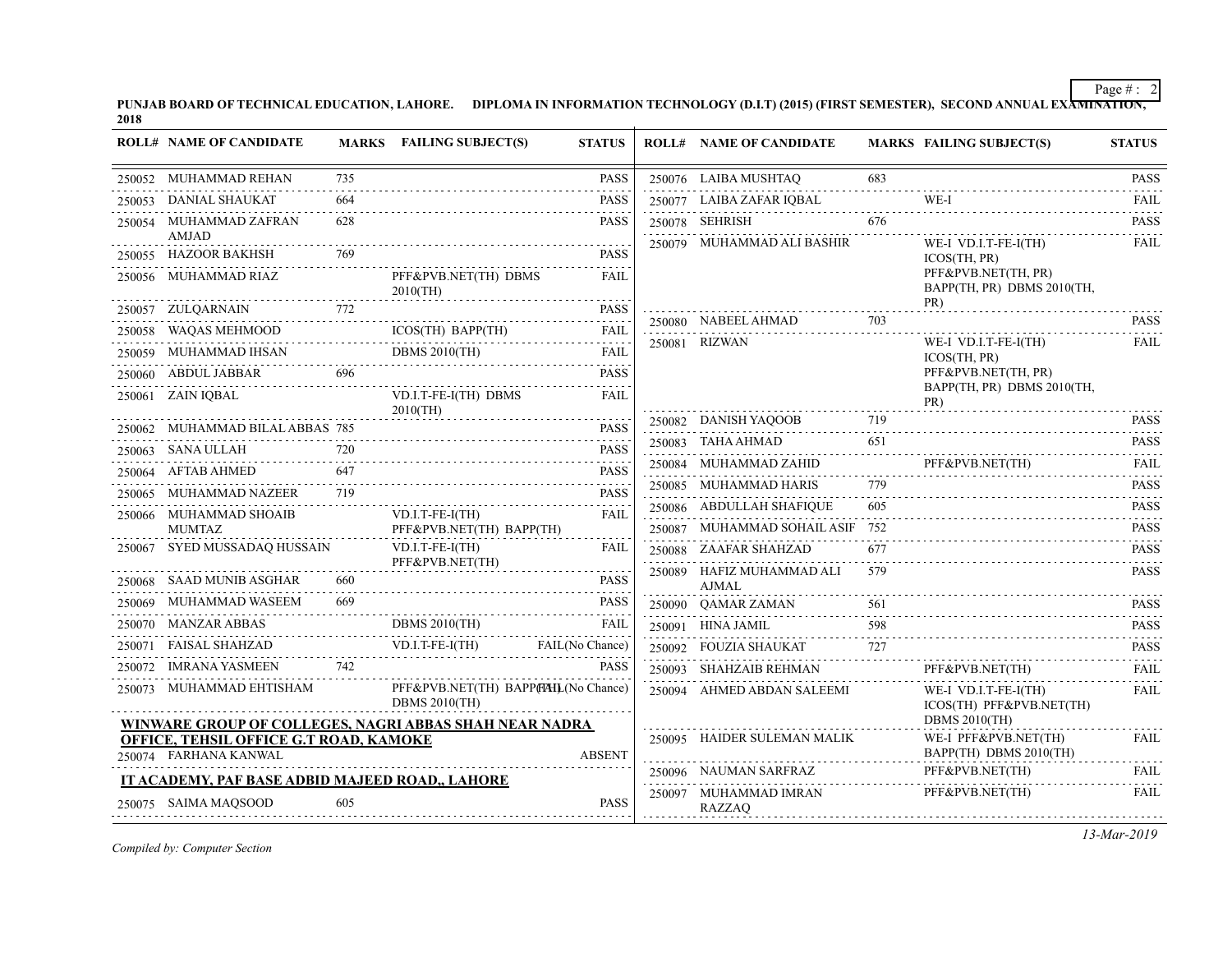PUNJAB BOARD OF TECHNICAL EDUCATION, LAHORE. DIPLOMA IN INFORMATION TECHNOLOGY (D.I.T) (2015) (FIRST SEMESTER), SECOND ANNUAL EXA<del>MINATION,</del><br>2018

| <b>ROLL# NAME OF CANDIDATE</b>           |     | MARKS FAILING SUBJECT(S)                                                                                                                                                             | <b>STATUS</b>                                                                                                                                                       | <b>ROLL# NAME OF CANDIDATE</b>    |     | <b>MARKS FAILING SUBJECT(S)</b>                                                                                                                                       | <b>STATUS</b>    |
|------------------------------------------|-----|--------------------------------------------------------------------------------------------------------------------------------------------------------------------------------------|---------------------------------------------------------------------------------------------------------------------------------------------------------------------|-----------------------------------|-----|-----------------------------------------------------------------------------------------------------------------------------------------------------------------------|------------------|
| 250098 SANA RIAZ                         | 855 |                                                                                                                                                                                      | <b>PASS</b>                                                                                                                                                         | 250119 KAINAT JAVED               |     | WE-I VD.I.T-FE-I(TH)                                                                                                                                                  | <b>FAIL</b>      |
| 250099 IQRA BASHIR                       | 831 | R 831                                                                                                                                                                                | <b>PASS</b>                                                                                                                                                         |                                   |     | ICOS(TH, PR)<br>PFF&PVB.NET(TH, PR)                                                                                                                                   |                  |
| 250100 ZUNAIRA BASHIR VD.I.T-FE-I(TH)    |     | $VD.I.T-FE-I(TH)$                                                                                                                                                                    | <b>FAIL</b><br>.                                                                                                                                                    |                                   |     | BAPP(TH, PR) DBMS 2010(TH,                                                                                                                                            |                  |
|                                          |     | 250101 SADAF AFREEN BAPP(TH) DBMS 2010(TH)                                                                                                                                           | <b>FAIL</b>                                                                                                                                                         |                                   |     | PR)                                                                                                                                                                   |                  |
| 250102 NAJMA SARWAR                      | 783 |                                                                                                                                                                                      | <b>PASS</b><br>$-1 - 1 - 1 - 1$                                                                                                                                     |                                   |     | 250120 DANISH RIAZ PFF&PVB.NET(TH) FAIL                                                                                                                               |                  |
| 250103 SANYA HUSSAIN                     | 689 |                                                                                                                                                                                      | <b>PASS</b>                                                                                                                                                         | 250121 LARAIB YOUNIS              |     | 678 — 100 $\sigma$                                                                                                                                                    | <b>PASS</b>      |
| 250104 BUSHRA SIRAJ                      | 793 |                                                                                                                                                                                      | <b>PASS</b>                                                                                                                                                         | <b>IQBAL ROAD, LAHORE</b>         |     | PUNJAB COMPUTER COLLEGE, RAILWAY SOCIETY PLAZA 43 ALLAMA                                                                                                              |                  |
| 250105 ANAM JAVED                        | 755 |                                                                                                                                                                                      | PASS                                                                                                                                                                | 250122 SYED ZULQUERNAIN           |     | $VD.I.T-FE-I(TH)$                                                                                                                                                     | <b>FAIL</b>      |
| 250106 SYED KUMAIL ABBAS<br><b>NAOVI</b> | 702 |                                                                                                                                                                                      | <b>PASS</b>                                                                                                                                                         | <b>HAIDER</b>                     |     | PFF&PVB.NET(TH) DBMS<br>$2010$ (TH)                                                                                                                                   |                  |
| 250107 FARHAN ARSHAD                     |     |                                                                                                                                                                                      | <b>PASS</b><br>.                                                                                                                                                    |                                   |     | 250123 SABA RAHIM 596 PASS                                                                                                                                            |                  |
| 250108 MUHAMMAD SHUJA UR                 | 757 |                                                                                                                                                                                      | <b>PASS</b>                                                                                                                                                         | 250124 MUSSADIQ KARIM             |     | PFF&PVB.NET(TH)<br>250124 MUSSADIQ KARIM PFF&PVB.NET(TH) FAIL                                                                                                         |                  |
| <b>REHMAN</b>                            |     | WE-I VD.I.T-FE-I(TH)                                                                                                                                                                 | FAIL                                                                                                                                                                | 250125 HAMMAD ALI KHAN            | 662 |                                                                                                                                                                       | <b>PASS</b>      |
| 250109 MUHAMMAD HAMMAD<br>RAZA           |     | ICOS(TH, PR)                                                                                                                                                                         |                                                                                                                                                                     |                                   | 603 | 250126 RIDA SOHAIL 603 PASS                                                                                                                                           |                  |
|                                          |     | PFF&PVB.NET(TH, PR)                                                                                                                                                                  |                                                                                                                                                                     |                                   |     |                                                                                                                                                                       |                  |
|                                          |     | BAPP(TH, PR) DBMS 2010(TH,<br>PR)                                                                                                                                                    |                                                                                                                                                                     | 250128 BUSHRA WARIS               | 765 |                                                                                                                                                                       | <b>PASS</b>      |
| 250110 USAMA HASSAN                      | 701 |                                                                                                                                                                                      | <b>PASS</b>                                                                                                                                                         | 250129 MUHAMMAD ARMAGHAN 731      |     |                                                                                                                                                                       | <b>PASS</b>      |
| 250111 MUHAMMAD UMAR BASHIR              |     | WE-I VD.I.T-FE-I(TH)                                                                                                                                                                 | FAIL                                                                                                                                                                | 250130 FEEHA ABBAS                | 693 | AS PASS 693 PASS                                                                                                                                                      | <b>PASS</b>      |
|                                          |     | ICOS(TH) PFF&PVB.NET(TH)<br>BAPP(TH) DBMS 2010(TH)                                                                                                                                   |                                                                                                                                                                     | 250131 RUBAB TARIQ                | 645 |                                                                                                                                                                       | <b>PASS</b><br>. |
| 250112 FAHAD ABBAS                       | 635 |                                                                                                                                                                                      | <b>PASS</b>                                                                                                                                                         | 250132 MARYYA AMJAD               | 604 |                                                                                                                                                                       | <b>PASS</b>      |
| 250113 WAQAS AZIZ                        |     |                                                                                                                                                                                      |                                                                                                                                                                     | 250133 UMAMA NAEEM                | 636 |                                                                                                                                                                       | <b>PASS</b>      |
| 250114 MUHAMMAD HAMZA                    | 668 | ZIZ PFF&PVB.NET(TH) FAIL                                                                                                                                                             | <b>PASS</b>                                                                                                                                                         | 250134 SUMMAYA                    | 764 |                                                                                                                                                                       | <b>PASS</b>      |
| <b>KHAN</b>                              |     |                                                                                                                                                                                      |                                                                                                                                                                     | $250135 \quad \text{MOHSIN AZAM}$ |     |                                                                                                                                                                       | FULL FAIL        |
| 250115 ASIF HUSSAIN                      |     | VD.I.T-FE-I(TH) ICOS(TH)                                                                                                                                                             | <b>FAIL</b>                                                                                                                                                         |                                   |     | 250136 HUZAIFA AHMAD 695 PASS                                                                                                                                         |                  |
|                                          |     | PFF&PVB.NET(TH) BAPP(TH)                                                                                                                                                             | $\frac{1}{2} \left( \frac{1}{2} \right) \left( \frac{1}{2} \right) \left( \frac{1}{2} \right) \left( \frac{1}{2} \right) \left( \frac{1}{2} \right)$<br><b>PASS</b> | 250137 SUMAIRA ZAHID              | 662 | 250137 SUMAIRA ZAHID 662 PASS                                                                                                                                         |                  |
|                                          |     | 250116 UMAY RUBAB 742                                                                                                                                                                |                                                                                                                                                                     | 250138 FARAH RIAZ                 |     |                                                                                                                                                                       |                  |
|                                          |     | $\begin{tabular}{lllllllll} \multicolumn{2}{c}{250117} & UMMAY WAHAB & & 719 & & & \textbf{PASS} \\ \hline 250117 & UMMAY WAHAB & & 719 & & & \textbf{PASS} \\ \hline \end{tabular}$ |                                                                                                                                                                     |                                   |     | 250139 TAHIR ABBAS 574 PASS                                                                                                                                           |                  |
|                                          |     |                                                                                                                                                                                      |                                                                                                                                                                     | 250140 HAFIZ MUHAMMAD<br>GULFAM   |     | PFF&PVB.NET(TH)                                                                                                                                                       | FAIL             |
|                                          |     |                                                                                                                                                                                      |                                                                                                                                                                     |                                   |     | $\begin{tabular}{llllll} \multicolumn{2}{c}{250141} & ADNAN HASSAN & & 543 & & & PASS \\ \hline 250142 & HAROON RASHID & & PFF\&PVB.NET(TH) & -FAIL \\ \end{tabular}$ |                  |
|                                          |     |                                                                                                                                                                                      |                                                                                                                                                                     |                                   |     |                                                                                                                                                                       |                  |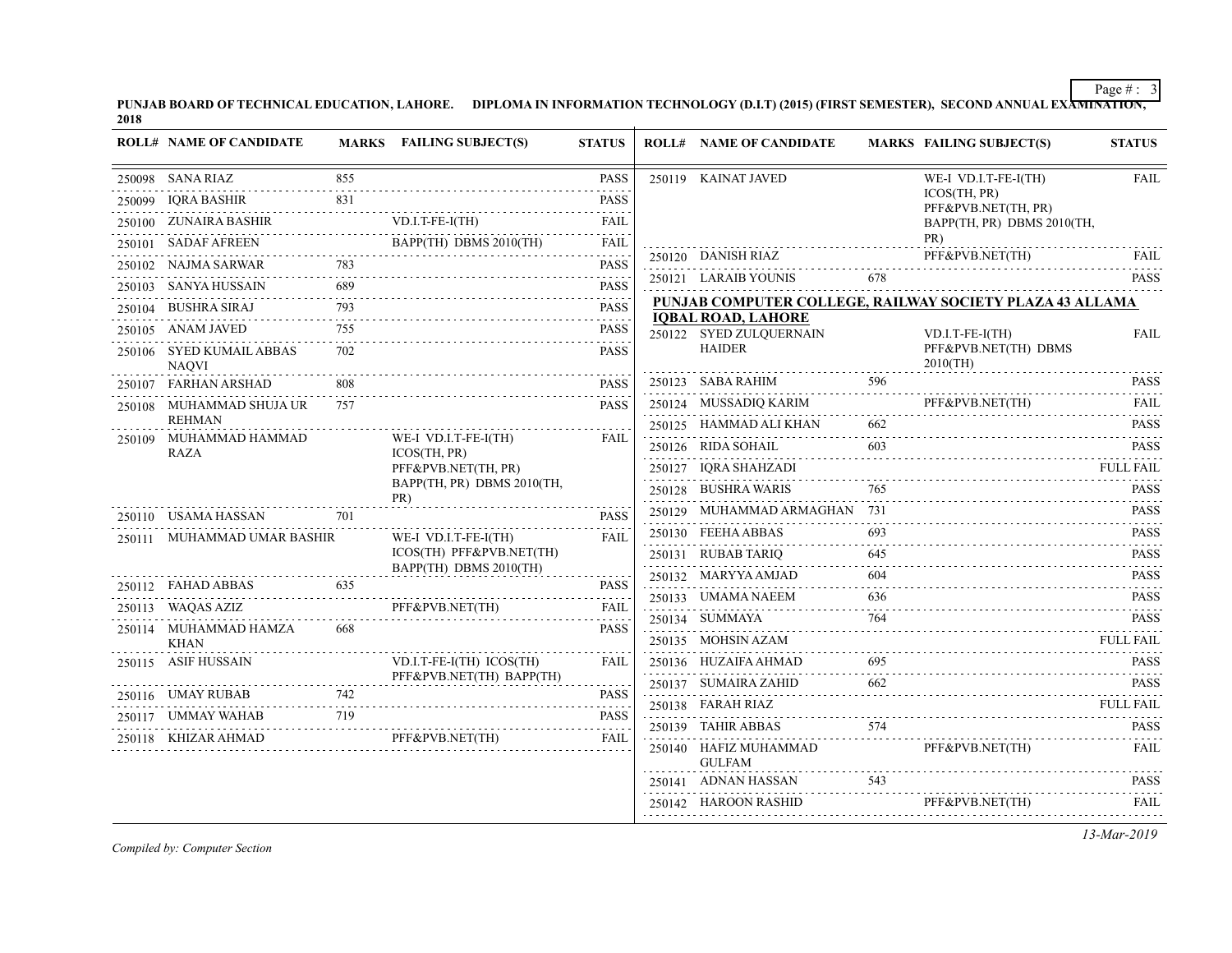PUNJAB BOARD OF TECHNICAL EDUCATION, LAHORE. DIPLOMA IN INFORMATION TECHNOLOGY (D.I.T) (2015) (FIRST SEMESTER), SECOND ANNUAL EXA<del>MINATION,</del><br>2018

|             | <b>ROLL# NAME OF CANDIDATE</b>           |     | MARKS FAILING SUBJECT(S)                                                     | <b>STATUS</b> | <b>ROLL# NAME OF CANDIDATE</b>                                     |     | <b>MARKS FAILING SUBJECT(S)</b>                                                                     | <b>STATUS</b>    |
|-------------|------------------------------------------|-----|------------------------------------------------------------------------------|---------------|--------------------------------------------------------------------|-----|-----------------------------------------------------------------------------------------------------|------------------|
|             | 250143 MOHAMMAD HASSAN                   | 637 |                                                                              | <b>PASS</b>   | 250168 EHATASHAM ALI                                               | 601 |                                                                                                     | <b>PASS</b>      |
|             | 250144 SULTAN MAHMOOD                    |     | ICOS(TH) PFF&PVB.NET(TH)<br>BAPP(TH) DBMS 2010(TH)                           | <b>FAIL</b>   | 250169 MUHAMMAD AKRAM<br><b>ABBASI</b>                             | 577 |                                                                                                     | <b>PASS</b>      |
|             | 250145 MUHAMMAD WASEEM                   |     |                                                                              | <b>PASS</b>   | 250170 MUHAMMAD AHMAD                                              |     |                                                                                                     | <b>PASS</b>      |
|             | <b>HASSAN</b><br>250146    KINZA SHAFQAT |     |                                                                              | <b>PASS</b>   | 250171 USAMA SAEED                                                 | 644 |                                                                                                     | <b>PASS</b><br>. |
|             |                                          |     |                                                                              |               |                                                                    |     | 250172 GHULAM YASEEN PFF&PVB.NET(TH) FAIL                                                           |                  |
|             | 250148 USAMA MUGHAL                      |     | 250147 TALHA BIN TARIQ 685 PASS PASS<br>DBMS 2010(TH)                        | FAIL          | 250173 MUHAMMAD MAJID 740                                          |     |                                                                                                     | <b>PASS</b>      |
|             | 250149 AHMAD GULL                        |     | ICOS(TH) PFF&PVB.NET(TH)                                                     | FAIL          | 250174 SALMAN AHMED BUTT<br>.                                      |     | PFF&PVB.NET(TH)                                                                                     | FAIL             |
|             |                                          |     | <b>DBMS 2010(TH)</b>                                                         |               | 250175 MUBEEN SHAHID                                               |     | ICOS(TH) PFF&PVB.NET(TH)<br>BAPP(TH) DBMS 2010(TH)                                                  | <b>FAIL</b>      |
|             | 250150 HAFIZ AAKIF BILAL                 |     | PFF&PVB.NET(TH) BAPP(TH)<br>DBMS $2010$ (TH)                                 | <b>FAIL</b>   | 250176 AZAN KHAN                                                   |     | PFF&PVB.NET(TH)                                                                                     | FAIL             |
| 250151 ZAIN |                                          |     |                                                                              | FULL FAIL     | 250177 MUHAMMAD MUZAMMIL 617                                       |     |                                                                                                     | <b>PASS</b>      |
|             | 250152 IRFAN MAJEED 698                  |     |                                                                              | <b>PASS</b>   | 250178 FAKHRA ANEES                                                | 662 |                                                                                                     | <b>PASS</b>      |
|             | 250153 MUHAMMAD FASEEH NIAZ              |     | FASEEH NIAZ<br>ANGLERALIZM                                                   |               |                                                                    |     | 250179 SHEEZA YOUSAF PFF&PVB.NET(TH)                                                                | FAIL             |
|             | 250154 SANA NOREEN                       |     | WE-I VD.I.T-FE-I(TH)<br>ICOS(TH) PFF&PVB.NET(TH)                             | FAIL          | <b>ENGINEERING, 29- QUEEN'S ROAD, LAHORE</b>                       |     | <b>SKILLS COLLEGE OF INFORMATION TECHNOLOGY &amp; MOBILE PHONE</b>                                  |                  |
|             |                                          |     | BAPP(TH) DBMS 2010(TH)                                                       |               | 250180 ADIL FIAZ KHAN                                              | 769 |                                                                                                     | <b>PASS</b>      |
|             | 250155 FAIZAN NAWAZ 670                  |     |                                                                              | <b>PASS</b>   | 250181 MUHAMMAD MUZAMMAL 729                                       |     |                                                                                                     | <b>PASS</b>      |
|             | 250156 MUHAMMAD IMRAN                    | 785 |                                                                              | <b>PASS</b>   | 250182 MEHMOOD KHALID                                              |     |                                                                                                     | <b>ABSENT</b>    |
|             |                                          |     | PFF&PVB.NET(TH) FAIL                                                         |               |                                                                    |     | 250183 BABRA SADIQ PFF&PVB.NET(TH)                                                                  | FAII.            |
|             | 250158 ZEESHAN AHMED<br>$B_4$            |     | BAPP(TH)                                                                     | FAIL<br>.     |                                                                    |     | SOCIETY COLLEGE OF COMPUTER SCIENCES, 5-JAHANGIR ROAD, GUNJ                                         |                  |
|             | 250159 ZAIR MUHAMMAD                     |     | VD.I.T-FE-I(TH) ICOS(TH)<br>PFF&PVB.NET(TH) BAPP(TH)<br><b>DBMS 2010(TH)</b> | <b>FAIL</b>   | MUGHALPURA, LAHORE<br>250184 RIMSHA                                |     |                                                                                                     | RL Fee           |
|             | $\Gamma$ 722<br>250160 ZEENAT            |     |                                                                              | <b>PASS</b>   | 250185 AQSA NADEEM                                                 |     |                                                                                                     | RL Fee           |
|             | 250161 ALI RAZA                          | 642 |                                                                              | <b>PASS</b>   | 250186 JAWARIA ALI                                                 |     |                                                                                                     | RL Fee           |
|             | 250162 WARIS RAFIQUE                     |     |                                                                              | ABSENT        | 250187 NAZISH ASGHAR                                               |     |                                                                                                     | RL Fee           |
|             | 250163 RIZWANA                           |     |                                                                              | <b>PASS</b>   |                                                                    |     | 250188 RIMSHA ANWER 735 PASS                                                                        |                  |
|             | 250164 NASRULLAH                         |     |                                                                              | ABSENT        | 250189 SAMREEN NADEEM                                              |     | PFF&PVB.NET(TH)<br>,我们也不会有什么。""我们的人,我们也不会有什么?""我们的人,我们也不会有什么?""我们的人,我们也不会有什么?""我们的人,我们也不会有什么?""我们的人 | FAII.            |
|             | 250165 MAZAMMAL ALI SHAH 774             |     |                                                                              | <b>PASS</b>   |                                                                    |     | <b>THE BRAINS COLLEGE OF INFORMATION TECHNOLOGY &amp; HARDWARE</b>                                  |                  |
|             |                                          |     | 250166 SAEED UR REHMAN PFF&PVB.NET(TH) BAPP(TH)                              | FAIL          | <b>ENGINEERING, 26 QUEENS ROAD, LAHORE</b><br>250190 HAMZA RASHEED |     | PFF&PVB.NET(TH)                                                                                     | FAIL             |
|             | 250167 HUNFA AKRAM                       | 745 |                                                                              | <b>PASS</b>   | 250191 MUHAMMAD ADIL KHAN 763                                      |     |                                                                                                     | <b>PASS</b>      |
|             |                                          |     |                                                                              |               |                                                                    |     |                                                                                                     |                  |

*Compiled by: Computer Section*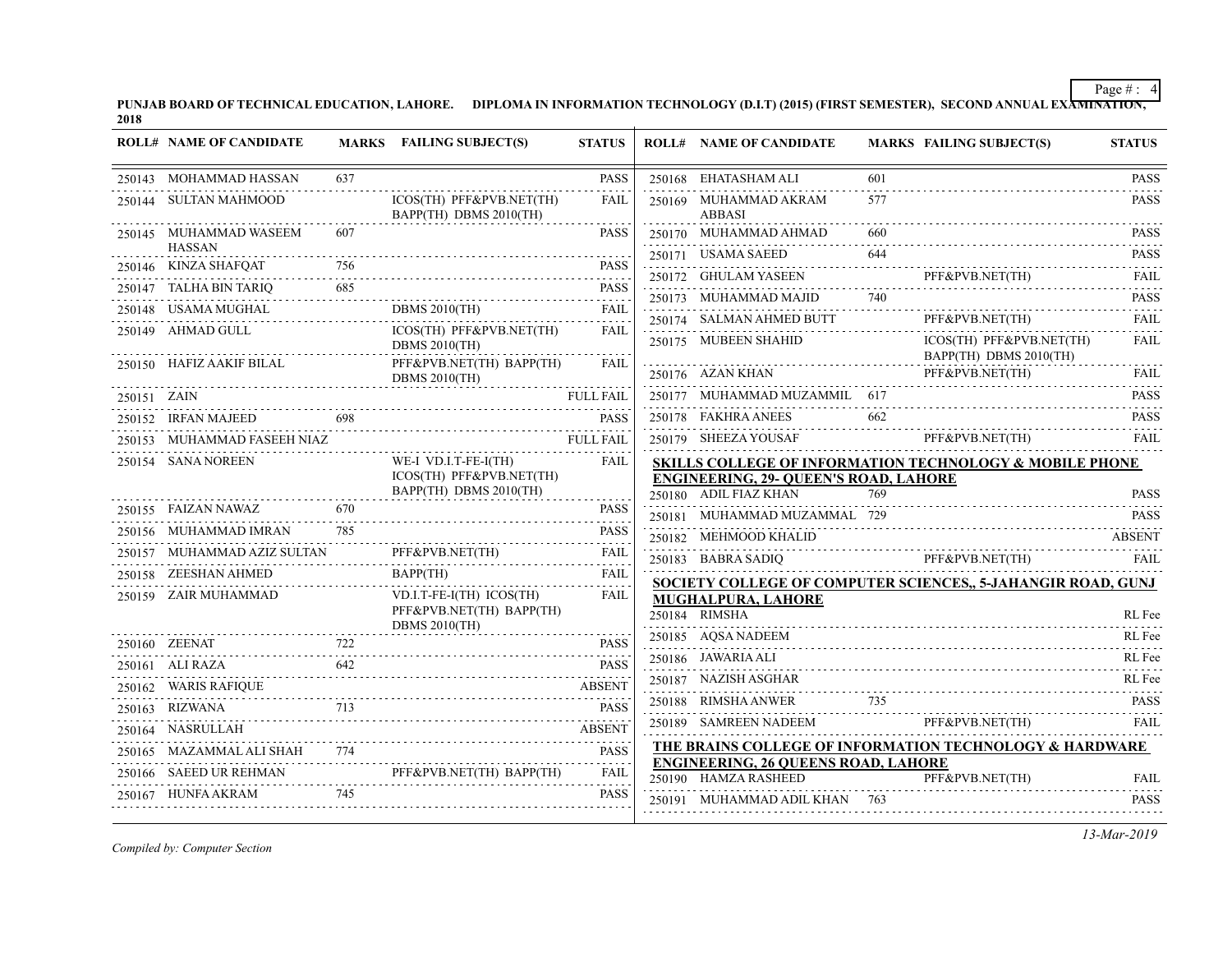PUNJAB BOARD OF TECHNICAL EDUCATION, LAHORE. DIPLOMA IN INFORMATION TECHNOLOGY (D.I.T) (2015) (FIRST SEMESTER), SECOND ANNUAL EXA<del>MINATION,</del><br>2018

|        | <b>ROLL# NAME OF CANDIDATE</b>           |          | MARKS FAILING SUBJECT(S)                         | <b>STATUS</b>                                                                                                                                                                           | <b>ROLL# NAME OF CANDIDATE</b>          |     | <b>MARKS FAILING SUBJECT(S)</b>                  | <b>STATUS</b>                       |
|--------|------------------------------------------|----------|--------------------------------------------------|-----------------------------------------------------------------------------------------------------------------------------------------------------------------------------------------|-----------------------------------------|-----|--------------------------------------------------|-------------------------------------|
|        | 250192 HAMID ALI                         | 803      |                                                  | <b>PASS</b>                                                                                                                                                                             | 250218 ASAD SAEED                       |     | WE-I VD.I.T-FE-I(TH)<br>PFF&PVB.NET(TH)          | <b>FAIL</b>                         |
|        | 250193 ALI ABBAS KHAN                    | 753<br>. |                                                  | <b>PASS</b>                                                                                                                                                                             | 250219 HAMMAD ASAD                      |     | PFF&PVB.NET(TH)                                  | .<br>FAIL                           |
|        | 250194 MUHAMMAD SALMAN<br><b>NAVEED</b>  |          | PFF&PVB.NET(TH)                                  | FAIL                                                                                                                                                                                    | 250220 MUHAMMAD ZEESHAN                 | 744 |                                                  | <b>PASS</b>                         |
|        | 250195 USAMA SALEEM                      |          | PFF&PVB.NET(TH)                                  | <b>FAIL</b>                                                                                                                                                                             | <b>HAYAT</b>                            |     |                                                  |                                     |
|        | 250196 FAIZAN AHMAD                      | 797      |                                                  | <b>PASS</b>                                                                                                                                                                             | 250221 SYED ALI HAIDER                  |     |                                                  | <b>PASS</b>                         |
|        | 250197 PARAS KANWAL CHUGHTAI             |          | PFF&PVB.NET(TH)                                  | .<br><b>FAIL</b>                                                                                                                                                                        | 250222 MUHAMMAD HUDAIL<br><b>LASANI</b> | 759 |                                                  | <b>PASS</b>                         |
| 250198 | JAWWAD IQBAL                             | 789      |                                                  | .<br><b>PASS</b>                                                                                                                                                                        | 250223 FAIZAN ALI                       |     | WE-I PFF&PVB.NET(TH)                             | <b>FAIL</b>                         |
|        | 250199 RIAN MOHI UD DIN                  | 831      |                                                  | <b>PASS</b>                                                                                                                                                                             |                                         |     | BAPP(TH)                                         |                                     |
|        | 250200 USAMA SHAFQAT ALI                 |          | PFF&PVB.NET(TH) BAPP(TH)                         | <b>FAIL</b>                                                                                                                                                                             | 250224 KABEER ALI                       |     | PFF&PVB.NET(TH) DBMS<br>$2010$ (TH)              | <b>FAIL</b>                         |
|        | 250201 ABDUL REHMAN FAHEEM               |          | PFF&PVB.NET(TH)                                  | الدامات المالية<br>FAIL                                                                                                                                                                 | 250225 SALMAN AKRAM                     |     | PFF&PVB.NET(TH) BAPP(TH)                         | <b>FAIL</b>                         |
|        | 250202 HAFIZ HARIS AHMED KHAN 789        |          |                                                  | <b>PASS</b>                                                                                                                                                                             |                                         |     | <b>DBMS 2010(TH)</b>                             |                                     |
|        | 250203 MUHAMMAD WASIM KHAN               |          | PFF&PVB.NET(TH)                                  | .<br><b>FAIL</b>                                                                                                                                                                        | 250226 RIZWAN ALI                       |     | WE-I PFF&PVB.NET(TH)<br>BAPP(TH) DBMS 2010(TH)   | <b>FAIL</b>                         |
|        | 250204 MUHAMMAD ADEEL                    | 807      |                                                  | PASS<br>.                                                                                                                                                                               | 250227 FARHAN STEPHEN                   | 756 |                                                  | <b>PASS</b>                         |
|        | 250205 SHEHERYAR SHAUKAT ALI 763         |          |                                                  | PASS<br>$\frac{1}{2} \left( \frac{1}{2} \right) \left( \frac{1}{2} \right) \left( \frac{1}{2} \right) \left( \frac{1}{2} \right) \left( \frac{1}{2} \right) \left( \frac{1}{2} \right)$ | 250228 ALI HASSAN AHMED                 | 758 |                                                  | <b>PASS</b>                         |
|        | 250206 MUHAMMAD TALHA ABBAS 756          |          |                                                  | <b>PASS</b>                                                                                                                                                                             | <b>OURESHI</b>                          |     |                                                  |                                     |
|        | 250207 FAISAL FAROOQ                     | 817      |                                                  | <b>PASS</b>                                                                                                                                                                             | 250229 SULMAN                           |     | PFF&PVB.NET(TH)                                  | <b>FAIL</b>                         |
| 250208 | JANIFER KHALID                           | 830      |                                                  | <b>PASS</b>                                                                                                                                                                             | 250230 ABDULLAH WARIS                   |     | PFF&PVB.NET(TH)                                  | <b>FAIL</b>                         |
|        | 250209 ZOYA JAHANGIR                     | 801      |                                                  | <b>PASS</b>                                                                                                                                                                             | 250231 MUHAMMAD USMAN                   |     | PFF&PVB.NET(TH)                                  | <b>FAIL</b><br>$\omega$ is a set of |
|        | 250210 MUHAMMAD IMRAN RAZA 757           |          |                                                  | <b>PASS</b>                                                                                                                                                                             | 250232 MUHAMMAD ZEESHAN                 | 786 |                                                  | <b>PASS</b><br>.                    |
|        | 250211 ADULLAH FARRUKH                   |          | $VD.I.T-FE-I(TH)$                                | <b>FAIL</b>                                                                                                                                                                             | 250233 UMAIR ARSHAD                     | 754 |                                                  | <b>PASS</b><br>$- - - - - -$        |
|        |                                          |          | PFF&PVB.NET(TH) BAPP(TH)<br><b>DBMS 2010(TH)</b> |                                                                                                                                                                                         | 250234 SHERAZ AHMAD                     |     | PFF&PVB.NET(TH) BAPP(TH)<br><b>DBMS 2010(TH)</b> | <b>FAIL</b>                         |
|        | 250212 SADAQAT MASIH                     | 761      |                                                  | <b>PASS</b>                                                                                                                                                                             | 250235 QASIM HASSAN                     |     | PFF&PVB.NET(TH) DBMS<br>$2010$ (TH)              | FAIL                                |
|        | 250213 MUHAMMAD MOIZ                     | 800      |                                                  | <b>PASS</b>                                                                                                                                                                             | 250236 MUHAMMAD ARSLAN                  | 759 |                                                  | .<br><b>PASS</b>                    |
|        | 250214 MUHAMMAD HASSAN<br><b>SHAHZAD</b> |          | WE-I PFF&PVB.NET(TH)<br><b>DBMS 2010(TH)</b>     | FAIL                                                                                                                                                                                    | <b>ALYAS</b>                            |     |                                                  |                                     |
|        | 250215 MUHAMMAD FAIZAN TAHIR             |          | $VD.I.T-FE-I(TH)$                                | <b>FAIL</b>                                                                                                                                                                             | 250237 DAUD MASIH                       |     | PFF&PVB.NET(TH)                                  | FAIL<br>.                           |
|        |                                          |          | PFF&PVB.NET(TH)                                  |                                                                                                                                                                                         | 250238 WAQAS ALI                        |     | PFF&PVB.NET(TH)                                  | <b>FAIL</b>                         |
|        | 250216 MUNEEB HAROON<br><b>KEYKOUS</b>   |          | PFF&PVB.NET(TH)                                  | <b>FAIL</b>                                                                                                                                                                             | 250239 MUHAMMAD FAIZAN                  |     | PFF&PVB.NET(TH) DBMS<br>$2010$ (TH)              | <b>FAIL</b>                         |
|        | 250217 AHMAD IJAZ                        |          | PFF&PVB.NET(TH) BAPP(TH)                         | FAIL                                                                                                                                                                                    | 250240 ZAMMAM NAEEM                     |     | <b>DBMS 2010(TH)</b>                             | FAIL                                |

*Compiled by: Computer Section*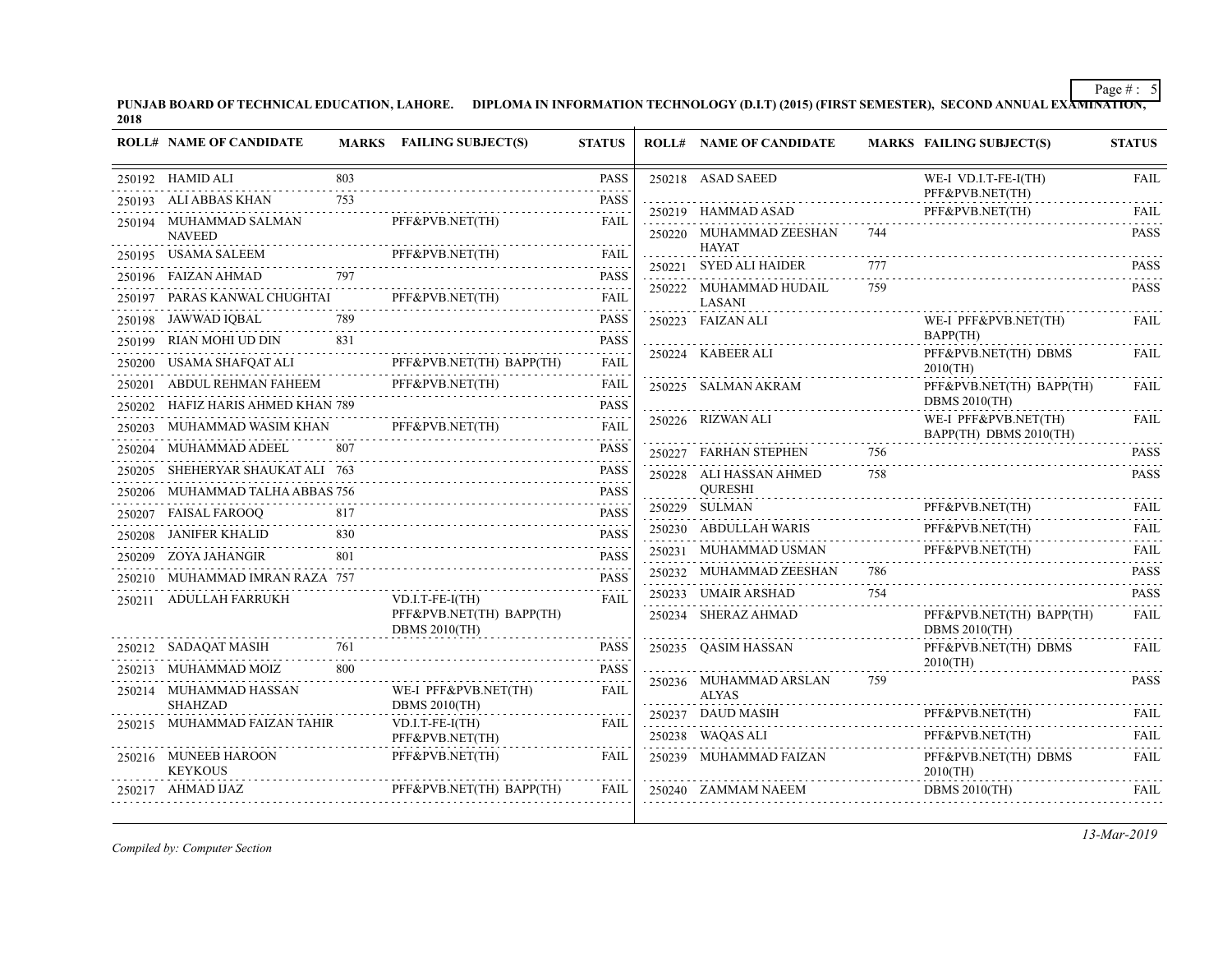PUNJAB BOARD OF TECHNICAL EDUCATION, LAHORE. DIPLOMA IN INFORMATION TECHNOLOGY (D.I.T) (2015) (FIRST SEMESTER), SECOND ANNUAL EXA<del>MINATION,</del><br>2018

|        | <b>ROLL# NAME OF CANDIDATE</b>                  |     | MARKS FAILING SUBJECT(S)                                          | <b>STATUS</b>    | <b>ROLL# NAME OF CANDIDATE</b>                       |                       | <b>MARKS FAILING SUBJECT(S)</b>                               | <b>STATUS</b>    |
|--------|-------------------------------------------------|-----|-------------------------------------------------------------------|------------------|------------------------------------------------------|-----------------------|---------------------------------------------------------------|------------------|
|        | 250241 MUHAMMAD NAEEM<br>AKRAM                  |     | WE-I VD.I.T-FE-I(TH)<br>ICOS(TH) PFF&PVB.NET(TH)                  | <b>FAIL</b>      | 250263 REHANA ZULFIOAR                               |                       | PFF&PVB.NET(TH) DBMS<br>$2010$ (TH)                           | <b>FAIL</b>      |
|        |                                                 |     | BAPP(TH) DBMS 2010(TH)                                            |                  | 250866 MUHAMMAD SAQLAIN                              |                       | PFF&PVB.NET(TH)                                               | <b>FAIL</b>      |
|        | 250242 SYED OASIM RAZA ZAIDI                    |     | WE-I VD.I.T-FE-I(TH)<br>ICOS(TH) PFF&PVB.NET(TH)                  | FAIL             |                                                      |                       | <b>GOVERNMENT INSTITUTE OF INFORMATION TECHNOLOGY, KOHATI</b> |                  |
|        | 250243 M UMAIR ALI                              |     | PFF&PVB.NET(TH)                                                   | <b>FAIL</b><br>. | <b>BAZAR,, RAWALPINDI</b><br>250264 MUHAMMAD ZEESHAN |                       | WE-I VD.I.T-FE-I(TH)                                          | <b>FAIL</b>      |
| 250244 | SAIMA ASAD                                      |     | PFF&PVB.NET(TH)                                                   | <b>FAIL</b>      |                                                      |                       | ICOS(TH, PR)                                                  |                  |
|        | 250245 MEHWISH MUSHTAQ 792                      |     |                                                                   | <b>PASS</b>      |                                                      |                       | PFF&PVB.NET(TH, PR)<br>BAPP(TH, PR, SE) DBMS                  |                  |
|        | 250246 ASFAND YAR KHAN                          |     | PFF&PVB.NET(TH)                                                   | FAII.            |                                                      |                       | 2010(TH, PR)                                                  |                  |
|        | 250247 MUHAMMAD BIN KASHIF 809                  |     |                                                                   | <b>PASS</b>      | 250265 KHIZAR UL ISLAM                               |                       | PFF&PVB.NET(TH)                                               | FAII.            |
|        | 250248 MUHAMMAD SABEER                          | 788 |                                                                   | <b>PASS</b>      | 250266 ADIL SHEHZAD                                  | 666                   |                                                               | .<br><b>PASS</b> |
|        | 250249 MUHAMMAD SHAARIQUE<br><b>AHMED</b>       |     | PFF&PVB.NET(TH) BAPP(TH)                                          | FAII.            | 250267 MUHAMMAD OSAMA                                |                       | PFF&PVB.NET(TH)                                               | <b>FAIL</b><br>. |
|        | 250250 SIMON NELSON                             |     |                                                                   | <b>ABSENT</b>    | 250268 MUHAMMAD TAYYAB<br><b>SHAHBAZ</b>             | 652                   |                                                               | <b>PASS</b>      |
|        | 250251 MUHAMMAD JUNAID                          |     | PFF&PVB.NET(TH) DBMSFAIL(No Chance)                               |                  | 250269 FARYAL SARWAR                                 | 771<br>and a straight |                                                               | <b>PASS</b>      |
|        |                                                 |     | $2010$ (TH)                                                       |                  | 250270 WASIT MEHMOOD                                 | 715                   |                                                               | <b>PASS</b>      |
|        | 250252 MAMOON ASLAM                             |     | PFF&PVB.NET(TH)                                                   | FAIL(No Chance)  | 250271 ABDUL AHAD                                    | 661                   |                                                               | <b>PASS</b>      |
|        | 250253 WASIQ REHMAN                             |     | PFF&PVB.NET(TH) DBMSFAIL(No Chance)<br>$2010$ (TH)                |                  | 250272 MOHSIN ALI                                    | 605                   |                                                               | <b>PASS</b>      |
|        | 250254 AHMED MUNEEB                             | 775 |                                                                   | <b>PASS</b>      | 250273 ABDUL SAMAD                                   |                       | WE-I VD.I.T-FE-I(TH)                                          | <b>FAIL</b>      |
|        | 250255 HAMZA WASEEM                             | 745 |                                                                   | <b>PASS</b>      |                                                      |                       | ICOS(TH, PR)<br>PFF&PVB.NET(TH, PR)                           |                  |
|        |                                                 |     | <b>GOVERNMENT VOCATIONAL TRAINING INSTITUTE FOR WOMEN (ABAD),</b> |                  |                                                      |                       | BAPP(TH, PR, SE) DBMS                                         |                  |
|        |                                                 |     | NEAR RAILWAY CROSSING, KUNDIAN LINK ROAD, SULTAN TOWN, WANDI      |                  |                                                      |                       | 2010(TH, PR)                                                  |                  |
|        | <b>GHUNDWALI, MIANWALI</b><br>250256 IQRA RUBAB | 736 |                                                                   | <b>PASS</b>      | 250274 MUHAMMAD YASIR<br><b>HALEEM</b>               |                       | PFF&PVB.NET(PR) BAPP(PR,<br>SE) DBMS 2010(TH, PR)             | FAIL             |
|        | 250257     RISHA MARYAM                         | 697 |                                                                   | <b>PASS</b>      | 250275 MUHAMMAD UMER                                 | 636                   |                                                               | <b>PASS</b>      |
|        | 250258 AARZOO HASSAN                            | 688 |                                                                   | <b>PASS</b>      | 250276 USAMA ALI                                     | 700                   |                                                               | <b>PASS</b>      |
|        | 250259 AQSA BIBI                                | 779 |                                                                   | <b>PASS</b>      | 250277 SANA KHALID                                   |                       | WE-I VD.I.T-FE-I(TH)                                          | <b>FAIL</b>      |
|        |                                                 |     |                                                                   |                  |                                                      |                       | ICOS(TH, PR)                                                  |                  |
|        | SHAHBAZAPUR ROAD,, RAHIM YAR KHAN               |     | PRIME COLLEGE OF INFORMATION TECHNOLOGY, 05-SHAFI TOWN,           |                  |                                                      |                       | PFF&PVB.NET(TH, PR)<br>BAPP(TH, PR, SE) DBMS                  |                  |
|        | 250260 NADIR SHAH                               | 726 |                                                                   | <b>PASS</b>      |                                                      |                       | 2010(TH, PR)                                                  |                  |
|        | 250261 IMRAN SARWAR                             |     | ICOS(TH) PFF&PVB.NET(TH)                                          | <b>FAIL</b>      | 250278 HAMEED RAZA                                   | 719                   |                                                               | <b>PASS</b>      |
|        | 250262 MUBEEN AHMAD                             |     | BAPP(TH)                                                          | <b>FULL FAIL</b> | 250279 MUHAMMAD FARHAN<br><b>KAYANI</b>              | 761                   |                                                               | <b>PASS</b>      |
|        |                                                 |     |                                                                   |                  |                                                      |                       |                                                               |                  |

*Compiled by: Computer Section*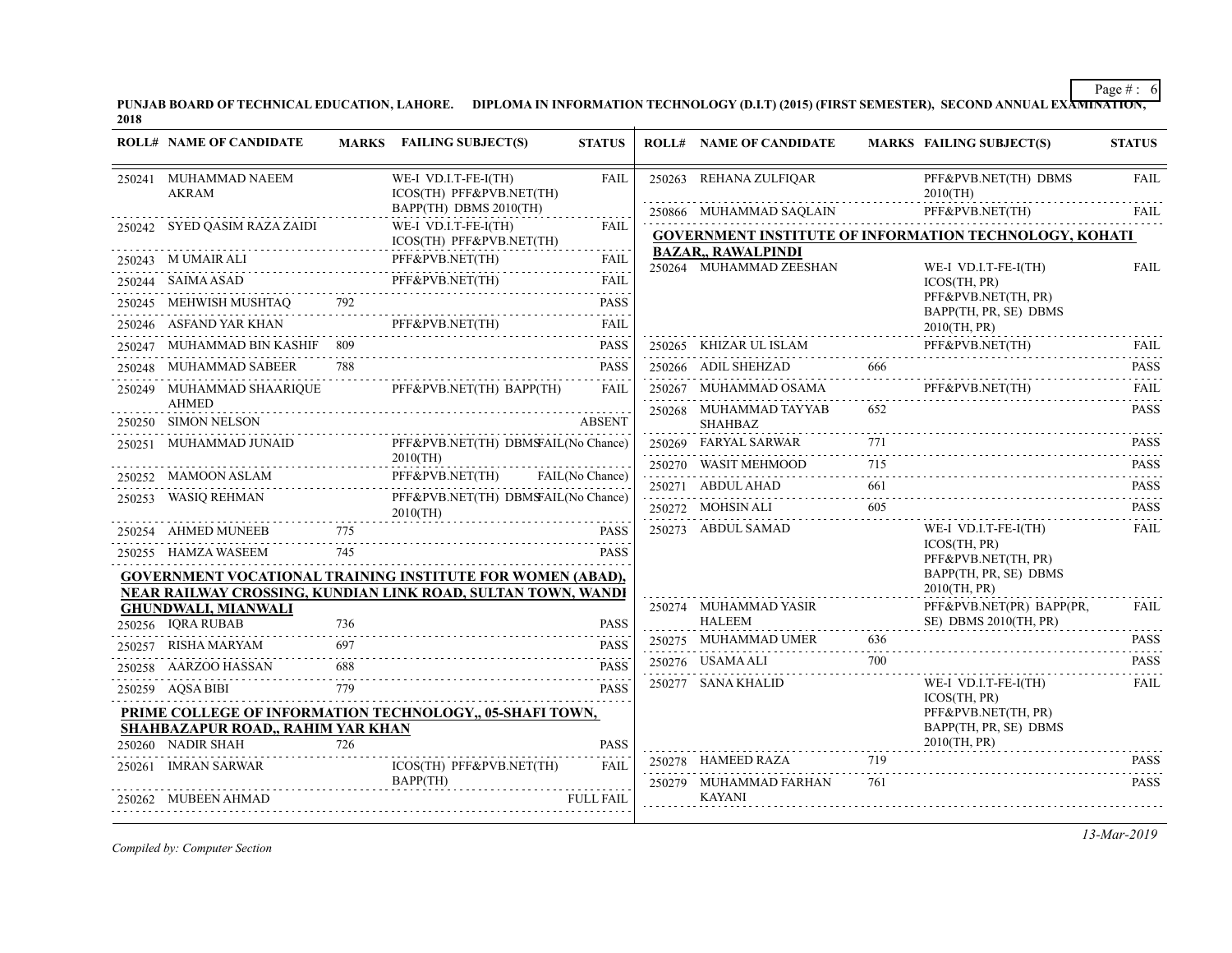PUNJAB BOARD OF TECHNICAL EDUCATION, LAHORE. DIPLOMA IN INFORMATION TECHNOLOGY (D.I.T) (2015) (FIRST SEMESTER), SECOND ANNUAL EXA<del>MINATION,</del><br>2018

|        | <b>ROLL# NAME OF CANDIDATE</b>  |     | MARKS FAILING SUBJECT(S)                                    | <b>STATUS</b>                | <b>ROLL# NAME OF CANDIDATE</b>            |     | <b>MARKS FAILING SUBJECT(S)</b>                             | <b>STATUS</b>                       |
|--------|---------------------------------|-----|-------------------------------------------------------------|------------------------------|-------------------------------------------|-----|-------------------------------------------------------------|-------------------------------------|
|        | 250280 SAAD BASHARAT            | 721 |                                                             | <b>PASS</b>                  | 250301 AHSAN ALI                          | 620 |                                                             | <b>PASS</b>                         |
| 250281 | HAFZA IQRA YOUSAF               | 836 |                                                             | .<br><b>PASS</b>             | 250302 TAYYAB SAEED                       |     |                                                             | <b>ABSENT</b>                       |
| 250282 | TASMIA SHAKIL                   | 842 |                                                             | <b>PASS</b>                  | 250303 ATIF BASHIR                        | 666 |                                                             | <b>PASS</b>                         |
| 250283 | <b>AMNA SALEEM</b>              | 743 |                                                             | <b>PASS</b>                  | 250304 ATIF ALI SHERAZI                   | 530 |                                                             | <b>PASS</b>                         |
| 250284 | SADIA KANWAL                    | 843 |                                                             | <b>PASS</b>                  | 250305 EAHTSHAM GUL MAJEED 593            |     |                                                             | <b>PASS</b>                         |
|        | 250285 HAMZA NAVEED             |     | WE-I VD.I.T-FE-I(TH)                                        | <b>FAIL</b>                  | 250306 SAQLAIN QADIR                      | 672 |                                                             | <b>PASS</b>                         |
|        |                                 |     | ICOS(TH, PR)<br>PFF&PVB.NET(TH, PR)                         |                              | 250863 ABU BAKAR SADIQ                    | 687 |                                                             | <b>PASS</b>                         |
|        |                                 |     | BAPP(TH, PR, SE) DBMS                                       |                              | 250864 AQEEL UR REHMAN                    | 634 |                                                             | <b>PASS</b>                         |
|        |                                 |     | 2010(TH, PR, SE)                                            |                              |                                           |     | NATIONAL INSTITUTE OF COMPUTER SCIENCES, BILAL PLAZA HAIDER |                                     |
|        | 250286 MAAZ ULLAH               |     |                                                             | <b>PASS</b>                  | <b>SADAR, RAWALPINDI</b>                  |     |                                                             |                                     |
|        | 250287 NASEER AHMED             | 812 |                                                             | <b>PASS</b>                  | 250307 USMAN AHMED                        |     |                                                             | <b>FULL FAIL</b>                    |
|        | 250288 QASIM MUNIR              | 845 |                                                             | <b>PASS</b><br>$- - - - - -$ | 250308 MUHAMMAD AAMIR IJAZ<br><b>KHAN</b> |     | ICOS(PR) PFF&PVB.NET(PR,<br>SE) BAPP(PR) DBMS 2010(PR)      | FAIL                                |
| 250289 | <b>MOUEED KHALID</b>            | 635 |                                                             | <b>PASS</b>                  | 250309 HAFIZ AHSAN KHAN                   | 776 |                                                             | <b>PASS</b>                         |
| 250290 | SYED HASSAN IFTIKHAR 826        |     |                                                             | <b>PASS</b>                  | 250310 BUSHRA ASIF                        | 766 |                                                             | <b>PASS</b>                         |
|        | 250291 MUHAMMAD UMAIR KHAN      |     | WE-I VD.I.T-FE-I(TH)<br>ICOS(TH, PR)<br>PFF&PVB.NET(TH, PR) | <b>FAIL</b>                  | 250311 MUHAMMAD SHAHZAD<br><b>ALAM</b>    |     |                                                             | <b>FULL FAIL</b>                    |
|        |                                 |     | BAPP(TH, SE) DBMS 2010(TH,<br>PR)                           |                              | 250312 MUHAMMAD FARQAN<br><b>NASIR</b>    | 584 |                                                             | <b>PASS</b>                         |
|        | 250292 MIR HAIDER SULTAN        | 793 |                                                             | <b>PASS</b>                  | 250313 MUHAMMAD ZEESHAN                   | 733 |                                                             | <b>PASS</b>                         |
|        | 250293 BUSHRA SHABIR            |     | PFF&PVB.NET(TH)                                             | <b>FAIL</b>                  | <b>KHALID</b><br>250314 MUHAMMAD HANAN    | 791 |                                                             | $\omega$ is a single<br><b>PASS</b> |
|        | 250294 JAVARIA ZEB              | 726 |                                                             | <b>PASS</b>                  | <b>TARIO</b>                              |     |                                                             | .                                   |
|        | 250295 ARFA ZEB                 | 740 |                                                             | <b>PASS</b>                  | 250315 MUHAMMAD JUNAID                    | 583 |                                                             | <b>PASS</b>                         |
|        | 250296 HAMZA YOUSAF             | 708 |                                                             | <b>PASS</b>                  | 250316 HAFIZ MUHAMMAD JAWAD               |     | PFF&PVB.NET(TH) BAPP(TH)                                    | FAII.                               |
|        | 250297 ADIL YOUSAF              | 698 |                                                             | <b>PASS</b><br>.             | <b>ZAFFAR</b><br>250317 NASEER ULLAH      | 812 |                                                             |                                     |
|        | 250298 MUHAMMAD BILAL BABAR 687 |     |                                                             | <b>PASS</b>                  |                                           |     |                                                             | <b>PASS</b>                         |
| 250299 | <b>MOHSIN TAJ</b>               |     | PFF&PVB.NET(PR) BAPP(TH,<br>PR) DBMS 2010(PR)               | .<br>FAIL                    | 250318 MUHAMMAD SADDAM<br><b>KHAN</b>     |     |                                                             | <b>FULL FAIL</b>                    |
|        | 250300 MUHAMMAD FAIZAN          |     | WE-I VD.I.T-FE-I(TH)                                        | FAIL                         | 250319 UZAIR BASHIR                       |     |                                                             | FULL FAIL                           |
|        | <b>AMEER QURESHI</b>            |     | ICOS(TH, PR)                                                |                              | 250320 MUHAMMAD SAAD BAIG                 |     | PFF&PVB.NET(TH)                                             | FAIL                                |
|        |                                 |     | PFF&PVB.NET(TH, PR)<br>BAPP(TH, PR, SE) DBMS                |                              | 250321 SIDRA FIRDOOS                      | 742 |                                                             | <b>PASS</b>                         |
|        |                                 |     | 2010(TH, PR, SE)                                            |                              | 250322 RIAZ ULLAH                         | 643 |                                                             | <b>PASS</b><br>.                    |
|        |                                 |     |                                                             |                              | 250323 RAJA KALEEM AMJAD                  | 703 |                                                             | PASS                                |

*Compiled by: Computer Section*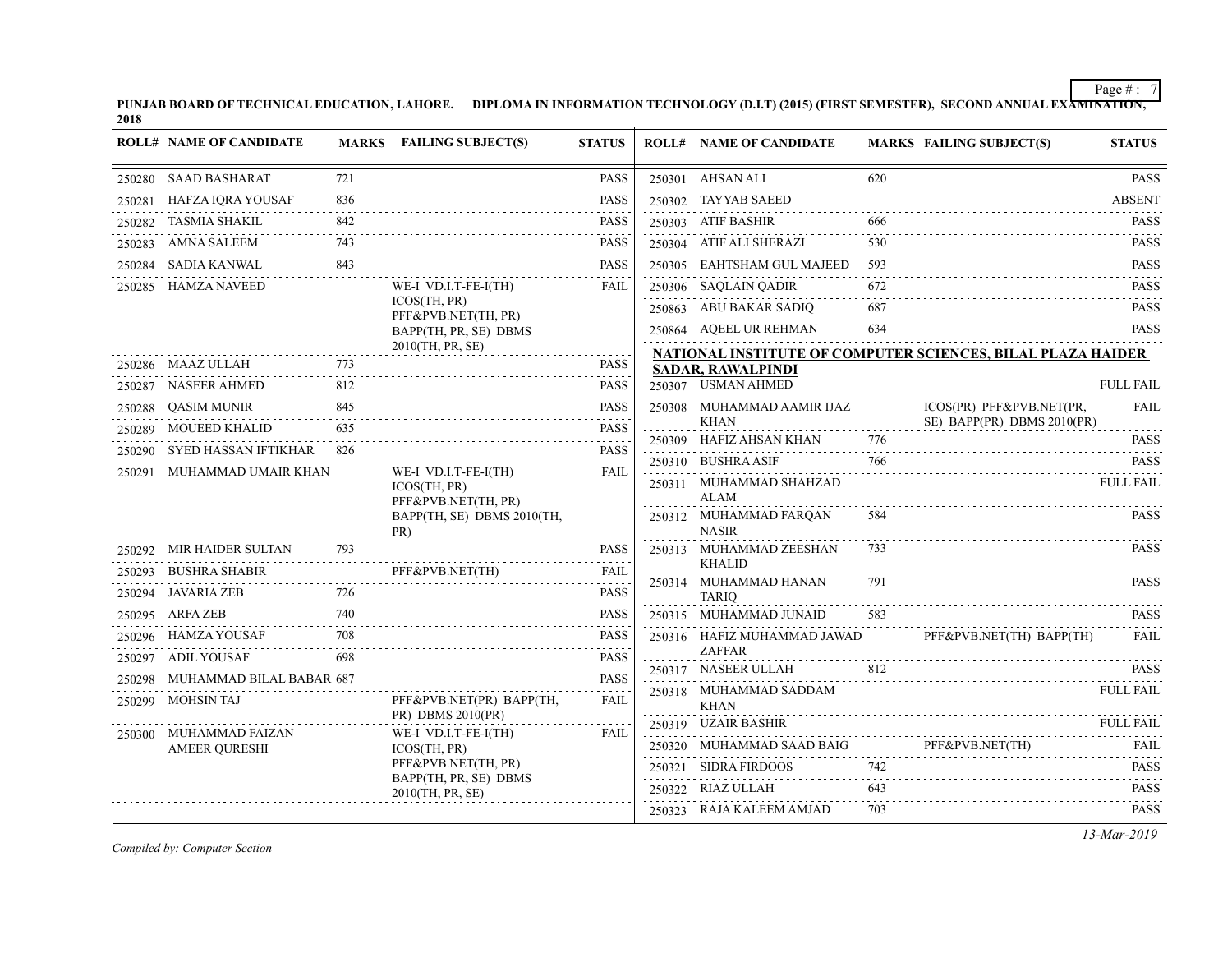PUNJAB BOARD OF TECHNICAL EDUCATION, LAHORE. DIPLOMA IN INFORMATION TECHNOLOGY (D.I.T) (2015) (FIRST SEMESTER), SECOND ANNUAL EXA<del>MINATION,</del><br>2018

|        | <b>ROLL# NAME OF CANDIDATE</b>         |     | <b>MARKS</b> FAILING SUBJECT(S)                                      | <b>STATUS</b>    | <b>ROLL# NAME OF CANDIDATE</b>                 |                             | <b>MARKS FAILING SUBJECT(S)</b>                                                                                   | <b>STATUS</b>    |
|--------|----------------------------------------|-----|----------------------------------------------------------------------|------------------|------------------------------------------------|-----------------------------|-------------------------------------------------------------------------------------------------------------------|------------------|
|        | 250324 KIRAN AMJAD                     |     |                                                                      | <b>PASS</b>      | 250347 ATIQA QADIR                             | 796                         |                                                                                                                   | <b>PASS</b>      |
|        | 250325 MUHAMMAD HAMZA                  |     |                                                                      | <b>PASS</b>      | 250348 TOOBA IQBAL                             | 840                         |                                                                                                                   | <b>PASS</b><br>. |
|        | 250326 MUHAMMAD NADEEM                 | 654 |                                                                      | <b>PASS</b>      | 250349 ZOYA IQBAL                              | 777                         |                                                                                                                   | <b>PASS</b>      |
|        | <b>AKRAM</b>                           |     |                                                                      |                  | 250350 BUSHRA BIBI                             | 736                         |                                                                                                                   | <b>PASS</b>      |
|        | 250327 MUHAMMAD NOMAN<br><b>AKRAM</b>  |     |                                                                      | <b>PASS</b>      | 250351 MARYAM REHMAN                           | 747                         |                                                                                                                   | <b>PASS</b><br>. |
|        | 250328 ZUBAIR AHMED                    |     |                                                                      | <b>PASS</b>      | 250352 NADRA BIBI                              | 794                         |                                                                                                                   | PASS<br>.        |
|        | 250329 MUHAMMAD FAROOQ                 | 666 |                                                                      | <b>PASS</b>      | 250353 KANWAL SHABIR                           | 772                         |                                                                                                                   | <b>PASS</b>      |
|        | <b>HAIDER</b>                          |     |                                                                      |                  | 250354 ZAWAR SHAH                              | 720<br>$\omega$ is a set of |                                                                                                                   | <b>PASS</b>      |
|        | 250330 MUBASHIR HUSSAIN                |     |                                                                      | <b>PASS</b>      | 250355 WASEEM ALI                              | 750                         |                                                                                                                   | <b>PASS</b>      |
|        | 250331 DANISH MAQSOOD                  | 629 |                                                                      | <b>PASS</b>      | 250356 QAISAR MUKHTAR                          | 783                         | TAR 783 PASS                                                                                                      | <b>PASS</b>      |
|        |                                        |     | <b>INFORMATION TECHNOLOGY &amp; MANAGEMENT COLLEGE, 5- PAF ROAD,</b> |                  | 250357 DANISH MEHBOOB                          |                             |                                                                                                                   | <b>FULL FAIL</b> |
|        | <b>SARGODHA</b><br>250332 ASIFA SARWAR |     |                                                                      | <b>FULL FAIL</b> | 250358 BILAWAL KHAN                            |                             | WE-I ICOS(TH)<br>PFF&PVB.NET(TH)                                                                                  | <b>FAIL</b>      |
|        | 250333 ESTHER PATRIS                   |     |                                                                      | <b>FULL FAIL</b> |                                                |                             |                                                                                                                   | <b>PASS</b>      |
|        | 250334 QAISER RIAZ                     | 737 |                                                                      | <b>PASS</b>      | 250360 ASSMAR AHMED                            |                             |                                                                                                                   | <b>FULL FAIL</b> |
| 250335 | MUHAMMAD SHAKEEL                       | 723 |                                                                      | <b>PASS</b>      | 250361 SADOON ALI                              |                             |                                                                                                                   | <b>FULL FAIL</b> |
|        | 250336 YASIR AYUB                      | 745 |                                                                      | <b>PASS</b>      | 250362 HADEED AHMED SHAH                       |                             |                                                                                                                   |                  |
|        | 250337 SAYYED AMIR QASIM SHAH          |     | PFF&PVB.NET(TH)                                                      | <b>FAIL</b>      | 250363 RIMSHA KHALID                           |                             | $\begin{tabular}{ll} \bf PFF\&\bf PVB.NET(TH) & \bf FAIL \\ \bf PFF\&\bf PVB.NET(TH) & \bf FAIL \\ \end{tabular}$ |                  |
|        | 250338 FAYYAZ HUSSAIN SHAH             |     | PFF&PVB.NET(TH)                                                      | <b>FAIL</b>      | 250364 SIDRA TASWER                            | 767                         |                                                                                                                   | <b>PASS</b>      |
|        | 250339 NASIR MEHMOOD                   |     | ICOS(TH) PFF&PVB.NET(TH)<br>BAPP(TH, PR) DBMS 2010(TH)               | <b>FAIL</b>      | 250365 HASEEBA NIAZ                            |                             |                                                                                                                   | <b>FULL FAIL</b> |
|        | 250340 MUHAMMAD WAQAR                  | 713 |                                                                      | <b>PASS</b>      | 250366 AIMAN BIBI                              |                             |                                                                                                                   | <b>FULL FAIL</b> |
|        | HAIDER                                 |     |                                                                      |                  | 250367 SHAHZAIB BAIG                           |                             | PFF&PVB.NET(TH) FAIL                                                                                              |                  |
|        | 250341 MUHAMMAD IRFAN                  | 708 |                                                                      | <b>PASS</b>      | 250368 DANYAL AWAIS                            | 734                         |                                                                                                                   | <b>PASS</b>      |
|        | <b>ASGHAR</b><br>250342 SALEEM ASHRAF  |     | PFF&PVB.NET(TH)                                                      | <b>FAIL</b>      | 250369 MUHAMMAD OMER MUNIR                     |                             |                                                                                                                   | <b>FULL FAIL</b> |
| 250343 | ASHFAQ HUSSAIN                         | 791 |                                                                      | <b>PASS</b>      | 250370 SYED DANIAL HAIDER                      |                             |                                                                                                                   | <b>PASS</b>      |
|        | 250344 WAQAS SHAFIQUE RAJA 783         |     |                                                                      | <b>PASS</b>      | 250371 ALI AHMED                               |                             | PFF&PVB.NET(TH)                                                                                                   | FAIL             |
|        | 250345 AMJAD ALI                       | 739 |                                                                      | <b>PASS</b>      | 250372 RAJA EHTESHAM ALI<br><b>KAYANI</b>      |                             | BAPP(TH)                                                                                                          | FAIL             |
|        | 250346 TOUQIR ASIF                     |     | ICOS(TH) PFF&PVB.NET(TH)                                             | FAIL             | 250373 ASFAND YAR KAMAL                        |                             | PFF&PVB.NET(TH)                                                                                                   | FAIL             |
|        |                                        |     | BAPP(TH) DBMS 2010(TH)                                               |                  | 250374 SHAH MEER EHTISHAM PFF&PVB.NET(TH) FAIL |                             |                                                                                                                   |                  |
|        |                                        |     | <b>CYBRONIC COMPUTER INSTITUTE, ALBEHBOOD PLAZA, WAH CANTT</b>       |                  | 250375 MUHAMMAD ARSHAD                         |                             |                                                                                                                   | ABSENT           |

*Compiled by: Computer Section*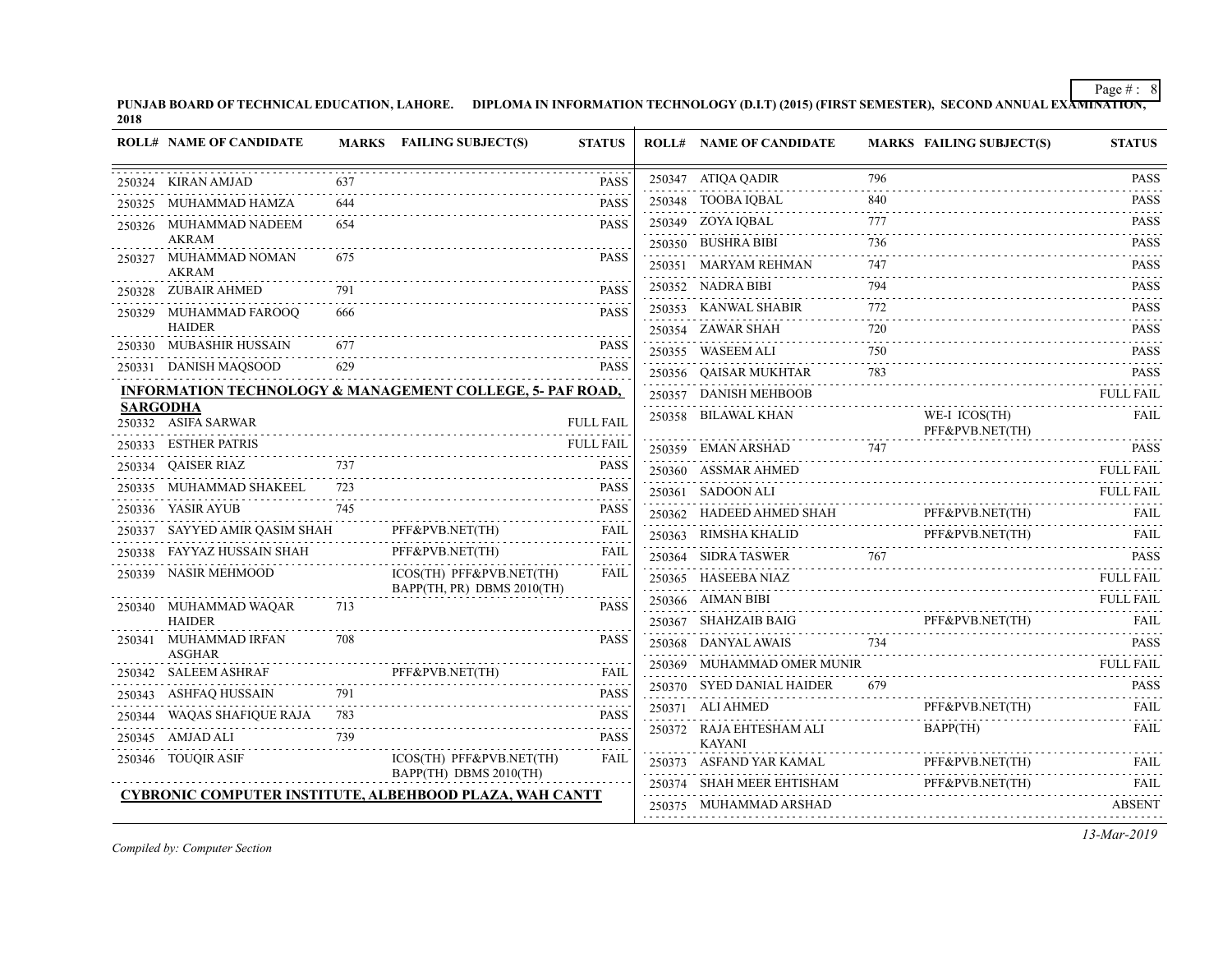PUNJAB BOARD OF TECHNICAL EDUCATION, LAHORE. DIPLOMA IN INFORMATION TECHNOLOGY (D.I.T) (2015) (FIRST SEMESTER), SECOND ANNUAL EXA<del>MINATION,</del><br>2018

|        | <b>ROLL# NAME OF CANDIDATE</b> |     | MARKS FAILING SUBJECT(S)                                                                         | <b>STATUS</b>            | <b>ROLL# NAME OF CANDIDATE</b>         |     | <b>MARKS FAILING SUBJECT(S)</b>                                                                  | <b>STATUS</b>               |
|--------|--------------------------------|-----|--------------------------------------------------------------------------------------------------|--------------------------|----------------------------------------|-----|--------------------------------------------------------------------------------------------------|-----------------------------|
|        | <b>RUKH, WAH CANTT</b>         |     | DIGITEC COMPUTER TRAINING CENTER, B-69, NEAR POST OFFICE LALA                                    |                          | 250399 AMMAD UD DIN<br><b>MUHAMMAD</b> | 812 |                                                                                                  | <b>PASS</b>                 |
|        | 250376 SAJID MAHMOOD KHAN      |     | WE-I VD.I.T-FE-I(TH)<br>ICOS(TH, PR)<br>PFF&PVB.NET(TH, PR)<br>BAPP(TH, PR) DBMS 2010(TH,<br>PR) | <b>FAIL</b>              | 250400 EHTISHAM ALI                    |     | WE-I VD.I.T-FE-I(TH)<br>ICOS(TH, PR)<br>PFF&PVB.NET(TH, PR)<br>BAPP(TH, PR) DBMS 2010(TH,<br>PR) | <b>FAIL</b>                 |
|        | 250377 TOOBA MANSOOR           | 853 |                                                                                                  | <b>PASS</b>              | 250401 USAMA BIN TANVEER<br>.          | 863 |                                                                                                  | <b>PASS</b><br>.            |
|        | 250378 SANA ZULFIQAR<br>.      | 761 |                                                                                                  | <b>PASS</b>              | 250402 SHER AFZAL KHAN                 | 772 |                                                                                                  | <b>PASS</b>                 |
|        | 250379 KINZA SAIF              | 788 |                                                                                                  | <b>PASS</b>              | 250403 IKRAM ULLAH KHAN                | 793 |                                                                                                  | <b>PASS</b><br>.            |
|        | 250380 SHAISTA MUBARAK         | 791 |                                                                                                  | <b>PASS</b>              | 250404 S KOMAIL HUSSAIN SHAH 804<br>.  |     |                                                                                                  | <b>PASS</b><br>.            |
|        | 250381 SABA NAZ                | 745 |                                                                                                  | <b>PASS</b>              | 250405 MUHAMMAD ISHFAQ                 | 747 |                                                                                                  | <b>PASS</b>                 |
|        | 250382 QURRAT AL AIN           | 813 |                                                                                                  | <b>PASS</b><br>.         | 250406 MUHAMMAD MEHSHAN                |     | PFF&PVB.NET(TH)                                                                                  | FAII.                       |
|        | 250383 TAYYABA EJAZ            | 767 |                                                                                                  | <b>PASS</b>              | <b>TALHA</b><br>250407 MUHAMMAD UMAR   | 830 |                                                                                                  | <b>PASS</b>                 |
|        | 250384 SUNDAS BANO             | 853 |                                                                                                  | <b>PASS</b>              | 250408 MUHAMMAD SABIR KLHAN            |     | WE-I VD.I.T-FE-I(TH)                                                                             | <b>FAIL</b>                 |
|        | 250385 MARYAM BIBI             | 819 |                                                                                                  | <b>PASS</b><br>.         |                                        |     | ICOS(TH, PR)                                                                                     |                             |
|        | 250386 AFREEN RAFIQUE          | 853 |                                                                                                  | <b>PASS</b>              |                                        |     | PFF&PVB.NET(TH, PR)<br>BAPP(TH, PR) DBMS 2010(TH,                                                |                             |
|        | 250387 UZMA HANIF              | 799 |                                                                                                  | <b>PASS</b>              |                                        |     | PR)                                                                                              |                             |
|        | 250388 RAMLA SAIF              | 872 |                                                                                                  | <b>PASS</b><br>2.2.2.2.2 | 250409 MUHAMMAD IRTSAAM                | 828 |                                                                                                  | PASS                        |
|        | 250389 REETA SAHREEN           | 865 |                                                                                                  | <b>PASS</b>              | MAJEED<br>250410 MOAZAM MASOOD         | 809 |                                                                                                  | <b>PASS</b>                 |
|        | 250390 RASHMEEN ASIF           | 787 |                                                                                                  | <b>PASS</b>              | 250411 MIR QADIR KHAN                  | 781 |                                                                                                  | <b>PASS</b>                 |
| 250391 | SHAGUFTA ABBASI                |     | WE-I VD.I.T-FE-I(TH)<br>ICOS(TH, PR)                                                             | <b>FAIL</b>              | 250412 ADNAN PERVEZ                    | 819 |                                                                                                  | <b>PASS</b>                 |
|        |                                |     | PFF&PVB.NET(TH, PR)                                                                              |                          | 250413 ZAFAR ALAM KHAN                 | .   | PFF&PVB.NET(TH)                                                                                  | 2.2.2.2.2.1<br><b>FAIL</b>  |
|        |                                |     | BAPP(TH, PR) DBMS 2010(TH,<br>PR)                                                                |                          | 250414 AWISH KHAN                      | 793 |                                                                                                  | .<br><b>PASS</b>            |
|        | 250392 SHAISTA ZAIB            | 836 |                                                                                                  | <b>PASS</b>              | 250415 MUHAMMAD TARIQ                  | 782 |                                                                                                  | <b>PASS</b>                 |
|        | 250393 SYED ADEEL HUSSAIN      | 792 |                                                                                                  | <b>PASS</b>              | 250416 SYED TAHIR HUSSAIN SHAH 847     |     |                                                                                                  | $-1 - 1 - 1$<br><b>PASS</b> |
|        | 250394 ABDUL JABBAR KHAN       |     | ICOS(TH) PFF&PVB.NET(TH)                                                                         | FAIL                     | 250417 MUJTABA AMER KHAN               | 723 |                                                                                                  | .<br><b>PASS</b>            |
|        | 250395 YASIR ALI               | 763 | BAPP(TH)                                                                                         | <b>PASS</b>              | 250418 SYEDA ASRA FATIMA               | 818 |                                                                                                  | <b>PASS</b>                 |
|        | 250396 HAMZA LATIF             | 823 |                                                                                                  | <b>PASS</b>              | 250419 MISBAH KHIZAR                   | 766 |                                                                                                  | .<br><b>PASS</b>            |
|        | 250397 TARIQ AZIZ              | 766 |                                                                                                  | .<br><b>PASS</b>         | 250420 GUL MEHAK SHEHZADI              | 796 |                                                                                                  | .<br><b>PASS</b>            |
|        | 250398 ZEESHAN AHMAD           |     | WE-I BAPP(TH)                                                                                    | FAIL                     | 250421 KUMAIL HASSAN                   |     | BAPP(TH)<br>____________________________________                                                 | FAIL                        |
|        |                                |     |                                                                                                  |                          |                                        |     |                                                                                                  |                             |

*Compiled by: Computer Section*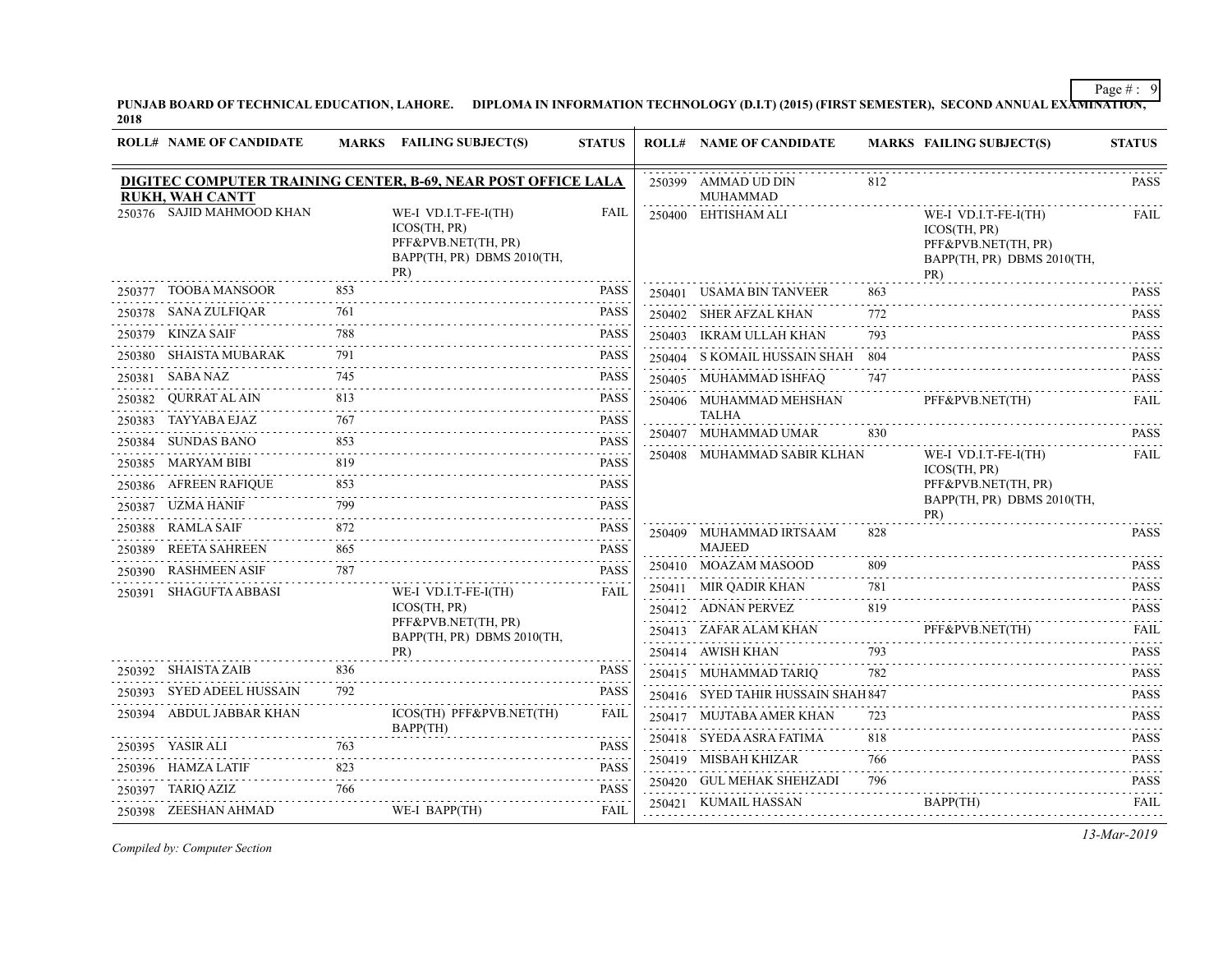PUNJAB BOARD OF TECHNICAL EDUCATION, LAHORE. DIPLOMA IN INFORMATION TECHNOLOGY (D.I.T) (2015) (FIRST SEMESTER), SECOND ANNUAL EXA<del>MINATION,</del><br>2018

|              | <b>ROLL# NAME OF CANDIDATE</b> |     | MARKS FAILING SUBJECT(S)                                             | <b>STATUS</b>    | <b>ROLL# NAME OF CANDIDATE</b>         |          | <b>MARKS FAILING SUBJECT(S)</b>     | <b>STATUS</b>                                            |
|--------------|--------------------------------|-----|----------------------------------------------------------------------|------------------|----------------------------------------|----------|-------------------------------------|----------------------------------------------------------|
|              |                                |     | POF WELFARE COMPUTER CENTER, IST FLOOR ALBAHBOOD PALZA THE           |                  | 250442 MUHAMMAD OSAMA                  | 853      |                                     | <b>PASS</b>                                              |
|              | <b>MALL, WAH CANTT</b>         |     |                                                                      |                  | 250443 LAIBA GHIAS                     | 894      |                                     | د د د د د د<br><b>PASS</b>                               |
|              | 250422 ADINA FIDA              |     | WE-I VD.I.T-FE-I(SE)<br>ICOS(PR, SE)                                 | FAIL             | 250444 ZAINAB RUBAB                    | 785      |                                     | 1.1.1.1.1.1<br><b>PASS</b>                               |
|              |                                |     | PFF&PVB.NET(PR, SE)                                                  |                  | 250445 FIZA FIDA                       | 795      |                                     | <b>PASS</b>                                              |
|              |                                |     | BAPP(TH, PR, SE) DBMS<br>2010(TH, PR, SE)                            |                  | 250446 HAJRA BIBI                      |          | ICOS(TH) PFF&PVB.NET(TH)            | .<br><b>FAIL</b>                                         |
|              | 250423 MUHAMMAD TAHIR          |     |                                                                      | <b>ABSENT</b>    | 250447 MUHAMMAD LAROSH<br><b>ABBAS</b> | 764      |                                     | <b>PASS</b>                                              |
|              | 250424 FAKHRA                  | 849 |                                                                      | <b>PASS</b>      | 250448 MARYAM MEHREEN                  | 853      |                                     | .<br><b>PASS</b>                                         |
|              | 250425 UBAID UR REHMAN         | 822 |                                                                      | <b>PASS</b>      | 250449 ABDUL RAFFAY                    | 786      |                                     | <b>PASS</b>                                              |
|              | 250426 ZAWAR ALI               |     |                                                                      | <b>PASS</b>      | 250450 DANISH YAQOOB                   | 741      |                                     | <b>PASS</b>                                              |
|              | 250427 TAHIRA ASIF             | 819 |                                                                      | <b>PASS</b>      | 250451 MUHAMMAD NOMAN                  | 772      |                                     | .<br><b>PASS</b>                                         |
|              | 250428 AASMA YAQOOB            | 845 |                                                                      | <b>PASS</b>      | 250452 MUHAMMAD MUZAMAL                | 769      |                                     | $\sim$ $\sim$ $\sim$ $\sim$ $\sim$ $\sim$<br><b>PASS</b> |
|              | 250429 IQRA ISHFAQ             | 833 |                                                                      | <b>PASS</b>      | <b>IOBAL KHAN</b>                      |          |                                     |                                                          |
|              | 250430 RIZWANA                 | 802 |                                                                      | <b>PASS</b>      | 250453 BUSHRA MASOOD                   |          |                                     | <b>PASS</b>                                              |
| 250431       | AYAZ MUMTAZ                    | 793 |                                                                      | <b>PASS</b><br>. | 250454 MUHAMMAD NOUMAN ALI             |          | WE-I ICOS(TH)<br>PFF&PVB.NET(TH)    | FAIL                                                     |
|              | 250432 RAJA MUHAMMAD UMAIR     |     | PFF&PVB.NET(TH)                                                      | FAIL             | 250455 IQRA MARYUM                     | 827      |                                     | <b>PASS</b>                                              |
|              | 250433 AANSA TAYYABA JABEEN    |     | PFF&PVB.NET(TH) BAPP(TH)                                             | FAIL             | 250456 RAJA ARBAB HAMEED               | 797      |                                     | <b>PASS</b>                                              |
|              | 250434 TAHSEENA NASEEM         |     | WE-I VD.I.T-FE-I(TH, SE)                                             | <b>FAIL</b>      | 250457 MUHAMMAD ILYAS                  | 843      |                                     | <b>PASS</b>                                              |
|              |                                |     | ICOS(PR, SE)<br>PFF&PVB.NET(TH, PR, SE)                              |                  | 250458 MALIK ZARYAB MASOOD             |          |                                     | <b>ABSENT</b>                                            |
|              |                                |     | BAPP(TH, PR, SE) DBMS                                                |                  | 250459 EMAN KAYANI                     | 815      |                                     | <b>PASS</b>                                              |
| 250435 SONIA |                                | 826 | 2010(TH, PR, SE)                                                     | <b>PASS</b>      | 250460 BASIT MEHMOOD                   | 817      |                                     | <b>PASS</b>                                              |
|              | 250436 SAIF UR REHMAN          |     | WE-I VD.I.T-FE-I(TH, SE)                                             | FAIL             | 250461 ASMA BIBI                       | 790      |                                     | .<br><b>PASS</b>                                         |
|              |                                |     | ICOS(TH, SE)                                                         |                  | $250462$ HUMA BIBI                     | 853      |                                     | .<br><b>PASS</b>                                         |
|              |                                |     | PFF&PVB.NET(TH, PR, SE)<br>BAPP(TH, PR, SE) DBMS<br>2010(TH, PR, SE) |                  | 250463 MUHAMMAD MOHSIN TAJ             |          | PFF&PVB.NET(TH) DBMS<br>$2010$ (TH) | FAIL.                                                    |
|              | 250437 HASEEB AHSAN BHATTI     | 812 |                                                                      | PASS             | 250464 MEHWISH BIBI                    | 826      |                                     | .<br><b>PASS</b>                                         |
|              | 250438 ANUM ZAIB               | 884 |                                                                      | <b>PASS</b>      | 250465 SAIMA AYUB                      | 812      |                                     | <b>PASS</b><br>2.12.2.1                                  |
|              | 250439 KIRN AYUB               | 815 |                                                                      | <b>PASS</b>      | 250466 ANAM SAEED ABBASI               | 790<br>. |                                     | <b>PASS</b>                                              |
|              |                                |     | I AYUB 815<br>BAPP(TH)                                               | .<br>FAIL        | 250467 UMER ANEES KHAN                 | 769      |                                     | <b>PASS</b>                                              |
|              | 250441 ZAFAR HUSSAIN FARAZ     | 825 |                                                                      | <b>PASS</b>      | 250468 HAMZA ANEES KHAN                | 768      |                                     | <b>PASS</b>                                              |
|              | 250440 DANISH ALI KHAN         |     |                                                                      |                  |                                        |          |                                     |                                                          |

*Compiled by: Computer Section*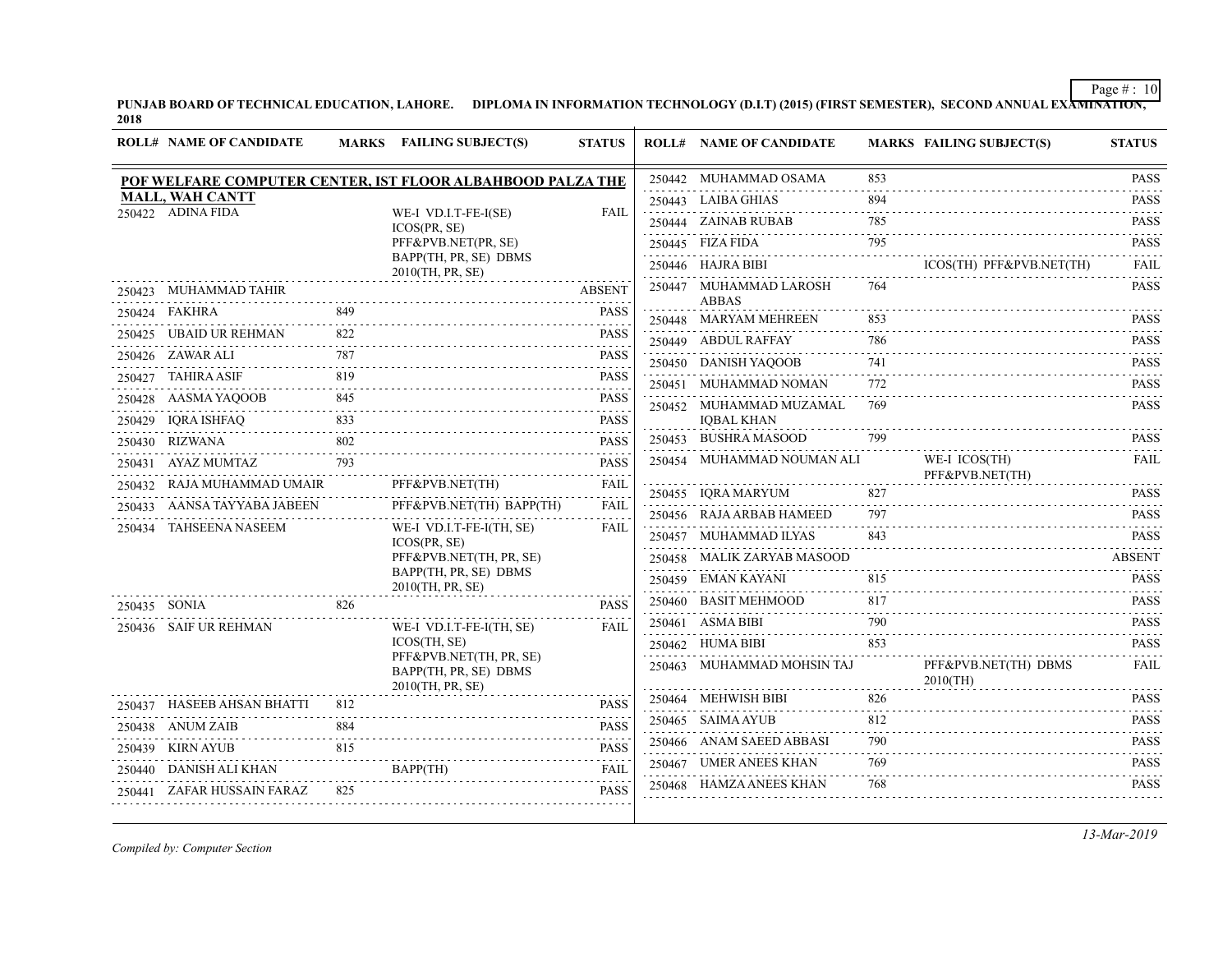PUNJAB BOARD OF TECHNICAL EDUCATION, LAHORE. DIPLOMA IN INFORMATION TECHNOLOGY (D.I.T) (2015) (FIRST SEMESTER), SECOND ANNUAL EXA<del>MINATION,</del><br>2018

|        | <b>ROLL# NAME OF CANDIDATE</b> |     | MARKS FAILING SUBJECT(S)                                                                     | <b>STATUS</b> |        | <b>ROLL# NAME OF CANDIDATE</b>             |     | <b>MARKS FAILING SUBJECT(S)</b>                                 | <b>STATUS</b>                                                                                                                                                                                                                                                                                                                                                                                                                                                                                         |
|--------|--------------------------------|-----|----------------------------------------------------------------------------------------------|---------------|--------|--------------------------------------------|-----|-----------------------------------------------------------------|-------------------------------------------------------------------------------------------------------------------------------------------------------------------------------------------------------------------------------------------------------------------------------------------------------------------------------------------------------------------------------------------------------------------------------------------------------------------------------------------------------|
|        | 250469 AMREEN IQBAL            |     | VD.I.T-FE-I(TH) ICOS(TH)<br>PFF&PVB.NET(TH) DBMS<br>$2010$ (TH)                              | <b>FAIL</b>   |        | 250492 MUHAMMAD AZAM AZIZ                  |     | WE-I VD.I.T-FE-I(SE)<br>ICOS(TH, PR, SE)<br>PFF&PVB.NET(PR, SE) | <b>FAIL</b>                                                                                                                                                                                                                                                                                                                                                                                                                                                                                           |
|        | 250470 NOUSHEEN IFTIKHAR       | 847 |                                                                                              | <b>PASS</b>   |        |                                            |     | BAPP(TH, PR, SE) DBMS<br>2010(TH, PR, SE)                       |                                                                                                                                                                                                                                                                                                                                                                                                                                                                                                       |
|        | 250471 ABDUL RAHEEM            | 746 |                                                                                              | <b>PASS</b>   |        | 250493 MARIA AZEEM                         | 777 |                                                                 | <b>PASS</b>                                                                                                                                                                                                                                                                                                                                                                                                                                                                                           |
|        | 250472 HAMAD MUZAFAR           |     | ICOS(TH) PFF&PVB.NET(TH)<br><b>DBMS 2010(TH)</b>                                             | <b>FAIL</b>   |        | 250494 HAIDER SULTAN                       | 768 |                                                                 | $\alpha$ is a second<br><b>PASS</b><br>$\alpha$ is a single                                                                                                                                                                                                                                                                                                                                                                                                                                           |
|        | 250473 SAHIBZADA USAMA         |     | WE-I PFF&PVB.NET(TH)                                                                         | FAIL          | 250495 | <b>SOBIA MAJEED</b>                        | 832 |                                                                 | <b>PASS</b><br>.                                                                                                                                                                                                                                                                                                                                                                                                                                                                                      |
|        | 250474 ALIYA SHAFIQUE          | 853 |                                                                                              | <b>PASS</b>   |        | 250496 SAIMA KHATOON                       | 815 |                                                                 | <b>PASS</b><br>$\mathcal{L}^{\mathcal{A}}\left( \mathcal{A}\right) \mathcal{L}^{\mathcal{A}}\left( \mathcal{A}\right) \mathcal{L}^{\mathcal{A}}\left( \mathcal{A}\right) \mathcal{A}^{\mathcal{A}}\left( \mathcal{A}\right) \mathcal{A}^{\mathcal{A}}\left( \mathcal{A}\right) \mathcal{A}^{\mathcal{A}}\left( \mathcal{A}\right) \mathcal{A}^{\mathcal{A}}\left( \mathcal{A}\right) \mathcal{A}^{\mathcal{A}}\left( \mathcal{A}\right) \mathcal{A}^{\mathcal{A}}\left( \mathcal{A}\right) \mathcal{$ |
|        | 250475 RUKHSAR ASHRAF          | 758 |                                                                                              | <b>PASS</b>   |        | 250497 SANA KIRAN RAFIQUE                  | 851 |                                                                 | <b>PASS</b><br>.                                                                                                                                                                                                                                                                                                                                                                                                                                                                                      |
|        | 250476 RIMSHA RAHMAN           | 798 |                                                                                              | <b>PASS</b>   |        | 250498 ANEELA TAJ                          |     | PFF&PVB.NET(TH)                                                 | FAIL<br>$\alpha$ is a second set of $\alpha$                                                                                                                                                                                                                                                                                                                                                                                                                                                          |
|        | 250477 NASIR IQBAL KHATTAK     | 881 |                                                                                              | <b>PASS</b>   |        | 250499 ALI HASSAN                          | 729 |                                                                 | <b>PASS</b><br>.                                                                                                                                                                                                                                                                                                                                                                                                                                                                                      |
|        | 250478 IQRA MAQBOOL            | 816 |                                                                                              | <b>PASS</b>   |        | 250500 ZAINAB BIBI                         | 762 |                                                                 | <b>PASS</b>                                                                                                                                                                                                                                                                                                                                                                                                                                                                                           |
|        | 250479 JAMSHAID KHAN           | 797 |                                                                                              | <b>PASS</b>   |        | 250501 ASMAT KHAN                          | 792 |                                                                 | <b>PASS</b><br>$- - - - - -$                                                                                                                                                                                                                                                                                                                                                                                                                                                                          |
|        | 250480 IQRA HAIDRI             | 859 |                                                                                              | <b>PASS</b>   |        | 250502 SYED HUSNAIN HUSSAIN<br><b>SHAH</b> | 829 |                                                                 | <b>PASS</b>                                                                                                                                                                                                                                                                                                                                                                                                                                                                                           |
| 250481 | <b>SHOAIB AHMED KHAN</b>       | 736 |                                                                                              | <b>PASS</b>   |        | 250503 MUHAMMAD TAYYAB                     | 791 |                                                                 | <b>PASS</b>                                                                                                                                                                                                                                                                                                                                                                                                                                                                                           |
|        | 250482 FATIMA PERVAZ           | 786 |                                                                                              | <b>PASS</b>   |        | <b>USMANI</b>                              |     |                                                                 |                                                                                                                                                                                                                                                                                                                                                                                                                                                                                                       |
|        | 250483 MARIA KHALIL            |     | ICOS(TH) PFF&PVB.NET(TH)                                                                     | <b>FAIL</b>   |        | 250504 SANA JAVID                          | 788 |                                                                 | <b>PASS</b>                                                                                                                                                                                                                                                                                                                                                                                                                                                                                           |
|        | 250484 IZBA ASHRAF             | 843 | BAPP(TH)                                                                                     | <b>PASS</b>   |        | 250505 MUHAMMAD HASSAN<br><b>KHAN</b>      | 753 |                                                                 | <b>PASS</b>                                                                                                                                                                                                                                                                                                                                                                                                                                                                                           |
| 250485 | <b>SYED ADEEL AHMED</b>        | 783 |                                                                                              | <b>PASS</b>   |        | 250506 HAMZA MEHMOOD                       | 732 |                                                                 | PASS                                                                                                                                                                                                                                                                                                                                                                                                                                                                                                  |
|        | 250486 SYED AASHIR AHMAD       | 782 |                                                                                              | <b>PASS</b>   |        | 250507 FARHAN ALI                          |     |                                                                 | <b>ABSENT</b>                                                                                                                                                                                                                                                                                                                                                                                                                                                                                         |
|        | 250487 ZAMEER UL HASSAN        | 762 |                                                                                              | <b>PASS</b>   |        | 250508 ZAKI HAIDER                         | 763 |                                                                 | <b>PASS</b>                                                                                                                                                                                                                                                                                                                                                                                                                                                                                           |
|        | 250488 SAMAN HAMEED            |     | PFF&PVB.NET(TH)                                                                              | FAIL          |        | 250865 HABIBA AFTAB                        | 779 |                                                                 | <b>PASS</b>                                                                                                                                                                                                                                                                                                                                                                                                                                                                                           |
|        | 250489 LARAIB KHALID           | 783 |                                                                                              | <b>PASS</b>   |        |                                            |     |                                                                 |                                                                                                                                                                                                                                                                                                                                                                                                                                                                                                       |
|        | 250490 MASNA ZAIB              |     | VD.I.T-FE-I(SE) ICOS(TH, PR.<br>SE) PFF&PVB.NET(PR, SE)<br>BAPP(PR, SE) DBMS 2010(PR,<br>SE) | <b>FAIL</b>   |        |                                            |     |                                                                 |                                                                                                                                                                                                                                                                                                                                                                                                                                                                                                       |
|        | 250491 UMAIR ALI               | 750 |                                                                                              | <b>PASS</b>   |        |                                            |     |                                                                 |                                                                                                                                                                                                                                                                                                                                                                                                                                                                                                       |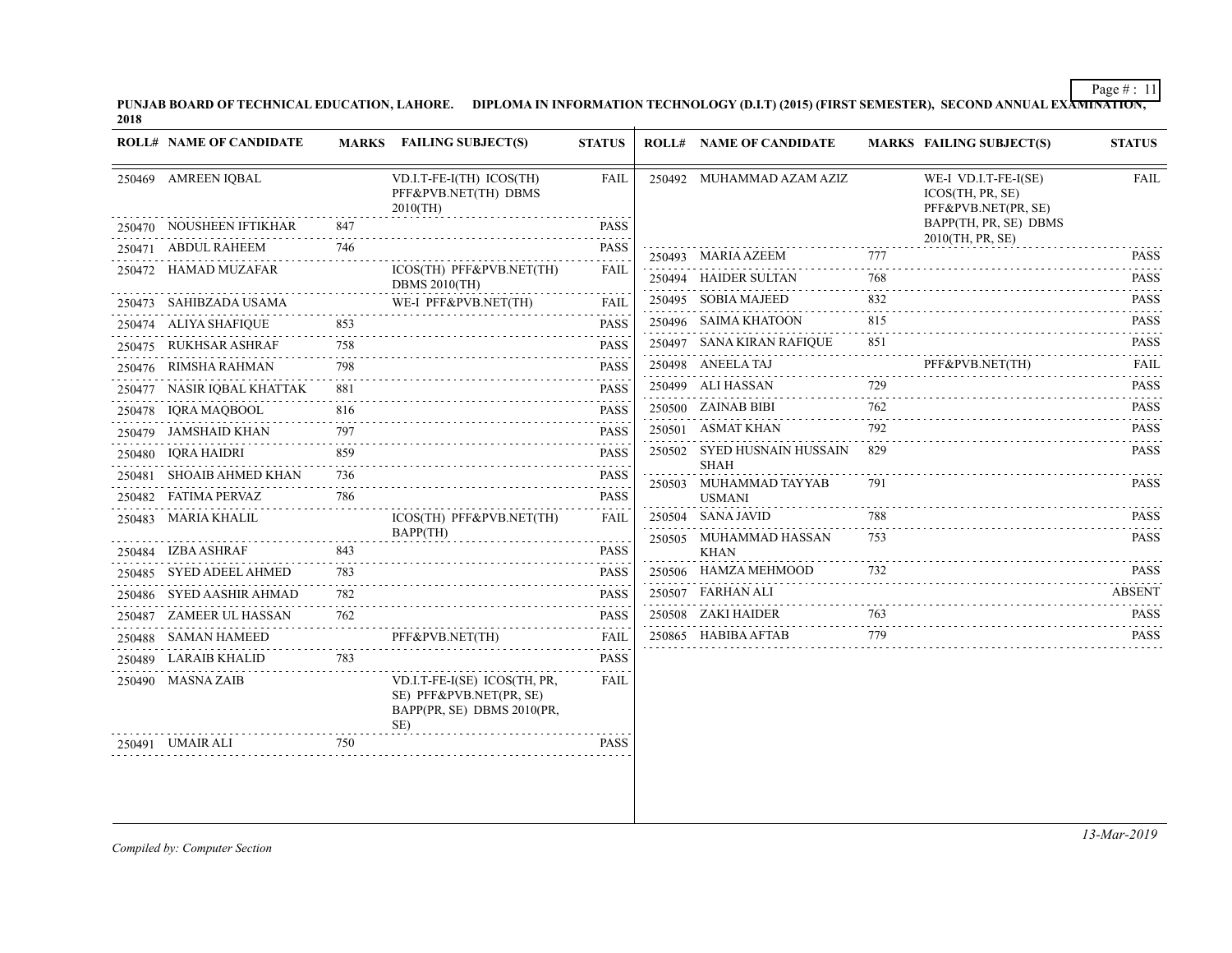PUNJAB BOARD OF TECHNICAL EDUCATION, LAHORE. DIPLOMA IN INFORMATION TECHNOLOGY (D.I.T) (2015) (SECOND SEMESTER), SECOND ANNUAL EXAMINATION'<br>2018

|        | <b>ROLL# NAME OF CANDIDATE</b>                      | MARKS FAILING SUBJECT(S)                                                                                                                                                                                                                                                                                                                             | <b>STATUS</b>   | <b>ROLL# NAME OF CANDIDATE</b>                                                                                                                                                                                                                                                                                                                                                                                                                                     |                    | <b>MARKS FAILING SUBJECT(S)</b>                          | <b>STATUS</b>           |
|--------|-----------------------------------------------------|------------------------------------------------------------------------------------------------------------------------------------------------------------------------------------------------------------------------------------------------------------------------------------------------------------------------------------------------------|-----------------|--------------------------------------------------------------------------------------------------------------------------------------------------------------------------------------------------------------------------------------------------------------------------------------------------------------------------------------------------------------------------------------------------------------------------------------------------------------------|--------------------|----------------------------------------------------------|-------------------------|
|        | ROAD,, FAISALABAD                                   | THE REHMAN COLLEGE, OPP. MUNCIPAL DEGREE COLLEGE JARANWAL                                                                                                                                                                                                                                                                                            |                 | 250528 MUHAMMAD ZULQARNAIN $770 + 741 = 1511$<br><b>HAIDER</b>                                                                                                                                                                                                                                                                                                                                                                                                     |                    |                                                          | <b>PASS</b>             |
|        | 250509 ZUHAIR SAJID                                 | $640 + 577 = 1217$                                                                                                                                                                                                                                                                                                                                   | <b>PASS</b>     | 250529 SYED MUSSADAQ HUSSAIN                                                                                                                                                                                                                                                                                                                                                                                                                                       |                    | WE-II VD.I.T-FE-II(SE)                                   | FAIL                    |
|        | 250510 MARYAM SHAHZADI                              | $657 + 631 = 1288$                                                                                                                                                                                                                                                                                                                                   | <b>PASS</b>     |                                                                                                                                                                                                                                                                                                                                                                                                                                                                    |                    | GD&A(PR, SE) ICNET(TH, PR,<br>SE) PROJECT SA&D(PR, SE)   |                         |
| 250511 | AYESHA MARYAM                                       | $628 + 634 = 1262$                                                                                                                                                                                                                                                                                                                                   | <b>PASS</b>     |                                                                                                                                                                                                                                                                                                                                                                                                                                                                    |                    | WEBDEV.(TH, PR, SE)                                      |                         |
|        | 250512 MUKARRAM NAWAZ                               | ICNET(TH, PR, SE) WEBDEV.<br>(TH)                                                                                                                                                                                                                                                                                                                    | FAIL            | 250530 MUHAMMAD MUBEEN<br><b>AHMAD</b>                                                                                                                                                                                                                                                                                                                                                                                                                             |                    | PROJECT WEBDEV.(TH)                                      | FAIL                    |
|        | 250513 ZEESHAN ALI                                  | WE-II VD.I.T-FE-II(TH, SE)                                                                                                                                                                                                                                                                                                                           | FAII.           | 250531 SAAD MUNIB ASGHAR                                                                                                                                                                                                                                                                                                                                                                                                                                           |                    | WEBDEV.(TH)                                              | FAIL<br>.               |
|        |                                                     | ICNET(TH, PR, SE) PROJECT<br>SA&D(TH) WEBDEV.(TH, PR,                                                                                                                                                                                                                                                                                                |                 | $\begin{tabular}{cc} 250532 & MUHAMMAD WASEEM & & V\\ & \multicolumn{2}{c}{\textbf{1}} & & \multicolumn{2}{c}{\textbf{1}}\\ \multicolumn{2}{c}{\textbf{2}} & \multicolumn{2}{c}{\textbf{2}} & \multicolumn{2}{c}{\textbf{3}}\\ \multicolumn{2}{c}{\textbf{4}} & \multicolumn{2}{c}{\textbf{5}} & \multicolumn{2}{c}{\textbf{6}}\\ \multicolumn{2}{c}{\textbf{5}} & \multicolumn{2}{c}{\textbf{6}} & \multicolumn{2}{c}{\textbf{7}}\\ \multicolumn{2}{c}{\textbf{6$ |                    | WE-II VD.I.T-FE-II(TH)<br>ICNET(TH) WEBDEV.(TH)          | <b>FAIL</b>             |
|        |                                                     | $SE$ )<br>WEBDEV.(TH)                                                                                                                                                                                                                                                                                                                                |                 |                                                                                                                                                                                                                                                                                                                                                                                                                                                                    |                    | 250533 NAWAL ARSHAD $789 + 773 = 1562$                   | <b>PASS</b><br><u>.</u> |
|        | 250515 RIDA RAZZAQ                                  | 250514 MUHAMMAD ABUZAR WEBDEV.(TH) FAIL                                                                                                                                                                                                                                                                                                              | FAIL            | 250534 IMRANA TABASSUM                                                                                                                                                                                                                                                                                                                                                                                                                                             |                    | $VD.I.T-FE-II(TH)$                                       | <b>FAIL</b>             |
|        |                                                     | RAZZAQ WE-II WEBDEV.(TH) FAIL<br>250516 ASAD ALI $767 + 690 = 1457$ PASS                                                                                                                                                                                                                                                                             |                 | 250535 MEHER UN NISA                                                                                                                                                                                                                                                                                                                                                                                                                                               |                    | WE-II VD.I.T-FE-II(SE)<br>GD&A(TH, PR, SE) ICNET(TH,     | FAIL                    |
|        | 250517 AHMAD SHER                                   |                                                                                                                                                                                                                                                                                                                                                      |                 |                                                                                                                                                                                                                                                                                                                                                                                                                                                                    |                    | PR, SE) PROJECT SA&D(PR,                                 |                         |
|        | 250518 ZUNAIRA BURHAN $741 + 622 = 1363$            |                                                                                                                                                                                                                                                                                                                                                      | <b>PASS</b>     |                                                                                                                                                                                                                                                                                                                                                                                                                                                                    |                    | SE) WEBDEV.(PR, SE)                                      |                         |
|        |                                                     |                                                                                                                                                                                                                                                                                                                                                      | <b>PASS</b>     |                                                                                                                                                                                                                                                                                                                                                                                                                                                                    |                    | 250536 MARIA USMAN WEBDEV.(TH) FAIL                      |                         |
|        |                                                     | $\begin{tabular}{lllllllll} \multicolumn{2}{c}{250519}&SHAHIDA \: \text{SULTANA} & \: \: \: 751 + 689 = 1440 & \: \: \text{PASS} \\ \multicolumn{2}{c}{250520}& \: \: \text{ZUNAIRA SHAHID} & \: \: \text{SAED(TH)} & \: \text{WEBDEV(TH)} & \: \: \text{FAIL} \\ \multicolumn{2}{c}{\text{S0520}} & \: \: \text{ZUNAIRA SHAHID} & \: \end{tabular}$ |                 |                                                                                                                                                                                                                                                                                                                                                                                                                                                                    |                    | 250537 NIGHAT ZAHRA $784 + 760 = 1544$ PASS              |                         |
|        | 250521 SUNMBAL PRVAIZ                               | WEBDEV.(TH)                                                                                                                                                                                                                                                                                                                                          | <b>FAIL</b>     |                                                                                                                                                                                                                                                                                                                                                                                                                                                                    |                    |                                                          |                         |
|        |                                                     | 250522 SAEED AHMED VD.I.T-FE-II(TH)                                                                                                                                                                                                                                                                                                                  | FAIL(No Chance) |                                                                                                                                                                                                                                                                                                                                                                                                                                                                    |                    | 250539 NAILA KOUSAR $706 + 714 = 1420$                   | .                       |
|        | 250523 ASIM ZULFIQAR                                | ASIM ZULFIQAR VD.I.T-FE-II(TH) FAIL(No Chance)                                                                                                                                                                                                                                                                                                       |                 |                                                                                                                                                                                                                                                                                                                                                                                                                                                                    |                    | 250540 KANEEZ FATMA $698 + 712 = 1410$ PASS              |                         |
|        |                                                     | FUTURE COMPUTER COLLEGE, COLLEGE ROAD, JOHARABAD (KHUSHAI                                                                                                                                                                                                                                                                                            |                 |                                                                                                                                                                                                                                                                                                                                                                                                                                                                    |                    |                                                          |                         |
|        | 250524 SYED MUHAMMAD                                | ICNET(TH) SA&D(TH)                                                                                                                                                                                                                                                                                                                                   | FAIL            |                                                                                                                                                                                                                                                                                                                                                                                                                                                                    |                    |                                                          | .                       |
|        | <b>IBRAHIM</b>                                      | WEBDEV.(TH)                                                                                                                                                                                                                                                                                                                                          |                 | 250544 DANISH UL HASSAN                                                                                                                                                                                                                                                                                                                                                                                                                                            | $724 + 661 = 1385$ | 250543 HAMID HAMEED $752 + 684 = 1436$ PASS PASS         | <b>PASS</b>             |
|        |                                                     | <b>GOVERNMENT TECHNICAL TRAINING INSTITUTE, BLOCK 16 NEAR GHQ</b>                                                                                                                                                                                                                                                                                    |                 | 250545 MUHAMMAD EHTISHAM                                                                                                                                                                                                                                                                                                                                                                                                                                           |                    | UL HASSAN 724 + 661 = 1385 PASS                          | <b>ABSENT</b>           |
|        | HOSPITAL, JOHARABAD (KHUSHAB)<br>250525 AFTAB AHMED | WE-II ICNET(TH) WEBDEV.                                                                                                                                                                                                                                                                                                                              | FAIL            |                                                                                                                                                                                                                                                                                                                                                                                                                                                                    |                    |                                                          |                         |
|        |                                                     | (TH)                                                                                                                                                                                                                                                                                                                                                 |                 | <b>OFFICE, TEHSIL OFFICE G.T ROAD, KAMOKE</b>                                                                                                                                                                                                                                                                                                                                                                                                                      |                    | WINWARE GROUP OF COLLEGES, NAGRI ABBAS SHAH NEAR NADRA   |                         |
|        | 250526 MUHAMMAD NAZEER                              | VD.I.T-FE-II(TH) WEBDEV.<br>(TH)                                                                                                                                                                                                                                                                                                                     | FAIL            | 250546 ADEEL MAQSOOD                                                                                                                                                                                                                                                                                                                                                                                                                                               |                    |                                                          | <b>ABSENT</b>           |
|        | 250527 MUHAMMAD SHOAIB                              | WE-II VD.I.T-FE-II(SE)                                                                                                                                                                                                                                                                                                                               | <b>FAIL</b>     |                                                                                                                                                                                                                                                                                                                                                                                                                                                                    |                    | PUNJAB COMPUTER COLLEGE, RAILWAY SOCIETY PLAZA 43 ALLAMA |                         |
|        | MUMTAZ                                              | GD&A(TH, PR, SE) ICNET(TH,<br>PR, SE) PROJECT SA&D(TH,<br>PR, SE) WEBDEV. (TH, PR, SE)                                                                                                                                                                                                                                                               |                 | <b>IQBAL ROAD, LAHORE</b><br>250547 MUHAMMAD SAQIB<br><b>MAOBOOL</b>                                                                                                                                                                                                                                                                                                                                                                                               |                    | WEBDEV.(TH)                                              | <b>FAIL</b>             |

*Compiled by: Computer Section*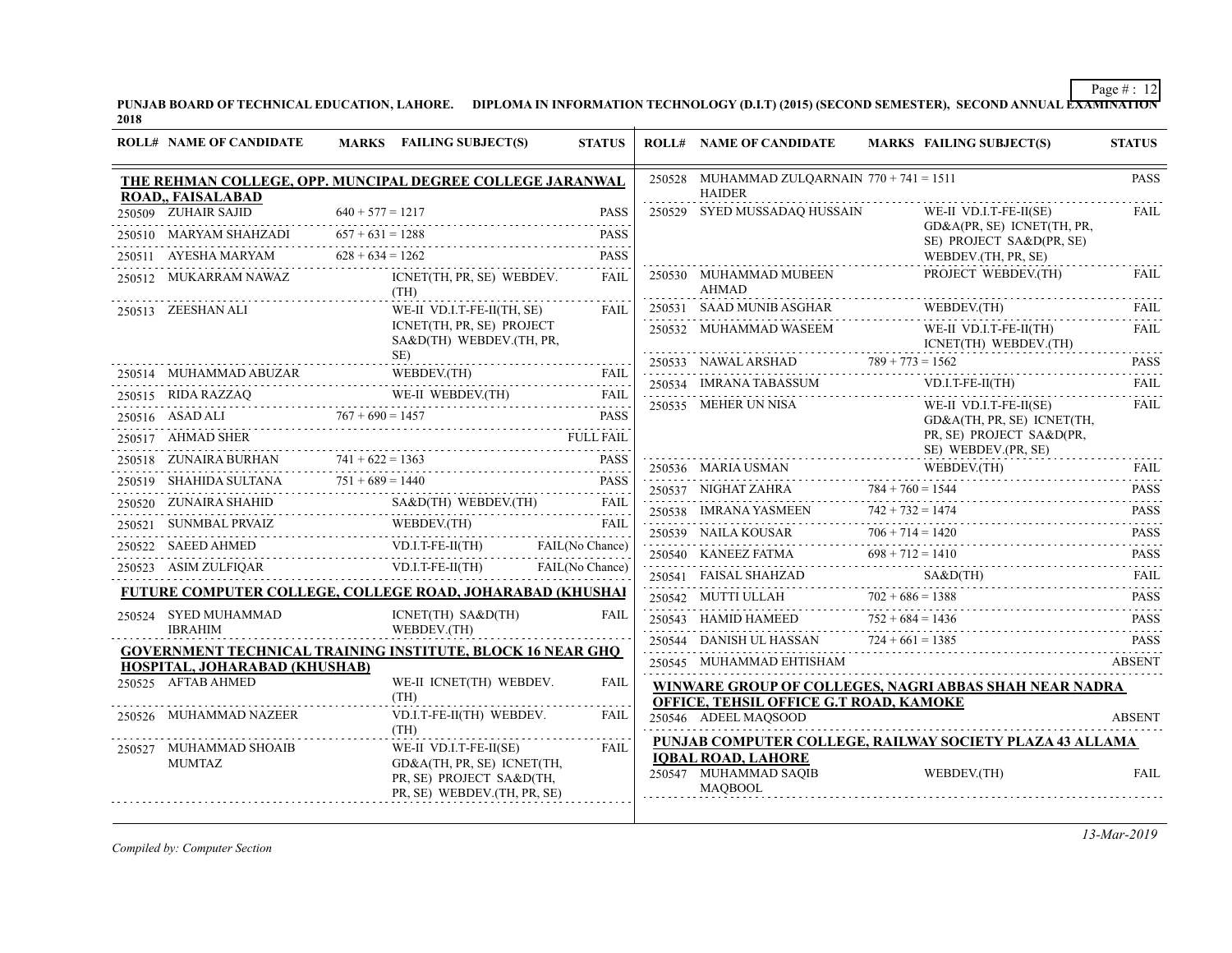PUNJAB BOARD OF TECHNICAL EDUCATION, LAHORE. DIPLOMA IN INFORMATION TECHNOLOGY (D.I.T) (2015) (SECOND SEMESTER), SECOND ANNUAL EXAMINATION'<br>2018

| <b>ROLL# NAME OF CANDIDATE</b>                | MARKS FAILING SUBJECT(S)                                                                                                                                                                                                                                                                                                                                                                                                                   | <b>STATUS</b>    | <b>ROLL# NAME OF CANDIDATE</b>                                     | <b>MARKS FAILING SUBJECT(S)</b>                                                                                                                                                                                                                                                                                                                                                                                                                                      | <b>STATUS</b>    |
|-----------------------------------------------|--------------------------------------------------------------------------------------------------------------------------------------------------------------------------------------------------------------------------------------------------------------------------------------------------------------------------------------------------------------------------------------------------------------------------------------------|------------------|--------------------------------------------------------------------|----------------------------------------------------------------------------------------------------------------------------------------------------------------------------------------------------------------------------------------------------------------------------------------------------------------------------------------------------------------------------------------------------------------------------------------------------------------------|------------------|
| 250548 MUHAMMAD SUHAIB                        | WE-II WEBDEV.(TH)                                                                                                                                                                                                                                                                                                                                                                                                                          | FAIL             |                                                                    | ${\bf 250576\quad AFAQ ALI BHATTI\qquad \qquad {\bf WEBDEV (TH)\qquad \qquad FAIL}$                                                                                                                                                                                                                                                                                                                                                                                  |                  |
| <b>ARFAN</b>                                  | $1$ $736 + 686 = 1422$ PASS                                                                                                                                                                                                                                                                                                                                                                                                                |                  |                                                                    | $740 + 699 = 1439$ PASS<br>250577 MUHAMMAD MAJID 740 + 699 = 1439 PASS                                                                                                                                                                                                                                                                                                                                                                                               |                  |
| 250549 KASHIF ALI                             | $I$ $736 + 686 = 1422$ PASS                                                                                                                                                                                                                                                                                                                                                                                                                | <b>PASS</b>      |                                                                    | ${\small \begin{tabular}{ll} \bf 250578 & \bf SALMAN AHMED BUTT & \bf WEBDEV (TH) \\ \hline \end{tabular}}$                                                                                                                                                                                                                                                                                                                                                          | <b>FAIL</b><br>. |
|                                               | 250550 RANA AMMAR ALI $787 + 640 = 1427$ PASS                                                                                                                                                                                                                                                                                                                                                                                              |                  |                                                                    | 250579 DANISHA ASIF $775 + 799 = 1574$ PASS                                                                                                                                                                                                                                                                                                                                                                                                                          |                  |
|                                               |                                                                                                                                                                                                                                                                                                                                                                                                                                            |                  |                                                                    | $\begin{tabular}{lllllllll} \multicolumn{2}{l}{{\bf 250580}} & {\bf MUHAMMAD ILYAS} & & {\bf WEBDEV.(TH)} & \multicolumn{2}{l}{{\bf FAIL}} \\ \multicolumn{2}{l}{\bf 250580} & {\bf MUHAMMAD ILYAS} & & {\bf WEBDEV.(TH)} & & {\bf FAIL} \\ \end{tabular}$                                                                                                                                                                                                           |                  |
|                                               |                                                                                                                                                                                                                                                                                                                                                                                                                                            |                  | 250581 MUBEEN SHAHID                                               | WE-II VD.I.T-FE-II(TH)                                                                                                                                                                                                                                                                                                                                                                                                                                               | FAIL             |
|                                               | $\begin{tabular}{llllllll} \multicolumn{2}{c l}{{\text{\emph{250551}}}}&{\text{\emph{MANZAR ABBAS}}}&{\text{\emph{WEBDEV}}(TH)}&{\text{\emph{FAL}}} \\ \hline {\text{\emph{250552}}}&{\text{\emph{WARIS RAFIQUE}}}&{\text{\emph{WE-II WEBDEV}}(TH)}&{\text{\emph{FAL}}} \\ \hline {\text{\emph{250553}}}&{\text{\emph{KOMAL SHAHZADI}}}&{\text{\emph{694 + 778 = 1472}}}&{\text{\emph{PASS}}} \\ \hline {\text{\emph{250554}}}&{\text{\em$ |                  |                                                                    | GD&A(TH) ICNET(TH)<br>$SAB(TH)$ WEBDEV. (TH)                                                                                                                                                                                                                                                                                                                                                                                                                         |                  |
|                                               |                                                                                                                                                                                                                                                                                                                                                                                                                                            |                  | 250582 AZAN KHAN                                                   | VD.I.T-FE-II(TH) WEBDEV.                                                                                                                                                                                                                                                                                                                                                                                                                                             | FAIL             |
| 250555 MUHAMMAD SAJID                         | WEBDEV.(TH)<br>MUHAMMAD SAJID WEBDEV.(TH) FAIL                                                                                                                                                                                                                                                                                                                                                                                             |                  |                                                                    | (TH)                                                                                                                                                                                                                                                                                                                                                                                                                                                                 |                  |
| 250556 RIZWANA                                | VA WEBDEV.(TH) FAIL                                                                                                                                                                                                                                                                                                                                                                                                                        |                  | 250583 WALEED WAHEED                                               | $\begin{tabular}{lllllllllll} \multicolumn{2}{c}{\textbf{\textcolor{blue}{250583}}}&\textbf{WALEED WAHEED} &\textbf{WEBDEV (TH)} & \textbf{FAIL} \\ \multicolumn{2}{c}{\textbf{\textcolor{blue}{250583}}}&\textbf{WALEED WAHEED} & \textbf{WEBDEV (TH)} & \textbf{FAIL} \\ \multicolumn{2}{c}{\textbf{\textcolor{blue}{250583}}}&\textbf{WALEED WAHEED} & \textbf{WABEDV (TH)} & \textbf{FAIL} \\ \multicolumn{2}{c}{\textbf{\textcolor{blue}{250583}}}&\textbf{WAL$ |                  |
|                                               |                                                                                                                                                                                                                                                                                                                                                                                                                                            |                  | H<br>**************************<br>250584 SAMIULLAH                | $\begin{minipage}{0.9\linewidth} \textbf{WEBDEV(TH)} \end{minipage}$                                                                                                                                                                                                                                                                                                                                                                                                 | FAIL             |
|                                               |                                                                                                                                                                                                                                                                                                                                                                                                                                            |                  | 250585 MUHAMMAD MUZAMMIL                                           | $\begin{tabular}{l} \multicolumn{2}{l}{ICNET(TH)} \quad \text{WEBDEV(TH)}\\ \multicolumn{2}{l}{\text{WEBDEV(TH)}}\\ \multicolumn{2}{l}{\text{WEBDEV(TH)}}\\ \end{tabular}$                                                                                                                                                                                                                                                                                           | <b>FAIL</b>      |
|                                               | 250559 MAZAMMAL ALI SHAH WEBDEV(TH) FAIL FAIL                                                                                                                                                                                                                                                                                                                                                                                              |                  | 250586 FAKHRA ANEES                                                | 250586 FAKHRA ANEES WEBDEV.(TH) FAIL                                                                                                                                                                                                                                                                                                                                                                                                                                 |                  |
|                                               | 250560 NASIR UD DIN WEBDEV (TH)<br>250561 MADEEHA NAEEM 713 + 708 = 1421                                                                                                                                                                                                                                                                                                                                                                   | FAIL             |                                                                    | ICNET(TH) WEBDEV.(TH)                                                                                                                                                                                                                                                                                                                                                                                                                                                | FAIL             |
|                                               |                                                                                                                                                                                                                                                                                                                                                                                                                                            | <b>PASS</b>      | $250588$ MUHAMMAD ARSLAN $641 + 653 = 1294$                        |                                                                                                                                                                                                                                                                                                                                                                                                                                                                      | <b>PASS</b>      |
|                                               |                                                                                                                                                                                                                                                                                                                                                                                                                                            |                  | IMTIAZ                                                             |                                                                                                                                                                                                                                                                                                                                                                                                                                                                      |                  |
|                                               | 250563 SAEED UR REHMAN SA&D(TH) WEBDEV(TH) FAIL                                                                                                                                                                                                                                                                                                                                                                                            | FAIL             | 250589 HAMZA FAIZAN ALI                                            | WEBDEV.(TH) FAIL                                                                                                                                                                                                                                                                                                                                                                                                                                                     |                  |
| 250564 MUHAMMAD UMER JAMIL 709 + 716 = 1425   |                                                                                                                                                                                                                                                                                                                                                                                                                                            | <b>PASS</b>      | 250590 ZEENAT                                                      | WE-II GD&A(TH) ICNET(TH)<br>SA&D(TH) WEBDEV.(TH)                                                                                                                                                                                                                                                                                                                                                                                                                     | FAIL             |
|                                               | 250565 MUHAMMAD SUBHAN ICNET(TH) SA&D(TH) FAIL WEBDEV.<br>250566 IRFAN MUBARAK 742 + 599 = 1341 PASS                                                                                                                                                                                                                                                                                                                                       | FAIL             | 250591 AZIZ ULLAH                                                  |                                                                                                                                                                                                                                                                                                                                                                                                                                                                      | <b>ABSENT</b>    |
|                                               |                                                                                                                                                                                                                                                                                                                                                                                                                                            | <b>PASS</b>      |                                                                    | 250592 ABU HUREERA $669 + 628 = 1297$ PASS                                                                                                                                                                                                                                                                                                                                                                                                                           |                  |
|                                               | 250567 USAMA WAZEER WEBDEV.(TH) FAIL                                                                                                                                                                                                                                                                                                                                                                                                       |                  | 250593 MARYAM ALLAH DITTA                                          |                                                                                                                                                                                                                                                                                                                                                                                                                                                                      | ABSENT           |
|                                               | 250568 HUNFA AKRAM $745 + 727 = 1472$ PASS                                                                                                                                                                                                                                                                                                                                                                                                 | <b>PASS</b>      | 250594 MALIK FAISAL $635 + 622 = 1257$<br>.                        |                                                                                                                                                                                                                                                                                                                                                                                                                                                                      | <b>PASS</b>      |
| 250569 EHATASHAM ALI                          | $GD&A(TH)$ ICNET(TH)<br>WEBDEV.(TH)                                                                                                                                                                                                                                                                                                                                                                                                        | FAIL             | 250595 MALIK MUHAMMAD $622 + 602 = 1224$<br><b>WASEEM</b>          |                                                                                                                                                                                                                                                                                                                                                                                                                                                                      | <b>PASS</b>      |
| 250570 MUHAMMAD AKRAM VABBASI                 | WE-II ICNET(TH) SA&D(TH)                                                                                                                                                                                                                                                                                                                                                                                                                   | FAIL             |                                                                    | 250596 AAISHA ZIKAR ICNET(TH) FAIL(No Chance)                                                                                                                                                                                                                                                                                                                                                                                                                        |                  |
|                                               | WEBDEV.(TH)                                                                                                                                                                                                                                                                                                                                                                                                                                |                  |                                                                    | <b>SKILLS COLLEGE OF INFORMATION TECHNOLOGY &amp; MOBILE PHONE</b>                                                                                                                                                                                                                                                                                                                                                                                                   |                  |
| 250571 MUHAMMAD AHMAD                         | WEBDEV.(TH)                                                                                                                                                                                                                                                                                                                                                                                                                                |                  | <b>ENGINEERING, 29- QUEEN'S ROAD, LAHORE</b><br>250597 BABRA SADIQ |                                                                                                                                                                                                                                                                                                                                                                                                                                                                      |                  |
|                                               | 250572 USAMA SAEED WEBDEV.(TH) FAIL                                                                                                                                                                                                                                                                                                                                                                                                        |                  | 250598 MEHMOOD KHALID                                              | Q SA&D(TH) WEBDEV.(TH) FAIL                                                                                                                                                                                                                                                                                                                                                                                                                                          |                  |
|                                               | 250573 GHULAM YASEEN WEBDEV(TH) FAIL FAIL                                                                                                                                                                                                                                                                                                                                                                                                  | FAIL             |                                                                    |                                                                                                                                                                                                                                                                                                                                                                                                                                                                      |                  |
| 250574 RANA MUHAMMAD IRFAN $706 + 713 = 1419$ |                                                                                                                                                                                                                                                                                                                                                                                                                                            | <b>PASS</b>      | $250600$ ROBINSON $677 + 626 = 1303$                               | 250599 MUHAMMAD MUZAMMAL WEBDEV.(TH) FAIL RELEASE                                                                                                                                                                                                                                                                                                                                                                                                                    | <b>PASS</b>      |
| 250575 ALI RAZA                               |                                                                                                                                                                                                                                                                                                                                                                                                                                            | <b>FULL FAIL</b> |                                                                    |                                                                                                                                                                                                                                                                                                                                                                                                                                                                      |                  |

*Compiled by: Computer Section*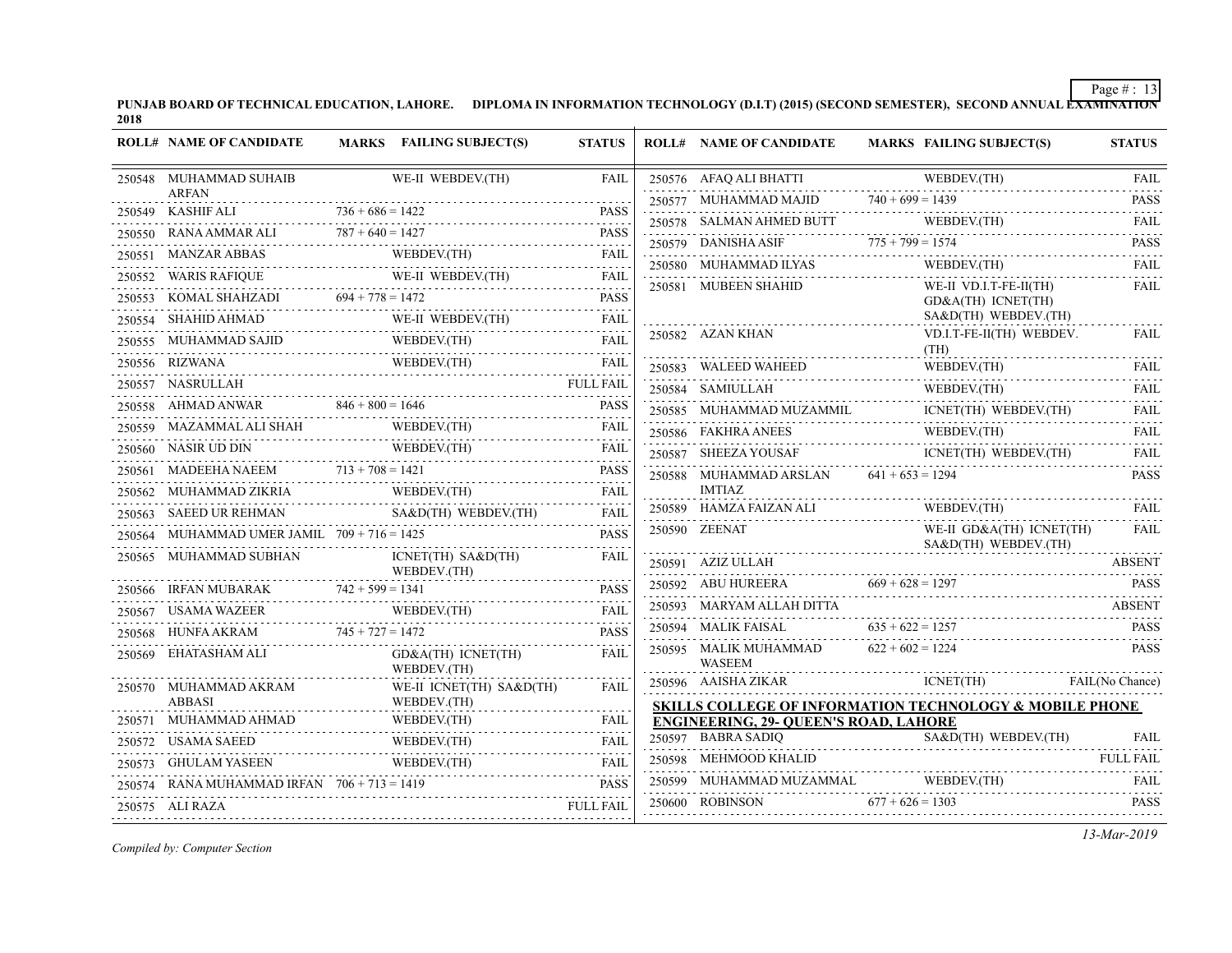PUNJAB BOARD OF TECHNICAL EDUCATION, LAHORE. DIPLOMA IN INFORMATION TECHNOLOGY (D.I.T) (2015) (SECOND SEMESTER), SECOND ANNUAL EXAMINATION'<br>2018

|        | <b>ROLL# NAME OF CANDIDATE</b>                                    | MARKS FAILING SUBJECT(S)                                                      | <b>STATUS</b> | <b>ROLL# NAME OF CANDIDATE</b>                         | <b>MARKS FAILING SUBJECT(S)</b>              | <b>STATUS</b>                                                                                                                    |
|--------|-------------------------------------------------------------------|-------------------------------------------------------------------------------|---------------|--------------------------------------------------------|----------------------------------------------|----------------------------------------------------------------------------------------------------------------------------------|
|        | 250601 ZEESHAN SUHAIL                                             | $625 + 557 = 1182$                                                            | <b>PASS</b>   | 250626 AQIB RIAZ                                       | $811 + 731 = 1542$                           | <b>PASS</b>                                                                                                                      |
|        | MUGHALPURA, LAHORE                                                | SOCIETY COLLEGE OF COMPUTER SCIENCES., 5-JAHANGIR ROAD, GUNJ                  |               | 250627 UMAR FAROOQ                                     | WE-II SA&D(TH) WEBDEV.<br>(TH)               | <b>FAIL</b>                                                                                                                      |
|        | 250602 RIMSHA ANWER                                               | ICNET(TH) WEBDEV.(TH)                                                         | FAIL          | 250628 WAQAS ARSHAD                                    | $834 + 800 = 1634$                           | <b>PASS</b>                                                                                                                      |
| 250603 | TAYYABA YOUNAS $848 + 821 = 1669$                                 |                                                                               | <b>PASS</b>   | 250629 ABDULLAH FAROOQI                                | WE-II WEBDEV.(TH)                            | <b>FAIL</b>                                                                                                                      |
| 250604 | <b>SAMREEN NADEEM</b>                                             |                                                                               | RL Fee        | 250630 MIRZA MUHAMMAD                                  | $805 + 713 = 1518$                           | <b>PASS</b>                                                                                                                      |
| 250605 | <b>TAYYABA NOREEN</b>                                             |                                                                               | RL Fee        | <b>AZEEM ASGHAR</b><br>250631 ALI RAZA                 | WE-II ICNET(TH) WEBDEV.                      | <b>FAIL</b>                                                                                                                      |
|        | 250606 ARFA AAMIR                                                 | AAMIR ICNET(TH) WEBDEV.(TH) FAIL                                              | <b>FAIL</b>   |                                                        | (TH)                                         | .                                                                                                                                |
|        | 250607 HUNAIZA YASEEN                                             | VAIZA YASEEN 784 + 757 = 1541 PASS                                            |               | 250632 SAMI ULLAH                                      | ICNET(TH) SA&D(TH)                           | <b>FAIL</b>                                                                                                                      |
|        | 250608 SANA SHAHEEN                                               |                                                                               | RL Fee        | 250633 ALI RAZA                                        | WEBDEV.(TH)<br>WE-II WEBDEV.(TH)             | <b>FAIL</b>                                                                                                                      |
|        | 250609 KANWAL IQBAL                                               |                                                                               | RL Fee        |                                                        | WE-II WEBDEV.(TH)                            | FAIL                                                                                                                             |
|        | 250610 SUMMAN FAROOQ                                              |                                                                               | RL Fee        | 250634 SHAKEEL AHMAD<br>250635 MUHAMMAD SOHAIB         | WEBDEV.(TH)                                  | <b>FAIL</b>                                                                                                                      |
|        | 250611 AYESHA FAYYAZ                                              |                                                                               | RL Fee        | <b>KHALID</b>                                          |                                              |                                                                                                                                  |
|        |                                                                   | THE BRAINS COLLEGE OF INFORMATION TECHNOLOGY & HARDWARE                       |               | 250636 AHSAN ALI                                       | WE-II WEBDEV.(TH)                            | FAIL                                                                                                                             |
|        | <b>ENGINEERING, 26 QUEENS ROAD, LAHORE</b><br>250612 ARAIZ JAVAID | WEBDEV.(TH)                                                                   | FAIL          | 250637 MUHAMMAD AHMAD<br><b>KHAN</b>                   | WE-II WEBDEV.(TH)                            | <b>FAIL</b>                                                                                                                      |
|        | 250613 SHEIKH MUHAMMAD<br><b>AHMAD</b>                            | $819 + 728 = 1547$                                                            | <b>PASS</b>   | 250638 MUHAMMAD NAUMAN<br><b>NAWAZ</b><br>.            | WEBDEV.(TH)                                  | <b>FAIL</b>                                                                                                                      |
|        | 250614 MUHAMMAD ZAIGHAM<br><b>WALI MURTAZA</b>                    | WE-II WEBDEV.(TH)                                                             | FAIL          | 250639 ZEESHAN AHMAD                                   |                                              | $\begin{tabular}{ll} \multicolumn{2}{c}{\textbf{WE-II} \textbf{ WEBDEV(TH)}} & \multicolumn{2}{c}{\textbf{FAL}}\\ \end{tabular}$ |
|        | 250615 ABISHAI FAHEEM                                             | WE-II WEBDEV.(TH)                                                             | FAIL          | 250640 WASIQ REHMAN                                    | WE-II VD.I.T-FE-II(TH)<br>GD&A(TH) ICNET(TH) | <b>FAIL</b>                                                                                                                      |
|        | 250616 MUHAMMAD ALI RAZA                                          |                                                                               | <b>FAIL</b>   |                                                        | WEBDEV.(TH)                                  |                                                                                                                                  |
| 250617 | <b>AHMED MUNEEB</b>                                               | WE-II WEBDEV.(TH)<br>WE-II WEBDEV.(TH)<br>MUNEEB WE-II WEBDEV.(TH)            | FAIL          | 250641 WAQAS AHMAD                                     | ICNET(TH) WEBDEV.(TH)                        | FAII.                                                                                                                            |
|        | MUHAMMAD AZEEM NAZIR                                              | WEBDEV.(TH)                                                                   | FAIL          | 250642 MAMOON ASLAM                                    | WE-II ICNET(TH) SA&D(TH)<br>WEBDEV.(TH)      | <b>FAIL</b>                                                                                                                      |
|        |                                                                   |                                                                               | <b>FAIL</b>   | 250643 SOHAIL SHABBER                                  | $784 + 771 = 1555$                           | <b>PASS</b>                                                                                                                      |
|        |                                                                   | 250619 NOOR E NAJAF WE-II WEBDEV(TH)<br>250620 SAMEER USMANI 843 + 755 = 1598 | <b>PASS</b>   | 250644 SALMAN MUFEED                                   | $782 + 772 = 1554$                           | <b>PASS</b>                                                                                                                      |
| 250621 | HAMZA WASEEM                                                      | WE-II WEBDEV.(TH)                                                             | FAIL          | UNIQUE INSTITUTE OF TECHNOLOGY, 107-A WAHDAT ROAD, NEW |                                              |                                                                                                                                  |
|        | 250622 MUHAMMAD SAAD                                              | WEBDEV.(TH)                                                                   | <b>FAIL</b>   | <b>MUSLIM TOWN, LAHORE</b>                             |                                              |                                                                                                                                  |
|        | 250623 MOEEZ AHMED                                                | WE-II SA&D(TH) WEBDEV.                                                        | FAIL          | 250645 MUHAMMAD IMRAN                                  | $763 + 755 = 1518$                           | <b>PASS</b>                                                                                                                      |
|        | 250624 ALI ISLAM                                                  | (TH)<br>SA&D(TH) WEBDEV.(TH)                                                  | FAIL          | 250646 MUHAMMAD MUBEEN<br><b>KHAN</b>                  | WE-II WEBDEV.(TH)                            | FAIL                                                                                                                             |
|        | 250625 MUHAMMAD HASHAM                                            | WEBDEV.(TH)                                                                   | <b>FAIL</b>   | 250647 MUHAMMAD MOOSA ADIL                             | WEBDEV.(TH)                                  | <b>FAIL</b>                                                                                                                      |

*Compiled by: Computer Section*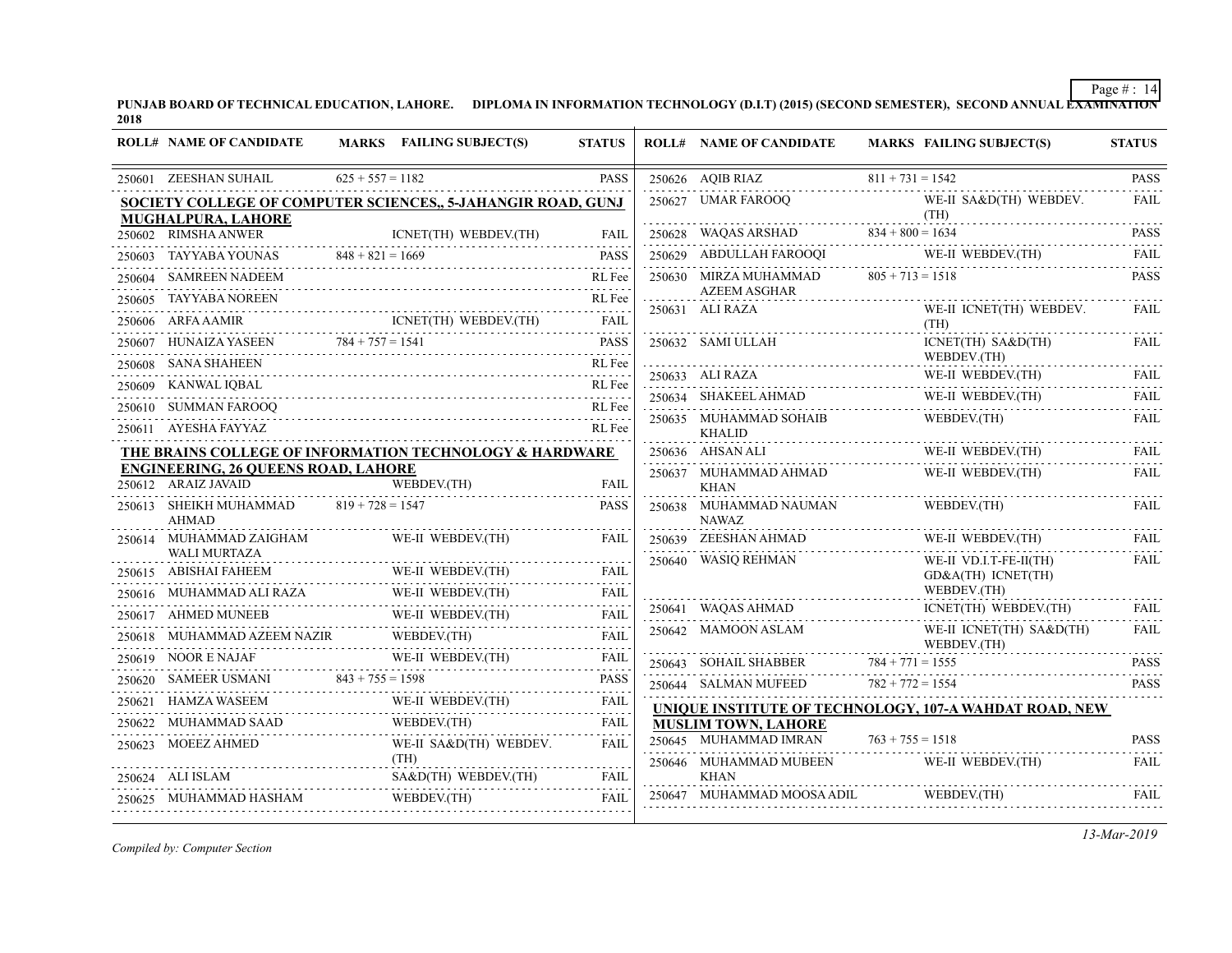PUNJAB BOARD OF TECHNICAL EDUCATION, LAHORE. DIPLOMA IN INFORMATION TECHNOLOGY (D.I.T) (2015) (SECOND SEMESTER), SECOND ANNUAL EXAMINATION'<br>2018

|        | <b>ROLL# NAME OF CANDIDATE</b>                                                                                        |                    | <b>MARKS</b> FAILING SUBJECT(S) | <b>STATUS</b>                                                                                                                                                                               |        | <b>ROLL# NAME OF CANDIDATE</b>                   |                    | <b>MARKS FAILING SUBJECT(S)</b>                                    | <b>STATUS</b>                                                       |
|--------|-----------------------------------------------------------------------------------------------------------------------|--------------------|---------------------------------|---------------------------------------------------------------------------------------------------------------------------------------------------------------------------------------------|--------|--------------------------------------------------|--------------------|--------------------------------------------------------------------|---------------------------------------------------------------------|
|        | 250648 SOHAIL RAZA                                                                                                    |                    | WEBDEV.(TH)                     | <b>FAIL</b><br>.                                                                                                                                                                            |        | 250672 SAIF ALI MUJAHID                          |                    | WEBDEV.(TH)                                                        | <b>FAIL</b><br>.                                                    |
| 250649 | MIAN NAUMAN HASSAN                                                                                                    |                    | WEBDEV.(TH)                     | <b>FAIL</b>                                                                                                                                                                                 |        | 250673 ATIF ALI SHERAZI                          |                    | PROJECT WEBDEV.(TH)                                                | FAIL                                                                |
|        | 250650 MUHAMMAD IBRAR                                                                                                 |                    | WEBDEV.(TH)<br>. <i>.</i>       | <b>FAIL</b>                                                                                                                                                                                 |        | 250674 ZOBIA FIDA                                |                    | WEBDEV.(TH)                                                        | <b>FAIL</b>                                                         |
|        | 250651 HAMZA EJAZ                                                                                                     |                    | WEBDEV.(TH)                     | <b>FAIL</b>                                                                                                                                                                                 |        | 250675 IKRAM UL HAQ                              |                    | WEBDEV.(TH)                                                        | <b>FAIL</b>                                                         |
|        | <b>GOVERNMENT VOCATIONAL TRAINING INSTITUTE FOR WOMEN (ABAD),</b>                                                     |                    |                                 |                                                                                                                                                                                             |        | 250676 EAHTSHAM GUL MAJEED                       |                    | WEBDEV.(TH)                                                        | $-1 - 1 - 1 - 1$<br>FAIL                                            |
|        | NEAR RAILWAY CROSSING, KUNDIAN LINK ROAD, SULTAN TOWN, WANDI                                                          |                    |                                 |                                                                                                                                                                                             |        | 250677 SAQLAIN QADIR                             |                    | WEBDEV.(TH)                                                        | <b>FAIL</b>                                                         |
|        | <b>GHUNDWALI, MIANWALI</b><br>250652 SHAIYAN NOOR                                                                     | $866 + 817 = 1683$ |                                 | <b>PASS</b>                                                                                                                                                                                 |        | 250678 SOHAIL ANWAR                              | $605 + 606 = 1211$ |                                                                    | <b>PASS</b>                                                         |
| 250653 | <b>SEHRISH LATIF</b>                                                                                                  | $829 + 748 = 1577$ |                                 | <b>PASS</b>                                                                                                                                                                                 |        | 250679 ASAD ALI                                  | $622 + 659 = 1281$ |                                                                    | $\alpha$ , $\alpha$ , $\alpha$ , $\alpha$ , $\alpha$<br><b>PASS</b> |
| 250654 | <b>IORA SHAHEEN</b>                                                                                                   |                    | WEBDEV.(TH)                     | <b>FAIL</b>                                                                                                                                                                                 |        | 250680 SYED HAMZA ABBAS RIZVI $802 + 723 = 1525$ |                    |                                                                    | .<br><b>PASS</b>                                                    |
| 250655 | BUSHRA IQBAL                                                                                                          |                    | WEBDEV.(TH)                     | <b>FAIL</b>                                                                                                                                                                                 |        | 250681 MUHAMMAD SHAWAIZ                          |                    | WE-II WEBDEV.(TH)                                                  | <b>FAIL</b>                                                         |
|        | 250656 IQRA RUBAB                                                                                                     |                    | WEBDEV.(TH)                     | .<br>FAIL                                                                                                                                                                                   | 250682 | SAEEDA SONIA BUKHARI $783 + 778 = 1561$          |                    |                                                                    | <b>PASS</b>                                                         |
| 250657 | SHEHNAZ BIBI                                                                                                          |                    | WEBDEV.(TH)                     | 1.1.1.1<br><b>FAIL</b>                                                                                                                                                                      |        | 250683 MUHAMMAD SHAHZAD                          |                    | WEBDEV.(TH)                                                        | <b>Carlo Carlo</b><br><b>FAIL</b>                                   |
|        | $250658$ ASIMA SADDIQUE                                                                                               |                    | WE-II WEBDEV.(TH)               | <b>FAIL</b>                                                                                                                                                                                 |        | <b>AHMED</b><br>250684 MUHAMMAD FARAZ            | $770 + 610 = 1380$ |                                                                    | <b>PASS</b>                                                         |
| 250659 | MISBAH AMJAD                                                                                                          |                    | WEBDEV.(TH)                     | <b>FAIL</b>                                                                                                                                                                                 |        | <b>FAROOO</b>                                    |                    |                                                                    |                                                                     |
|        | 250660 IFRAH NAZ                                                                                                      | $810 + 738 = 1548$ |                                 | $\mathcal{L}^{\mathcal{A}}\left( \mathcal{L}^{\mathcal{A}}\left( \mathcal{L}^{\mathcal{A}}\right) \right) =\mathcal{L}^{\mathcal{A}}\left( \mathcal{L}^{\mathcal{A}}\right)$<br><b>PASS</b> | 250685 | SOHIAL IFTIKHAR AHMED $710 + 686 = 1396$         |                    |                                                                    | <b>PASS</b>                                                         |
|        | 250661 SAIMA NAZIR                                                                                                    |                    | WEBDEV.(TH)                     | <b>FAIL</b>                                                                                                                                                                                 |        | 250686 TAYYAB SAEED                              |                    | WE-II VD.I.T-FE-II(TH)<br>GD&A(TH, PR) ICNET(TH, PR)               | <b>FAIL</b>                                                         |
|        | 250662 RISHA MARYAM                                                                                                   |                    | WEBDEV.(TH)                     | .<br><b>FAIL</b>                                                                                                                                                                            |        |                                                  |                    | PROJECT SA&D(TH, PR)                                               |                                                                     |
| 250663 | AARZOO HASSAN                                                                                                         |                    | ICNET(TH) SA&D(TH)              | <b>FAIL</b>                                                                                                                                                                                 |        | 250687 ATIF BASHIR                               |                    | WEBDEV.(TH, PR)<br>WE-II SA&D(TH) WEBDEV.                          | <b>FAIL</b>                                                         |
|        | 250664 SARWAT NAHEED                                                                                                  |                    | WEBDEV.(TH)<br>WEBDEV.(TH)      | FAIL                                                                                                                                                                                        |        |                                                  |                    | (TH)                                                               |                                                                     |
|        | 250665 NADIA GULL                                                                                                     |                    | WEBDEV.(TH)                     | <b>FAIL</b>                                                                                                                                                                                 |        | 250688 FAISAL IQBAL                              | $699 + 628 = 1327$ |                                                                    | <b>PASS</b>                                                         |
|        | 250666 NAIN TARA SUNDAS                                                                                               |                    | WE-II WEBDEV.(TH)               | .<br><b>FAIL</b>                                                                                                                                                                            |        |                                                  |                    | NATIONAL INSTITUTE OF COMPUTER SCIENCES, BILAL PLAZA HAIDER        |                                                                     |
|        | 250667 AQSA BIBI                                                                                                      |                    | WEBDEV.(TH)                     | 2.2.2.2.2<br><b>FAIL</b>                                                                                                                                                                    |        | <b>SADAR, RAWALPINDI</b>                         |                    |                                                                    |                                                                     |
|        |                                                                                                                       |                    |                                 |                                                                                                                                                                                             |        | 250689 MUHAMMAD SOHAIL                           | $575 + 557 = 1132$ |                                                                    | <b>PASS</b>                                                         |
|        | <b>GOVERNMENT INSTITUTE OF INFORMATION TECHNOLOGY, KOHATI</b><br><b>BAZAR,, RAWALPINDI</b><br>250668 HARIS BIN MASOOD | $708 + 631 = 1339$ |                                 | <b>PASS</b>                                                                                                                                                                                 |        | 250690 DANISH MAQSOOD                            |                    | WE-II GD&A(PR, SE)<br>ICNET(PR, SE) PROJECT<br>WEBDEV.(TH, PR, SE) | <b>FAIL</b>                                                         |
|        | 250669 ABDUSSALAM                                                                                                     | $762 + 650 = 1412$ |                                 | <b>PASS</b>                                                                                                                                                                                 |        | 250691 ATIF HUSSAIN                              |                    | ICNET(TH)                                                          | <b>FAIL</b>                                                         |
|        | 250670 MUHAMMAD UMER DRAZ 750 + 651 = 1401                                                                            |                    |                                 | <b>PASS</b>                                                                                                                                                                                 |        | 250692 QASIM IFTIKHAR                            |                    | WE-II                                                              | 2.2.2.2.2.1<br><b>FAIL</b>                                          |
|        | <b>KHAN</b>                                                                                                           |                    |                                 |                                                                                                                                                                                             |        | 250693 AAMIR SHAHZAD                             | $773 + 658 = 1431$ |                                                                    | <b>PASS</b>                                                         |
|        | 250671 MUHAMMAD ZOHAIB<br><b>AZHAR QURESHI</b>                                                                        | $769 + 660 = 1429$ |                                 | <b>PASS</b>                                                                                                                                                                                 |        | 250694 SEHRISH NAWAZ                             | $787 + 671 = 1458$ |                                                                    | <b>PASS</b>                                                         |
|        |                                                                                                                       |                    |                                 |                                                                                                                                                                                             |        | 250695 ZEESHAN ARSHAD                            | $814 + 677 = 1491$ |                                                                    | <b>PASS</b>                                                         |

*Compiled by: Computer Section*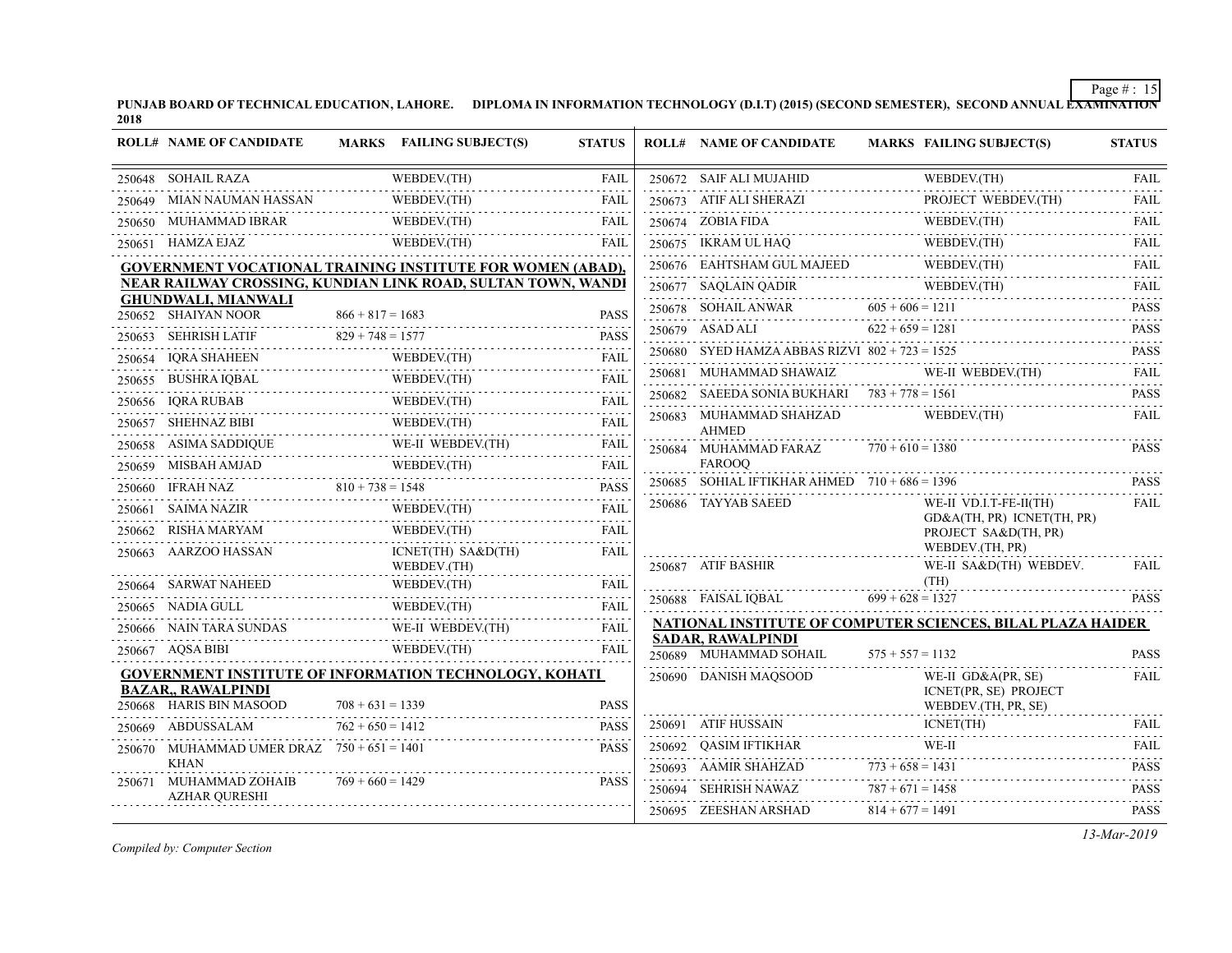PUNJAB BOARD OF TECHNICAL EDUCATION, LAHORE. DIPLOMA IN INFORMATION TECHNOLOGY (D.I.T) (2015) (SECOND SEMESTER), SECOND ANNUAL EXAMINATION'<br>2018

|        | <b>ROLL# NAME OF CANDIDATE</b>            |                    | MARKS FAILING SUBJECT(S)                                                                                                                        | <b>STATUS</b> | <b>ROLL# NAME OF CANDIDATE</b>                   | <b>MARKS FAILING SUBJECT(S)</b>                                                                                                                                                                                                                                                                                                                                                                            | <b>STATUS</b>                                                                                                                                |
|--------|-------------------------------------------|--------------------|-------------------------------------------------------------------------------------------------------------------------------------------------|---------------|--------------------------------------------------|------------------------------------------------------------------------------------------------------------------------------------------------------------------------------------------------------------------------------------------------------------------------------------------------------------------------------------------------------------------------------------------------------------|----------------------------------------------------------------------------------------------------------------------------------------------|
|        | 250696 MUBEEN HAIDER                      | $736 + 638 = 1374$ |                                                                                                                                                 | <b>PASS</b>   | 250722 SHAHBAZ AHMED                             | $801 + 728 = 1529$                                                                                                                                                                                                                                                                                                                                                                                         | <b>PASS</b>                                                                                                                                  |
|        | 250697 MUHAMMAD HAMZA<br><b>AZHAR</b>     |                    | WE-II                                                                                                                                           | <b>FAIL</b>   | 250723 MUHAMMAD MUTAYYAB<br>ALI                  | WEBDEV.(TH)                                                                                                                                                                                                                                                                                                                                                                                                | FAIL                                                                                                                                         |
|        | 250698 MUHAMMAD MOIN                      |                    | WE-II                                                                                                                                           | <b>FAIL</b>   |                                                  |                                                                                                                                                                                                                                                                                                                                                                                                            |                                                                                                                                              |
|        | 250699 AMBREEN RAMZAN                     | $811 + 722 = 1533$ |                                                                                                                                                 | <b>PASS</b>   |                                                  | 250724 SHAKIR ULLAH 761 + 737 = 1498 PASS<br>250725 KIREN MASOOD 716 + 736 = 1452 PASS<br>PASS 250725 KIREN MASOOD 716 + 736 = 1452 PASS                                                                                                                                                                                                                                                                   |                                                                                                                                              |
|        |                                           |                    | 250700 ATIQ UR REHMAN $791 + 691 = 1482$ PASS                                                                                                   | <b>PASS</b>   |                                                  | 250726 HAJIRA BATOOL $742 + 714 = 1456$ PASS                                                                                                                                                                                                                                                                                                                                                               |                                                                                                                                              |
| 250701 | MEHWISH NAWAZ                             | $773 + 651 = 1424$ | VISH NAWAZ $773 + 651 = 1424$ PASS                                                                                                              | <b>PASS</b>   | 250727 USAMA AHMAD DAR                           |                                                                                                                                                                                                                                                                                                                                                                                                            | <b>ABSENT</b>                                                                                                                                |
|        | 250702 MEHWISH NOOR                       | $782 + 692 = 1474$ |                                                                                                                                                 | <b>PASS</b>   | 250728 SAAD HASSAN                               | $795 + 646 = 1441$<br>$250728$ SAAD HASSAN $795 + 646 = 1441$ PASS                                                                                                                                                                                                                                                                                                                                         |                                                                                                                                              |
|        |                                           |                    |                                                                                                                                                 |               |                                                  | 250729 MALIK DANIYAL HAIDER WEBDEV.(TH) FAIL(No Chance)                                                                                                                                                                                                                                                                                                                                                    |                                                                                                                                              |
|        |                                           |                    | $\begin{tabular}{lllllllll} 250703 & YOUNAS KHAM & 662 + 668 = 1330 & PASS \\ 250704 & NAGEEN AHMED & 721 + 672 = 1393 & PASS \\ \end{tabular}$ |               |                                                  | DIGITEC COMPUTER TRAINING CENTER, B-69, NEAR POST OFFICE LALA                                                                                                                                                                                                                                                                                                                                              |                                                                                                                                              |
|        | 250705 MUHAMMAD ZAHOOR $641 + 674 = 1315$ |                    |                                                                                                                                                 | <b>PASS</b>   | <b>RUKH, WAH CANTT</b><br>250730 SYED ZULQARNAIN | WE-II                                                                                                                                                                                                                                                                                                                                                                                                      | <b>FAIL</b>                                                                                                                                  |
|        |                                           |                    | CYBRONIC COMPUTER INSTITUTE, ALBEHBOOD PLAZA, WAH CANTT                                                                                         |               | <b>HAIDAR</b>                                    |                                                                                                                                                                                                                                                                                                                                                                                                            |                                                                                                                                              |
|        | 250706 LINTA TARIQ                        | $804 + 760 = 1564$ |                                                                                                                                                 | <b>PASS</b>   | 250731 MUHAMMAD AWAIS<br><b>NASEER</b>           | $800 + 707 = 1507$                                                                                                                                                                                                                                                                                                                                                                                         | <b>PASS</b>                                                                                                                                  |
|        | 250707 ZAINAB IFTIKHAR 889 + 842 = 1731   |                    |                                                                                                                                                 | <b>PASS</b>   | 250732 MUDASSAIR HUSSAIN                         | WEBDEV.(TH)                                                                                                                                                                                                                                                                                                                                                                                                | <b>FAIL</b>                                                                                                                                  |
|        | 250708 HIRA JABEEN                        |                    | WE-II SA&D(TH) WEBDEV.<br>$(TH)$<br>250709 SALEHA NOREEN $790 + 776 = 1566$ PASS                                                                | FAIL          | 250733 RAMISH TANVEER<br><b>CHUGHTAI</b>         | WE-II                                                                                                                                                                                                                                                                                                                                                                                                      | <b>FAIL</b>                                                                                                                                  |
|        |                                           |                    |                                                                                                                                                 |               |                                                  | POLITIAI<br>250734 AROOBA ISHFAQ 837 + 776 = 1613 PASS                                                                                                                                                                                                                                                                                                                                                     |                                                                                                                                              |
|        | 250710 MEMOONA MUSTAFA                    |                    | $828 + 756 = 1584$                                                                                                                              | PASS          |                                                  | 250735 BABAR NAWAZ $804 + 773 = 1577$                                                                                                                                                                                                                                                                                                                                                                      | <b>PASS</b>                                                                                                                                  |
|        | $250711$ SAMAN ZEHRA                      | $813 + 760 = 1573$ |                                                                                                                                                 | <b>PASS</b>   | 250736 UMMAR FAROOQ                              | WE-II VD.I.T-FE-II(TH)                                                                                                                                                                                                                                                                                                                                                                                     | $\mathcal{L}^{\mathcal{A}}\left( \mathcal{A}^{\mathcal{A}}\right) =\mathcal{L}^{\mathcal{A}}\left( \mathcal{A}^{\mathcal{A}}\right)$<br>FAIL |
|        |                                           |                    | 250712 HALEEMA AFZAL $841 + 722 = 1563$                                                                                                         | <b>PASS</b>   |                                                  | GD&A(TH, PR) ICNET(TH, PR)                                                                                                                                                                                                                                                                                                                                                                                 |                                                                                                                                              |
|        | 250713 MUHAMMAD ARSHAD                    |                    | FULL FAIL                                                                                                                                       |               |                                                  | PROJECT SA&D(TH, PR)<br>WEBDEV.(TH, PR)                                                                                                                                                                                                                                                                                                                                                                    |                                                                                                                                              |
|        | 250714 SHAH MEER EHTISHAM                 |                    | WE-II ICNET(TH) SA&D(TH)<br>WEBDEV.(TH)                                                                                                         | <b>FAIL</b>   |                                                  | 250737 SUNDAS GILL WE-II ICNET(TH) FAIL                                                                                                                                                                                                                                                                                                                                                                    |                                                                                                                                              |
|        |                                           |                    | 250715 RAJA EHTESHAM ALI Fail In First Semester + 690 RL FIRST SEMESTER                                                                         |               |                                                  | 250738 SABEELA BIBI $861 + 820 = 1681$                                                                                                                                                                                                                                                                                                                                                                     | <b>PASS</b>                                                                                                                                  |
|        | <b>KAYANI</b>                             |                    |                                                                                                                                                 |               | 250739 MUJTABA AMER KHAN                         | WE-II SA&D(TH) WEBDEV.                                                                                                                                                                                                                                                                                                                                                                                     | <b>FAIL</b>                                                                                                                                  |
|        | 250716 MUHAMMAD SAFWAN ALI                |                    | WE-II SA&D(TH) WEBDEV.<br>(TH)                                                                                                                  | FAIL          | 250740 MUHAMMAD TAYYAB                           | (TH)<br>$806 + 741 = 1547$                                                                                                                                                                                                                                                                                                                                                                                 | <b>PASS</b>                                                                                                                                  |
|        |                                           |                    | 250717 TEHZEEB UL HASSAN SA&D(TH) WEBDEV(TH) FAIL                                                                                               | FAIL          | <b>KHAN</b>                                      |                                                                                                                                                                                                                                                                                                                                                                                                            |                                                                                                                                              |
|        | 250718 ZEESHAN ARIF                       |                    | SHAN ARIF $783 + 751 = 1534$ PASS                                                                                                               |               |                                                  | $\begin{tabular}{c c c} \multicolumn{2}{c }{\textbf{250741}} & \textbf{SYEDA ASRA FATIMA} & \textbf{818 + 776 = 1594} & \textbf{PASS} \\ \multicolumn{2}{c }{\textbf{250742}} & \textbf{ANUM IRSHAD} & \textbf{808 + 787 = 1595} & \textbf{PASS} \\ \multicolumn{2}{c }{\textbf{250742}} & \textbf{ANUM IRSHAD} & \textbf{1508} & \textbf{1509} \\ \multicolumn{2}{c }{\textbf{250742}} & \textbf{ANUM IR$ |                                                                                                                                              |
|        |                                           |                    | 250719 AROOSA IQBAL 864 + 826 = 1690 PASS                                                                                                       | PASS          |                                                  |                                                                                                                                                                                                                                                                                                                                                                                                            |                                                                                                                                              |
|        |                                           |                    | 250720 ASFAND YAR KAMAL WEBDEV.(TH)                                                                                                             | <b>FAIL</b>   |                                                  | 250743 UZMA IRSHAD $821 + 764 = 1585$ PASS                                                                                                                                                                                                                                                                                                                                                                 |                                                                                                                                              |
|        | 250721 MUHAMMAD UZAIR                     |                    | WEBDEV.(TH)                                                                                                                                     | FAIL          |                                                  | $250744$ MARYAM BIBI $756 + 723 = 1479$ PASS                                                                                                                                                                                                                                                                                                                                                               |                                                                                                                                              |
|        |                                           |                    |                                                                                                                                                 |               |                                                  |                                                                                                                                                                                                                                                                                                                                                                                                            |                                                                                                                                              |

*Compiled by: Computer Section*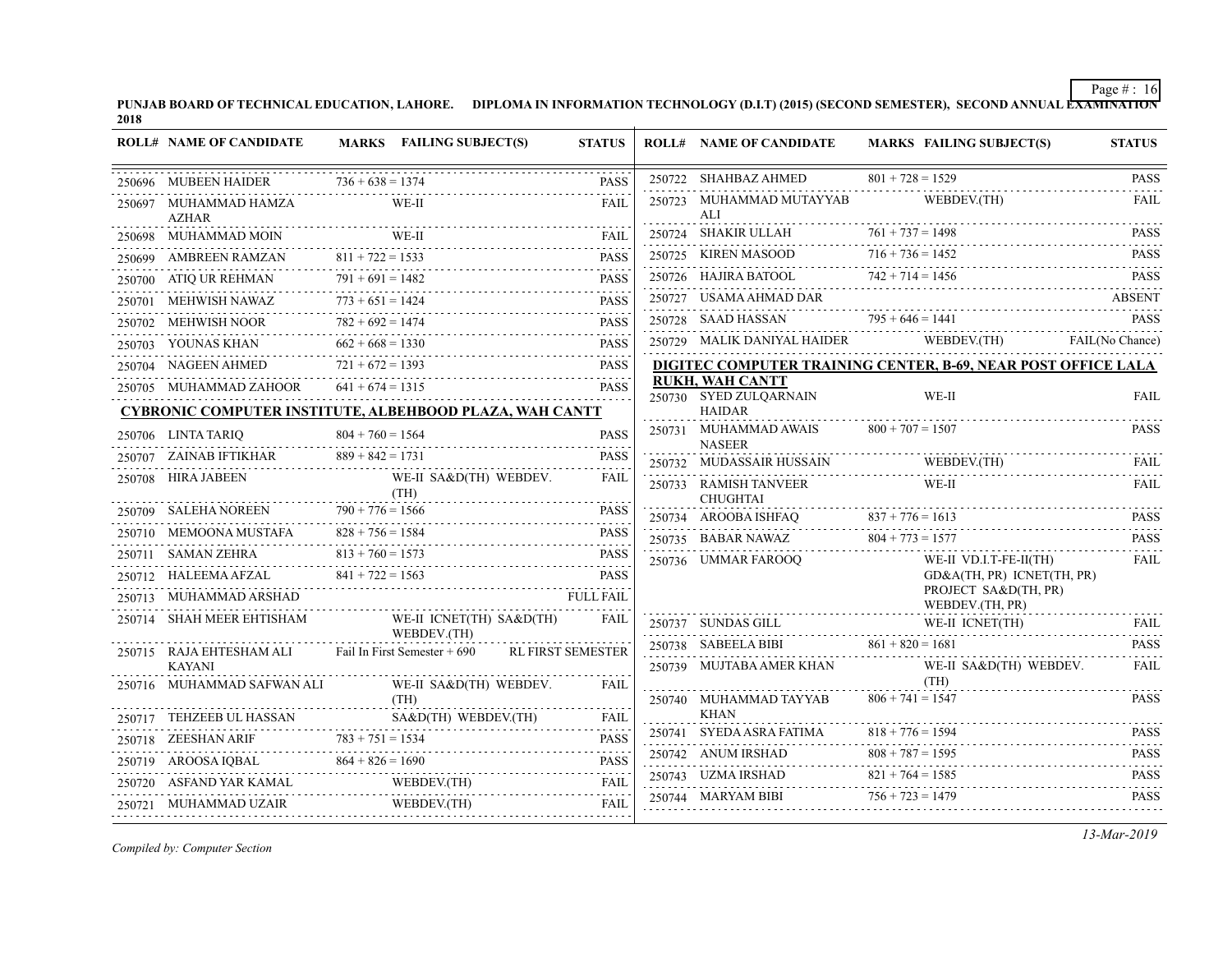PUNJAB BOARD OF TECHNICAL EDUCATION, LAHORE. DIPLOMA IN INFORMATION TECHNOLOGY (D.I.T) (2015) (SECOND SEMESTER), SECOND ANNUAL EXAMINATION'<br>2018

|        | <b>ROLL# NAME OF CANDIDATE</b>                    |                    | MARKS FAILING SUBJECT(S)                                                                                                                                                                                                                                                                                                                                                                                                                                          | <b>STATUS</b> | <b>ROLL# NAME OF CANDIDATE</b>            | <b>MARKS FAILING SUBJECT(S)</b>                                             | <b>STATUS</b>                                                     |
|--------|---------------------------------------------------|--------------------|-------------------------------------------------------------------------------------------------------------------------------------------------------------------------------------------------------------------------------------------------------------------------------------------------------------------------------------------------------------------------------------------------------------------------------------------------------------------|---------------|-------------------------------------------|-----------------------------------------------------------------------------|-------------------------------------------------------------------|
|        | 250745 AYESHA BIBI                                | $846 + 802 = 1648$ |                                                                                                                                                                                                                                                                                                                                                                                                                                                                   | <b>PASS</b>   | 250772 AIMAN AYESHA                       | $865 + 780 = 1645$                                                          | <b>PASS</b>                                                       |
|        | 250746 MARIUM LATIF KIANI                         | $829 + 766 = 1595$ |                                                                                                                                                                                                                                                                                                                                                                                                                                                                   | <b>PASS</b>   | 250773 AFSHAN SIDDIQUI                    | WEBDEV.(TH)                                                                 | <b>FAIL</b>                                                       |
|        | 250747 GUL MEHAK SHEHZADI                         |                    | $\begin{array}{c} \text{WEBDEV(TH)}\\ \text{}\\ \end{array}$                                                                                                                                                                                                                                                                                                                                                                                                      | FAIL          | 250774 MOBBASHAR ALI QURESHI              | WEBDEV.(TH)                                                                 | .<br>FAIL                                                         |
|        | 250748 MISBAH KHIZAR                              | $766 + 754 = 1520$ |                                                                                                                                                                                                                                                                                                                                                                                                                                                                   | <b>PASS</b>   |                                           | 250775 NIMRA BASHIR WE-II WEBDEV.(TH)                                       | <b>FAIL</b>                                                       |
|        | 250749 AHSANULLAH                                 | $790 + 742 = 1532$ | AHSANULLAH 790 + 742 = 1532 PASS                                                                                                                                                                                                                                                                                                                                                                                                                                  | <b>PASS</b>   | 250776 SHANZA ASLAT                       | 50776 SHANZA ASLAT WEBDEV. (TH)                                             | $-1 - 1 - 1$<br><b>FAIL</b>                                       |
|        | 250750 SUMBAL YOUNAS                              | $873 + 811 = 1684$ |                                                                                                                                                                                                                                                                                                                                                                                                                                                                   | <b>PASS</b>   |                                           | 250777 SAIQA BIBI $825 + 778 = 1603$                                        | .<br><b>PASS</b>                                                  |
|        | 250751 SAAD YOUNAS WE-II                          |                    | WE-II WEBDEV.(TH)                                                                                                                                                                                                                                                                                                                                                                                                                                                 | FAIL          |                                           |                                                                             | <b>FAIL</b><br>$\mathbb{Z} \times \mathbb{Z} \times \mathbb{Z}$ . |
|        | 250752 IRFAN FAZAL                                |                    | SA&D(TH) WEBDEV.(TH)                                                                                                                                                                                                                                                                                                                                                                                                                                              | FAIL          |                                           | 250778 SANA JAVID WEBDEV.(TH)<br>250779 KHATTON BIBI 851 + 833 = 1684       | <b>PASS</b>                                                       |
|        | 250753 KHAQAN ABBASI                              |                    | WEBDEV.(TH)                                                                                                                                                                                                                                                                                                                                                                                                                                                       | FAIL          | 250780 IQRA JAVED $823 + 746 = 1569$      |                                                                             | .<br><b>PASS</b>                                                  |
|        | 250754 KUMAIL HASSAN                              |                    | WE-II GD&A(TH, PR)                                                                                                                                                                                                                                                                                                                                                                                                                                                | <b>FAIL</b>   |                                           | 250781 AYESHA KIRAN $849 + 761 = 1610$                                      | <b>PASS</b>                                                       |
|        |                                                   |                    | ICNET(TH, PR) PROJECT<br>SA&D(PR) WEBDEV.(TH, PR)                                                                                                                                                                                                                                                                                                                                                                                                                 |               | 250782 NOOR UL AIN IKRAM                  | $861 + 811 = 1672$                                                          | 1.1.1.1.1<br><b>PASS</b>                                          |
|        |                                                   |                    |                                                                                                                                                                                                                                                                                                                                                                                                                                                                   | <b>FAIL</b>   | 250783 HINA ALI                           | $850 + 803 = 1653$                                                          | .<br><b>PASS</b>                                                  |
|        |                                                   |                    | $\underbrace{250755}_{250755} \text{ WAQAR ASHRAF} \begin{tabular}{lllllllllll} \multicolumn{2}{c}{WE-II} \text{ WEBDEV (TH)} \end{tabular} \begin{tabular}{lllllllll} \multicolumn{2}{c}{PAII} \multicolumn{2}{c}{PAS} \multicolumn{2}{c}{PAS} \multicolumn{2}{c}{PAS} \multicolumn{2}{c}{PAS} \multicolumn{2}{c}{PAS} \multicolumn{2}{c}{PAS} \multicolumn{2}{c}{PAS} \multicolumn{2}{c}{PAS} \multicolumn{2}{c}{PAS} \multicolumn{2}{c}{PAS} \multicolumn{2}{$ | <b>PASS</b>   |                                           | $250784$ TANIA BIBI $849 + 761 = 1610$                                      | <b>PASS</b><br>بالمتمالي                                          |
|        | 250757 MUHAMMAD IBRAHIM                           | $736 + 754 = 1490$ |                                                                                                                                                                                                                                                                                                                                                                                                                                                                   | <b>PASS</b>   | 250785 SAIF ALI                           | $831 + 782 = 1613$                                                          | <b>PASS</b>                                                       |
|        | 250758 SYED TAHIR HUSSAIN SHAH $847 + 755 = 1602$ |                    |                                                                                                                                                                                                                                                                                                                                                                                                                                                                   | PASS          | 250786 MUHAMMAD HASSAN<br><b>KHAN</b>     | GD&A(TH) ICNET(TH)<br>WEBDEV.(TH)                                           | <b>FAIL</b>                                                       |
|        | 250759 ASIF HUSSAIN                               | $770 + 806 = 1576$ |                                                                                                                                                                                                                                                                                                                                                                                                                                                                   | <b>PASS</b>   | 250787 MUHAMMAD QASIM                     | AD QASIM WE-II WEBDEV.(TH)                                                  | <b>FAIL</b>                                                       |
|        | $762 + 764 = 1526$<br>250760 AWAIS AZHAR          |                    | $762 + 764 = 1526$ PASS                                                                                                                                                                                                                                                                                                                                                                                                                                           | <b>PASS</b>   | 250788 ASMAT KHAN $792 + 768 = 1560$      |                                                                             | <b>PASS</b>                                                       |
|        | 250761 SYED IFTIKHAR HUSSAIN                      |                    | S A & D(TH)                                                                                                                                                                                                                                                                                                                                                                                                                                                       | <b>FAIL</b>   |                                           |                                                                             | <b>FAIL</b>                                                       |
|        |                                                   |                    | POF WELFARE COMPUTER CENTER, IST FLOOR ALBAHBOOD PALZA THE                                                                                                                                                                                                                                                                                                                                                                                                        |               |                                           | WEBUEV.(TH)<br>250790 HASNAIN NAWAZ 823 + 752 = 1575<br>250791 ANWELLY 2007 | .<br><b>PASS</b>                                                  |
|        | <b>MALL, WAH CANTT</b><br>$250762$ ASAD ALI       |                    | WEBDEV.(TH)                                                                                                                                                                                                                                                                                                                                                                                                                                                       | <b>FAIL</b>   | 250791 ANWAR SAIFULLAH $811 + 760 = 1571$ |                                                                             | <b>PASS</b>                                                       |
|        |                                                   |                    |                                                                                                                                                                                                                                                                                                                                                                                                                                                                   | FAIL          |                                           | $250792$ ATIF HAYAT AWAN $869 + 824 = 1693$                                 | <b>PASS</b>                                                       |
|        | 250763 AQSA RAZZAQ<br>250764 MUHAMMAD HAMZA       | $810 + 768 = 1578$ | GD&A(TH) WEBDEV.(TH)                                                                                                                                                                                                                                                                                                                                                                                                                                              | <b>PASS</b>   | 250793 DILAWAIZ SALEEM $796 + 749 = 1545$ |                                                                             | .<br><b>PASS</b>                                                  |
|        | MUHAMMAD ASIM MINHAS $848 + 754 = 1602$           |                    |                                                                                                                                                                                                                                                                                                                                                                                                                                                                   | <b>PASS</b>   | 250794 SAIMA KHATOON 815 + 789 = 1604     |                                                                             | <b>PASS</b>                                                       |
| 250765 |                                                   | $841 + 765 = 1606$ |                                                                                                                                                                                                                                                                                                                                                                                                                                                                   | <b>PASS</b>   | 250795 SOBIA MAJEED $832 + 786 = 1618$    |                                                                             | <b>PASS</b>                                                       |
|        | $250766 \quad \text{SHEHRAZ MINHAS}$              |                    |                                                                                                                                                                                                                                                                                                                                                                                                                                                                   | <b>PASS</b>   | 250796 HAJRA BASHIR                       | WEBDEV.(TH)                                                                 | 2.2.2.2.2.1<br><b>FAIL</b>                                        |
|        |                                                   |                    | 250767 SHIZA KANWAL 874 + 825 = 1699<br>250767 SHIZA KANWAL 832 + 777 = 1609<br>250768 KINZA TUN NISA $832 + 777 = 1609$ PASS                                                                                                                                                                                                                                                                                                                                     |               | 250797 HAFIZ KAMRAN SAEED                 | WE-II GD&A(TH) WEBDEV.                                                      | .<br>FAIL                                                         |
|        | 250769 MAHNOOR                                    |                    | R<br>THE WEBDEV.(TH)                                                                                                                                                                                                                                                                                                                                                                                                                                              | FAIL          | 250798 AMNA ASLAM $827 + 758 = 1585$      | (TH)                                                                        | <b>PASS</b>                                                       |
|        |                                                   | $805 + 767 = 1572$ |                                                                                                                                                                                                                                                                                                                                                                                                                                                                   | <b>PASS</b>   |                                           |                                                                             | .<br><b>FAIL</b>                                                  |
|        | 250771 FARIHA NAZ                                 | $868 + 818 = 1686$ |                                                                                                                                                                                                                                                                                                                                                                                                                                                                   | <b>PASS</b>   | <b>AHMED</b>                              |                                                                             |                                                                   |
|        |                                                   |                    |                                                                                                                                                                                                                                                                                                                                                                                                                                                                   |               | 250799 MUHAMMAD HAMMAD                    | WEBDEV.(TH)                                                                 |                                                                   |

*Compiled by: Computer Section*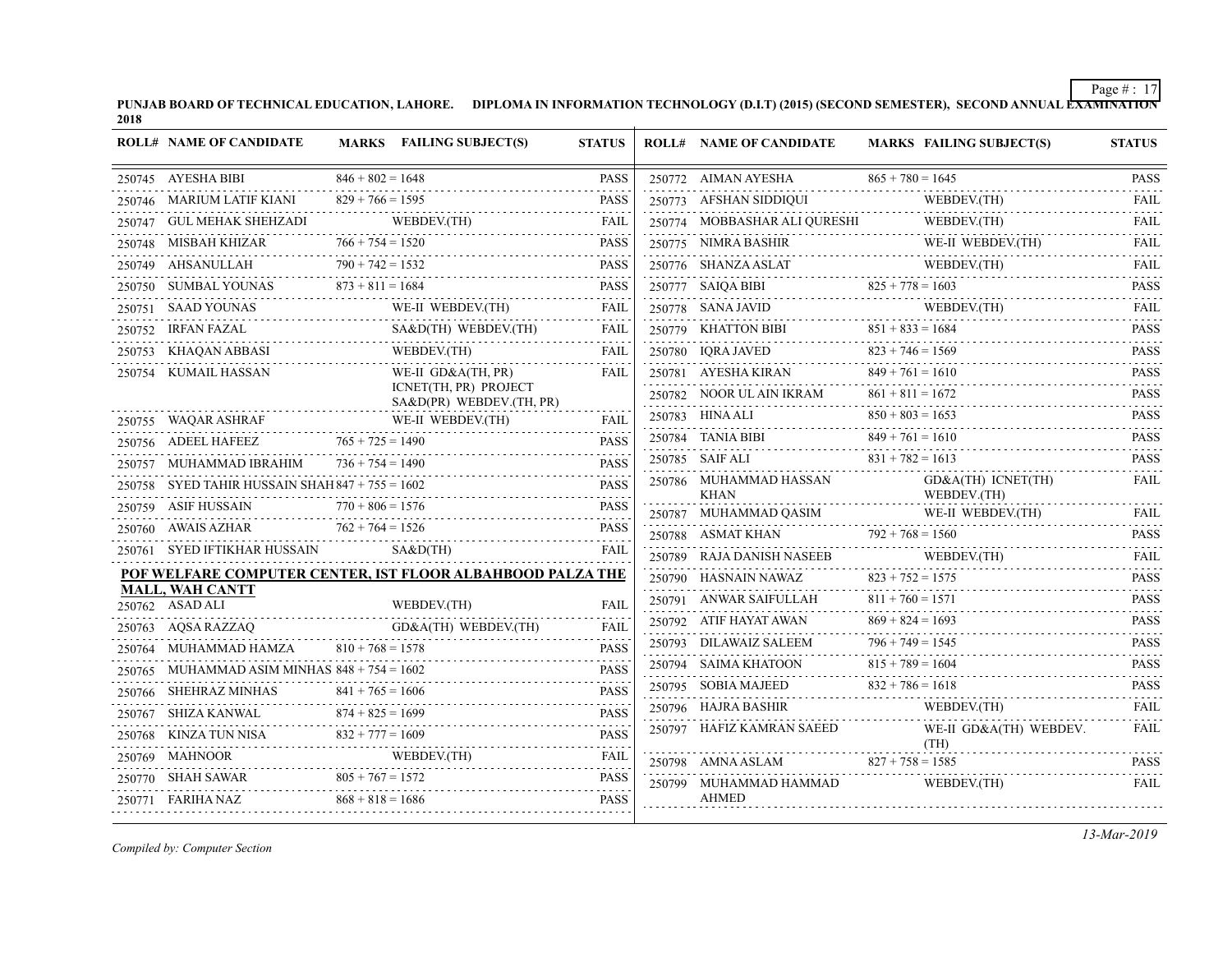PUNJAB BOARD OF TECHNICAL EDUCATION, LAHORE. DIPLOMA IN INFORMATION TECHNOLOGY (D.I.T) (2015) (SECOND SEMESTER), SECOND ANNUAL EXAMINATION'<br>2018

| <b>ROLL# NAME OF CANDIDATE</b>                         | MARKS FAILING SUBJECT(S)                                                                                                                                                                                                                                                                                                                                                                                                  | <b>STATUS</b> | <b>ROLL# NAME OF CANDIDATE</b>               | <b>MARKS FAILING SUBJECT(S)</b>                                                                                                                                                                                                                                                                                                                                                                                                            | <b>STATUS</b>    |
|--------------------------------------------------------|---------------------------------------------------------------------------------------------------------------------------------------------------------------------------------------------------------------------------------------------------------------------------------------------------------------------------------------------------------------------------------------------------------------------------|---------------|----------------------------------------------|--------------------------------------------------------------------------------------------------------------------------------------------------------------------------------------------------------------------------------------------------------------------------------------------------------------------------------------------------------------------------------------------------------------------------------------------|------------------|
| 250800 LARAIB HAFIZ                                    | $854 + 799 = 1653$                                                                                                                                                                                                                                                                                                                                                                                                        | <b>PASS</b>   | 250827 HAIDER SULTAN                         | WE-II VD.I.T-FE-II(TH)                                                                                                                                                                                                                                                                                                                                                                                                                     | <b>FAIL</b>      |
| 250801 MUHAMMAD SALMAN                                 | $794 + 770 = 1564$<br><u>.</u>                                                                                                                                                                                                                                                                                                                                                                                            | <b>PASS</b>   |                                              | GD&A(TH) SA&D(TH)<br>WEBDEV.(TH)                                                                                                                                                                                                                                                                                                                                                                                                           |                  |
| 250802 ANUM BIBI                                       | $878 + 835 = 1713$                                                                                                                                                                                                                                                                                                                                                                                                        | <b>PASS</b>   | 250828 ABDUL QAYYUM                          | WE-II WEBDEV.(TH)                                                                                                                                                                                                                                                                                                                                                                                                                          | FAIL             |
| 250803 ALI HASSAN                                      | WE-II GD&A(TH) WEBDEV.                                                                                                                                                                                                                                                                                                                                                                                                    | <b>FAIL</b>   |                                              | WE-II WEBDEV.(TH)<br>WE-II WEBDEV.(TH)                                                                                                                                                                                                                                                                                                                                                                                                     | FAII.            |
| 250804 OURAT UL AIN                                    | (TH)<br>VD.I.T-FE-II(TH) SA&D(TH)                                                                                                                                                                                                                                                                                                                                                                                         | FAIL          | 250830 WASEEM ULLAH KHAN $854 + 755 = 1609$  |                                                                                                                                                                                                                                                                                                                                                                                                                                            | <b>PASS</b>      |
|                                                        | WEBDEV.(TH)                                                                                                                                                                                                                                                                                                                                                                                                               |               | 250831 SYED HUSNAIN HUSSAIN                  | WE-II                                                                                                                                                                                                                                                                                                                                                                                                                                      | <b>FAIL</b>      |
|                                                        | $\begin{tabular}{llllll} \multicolumn{2}{l}{{\textbf{250805}}} & \multicolumn{2}{c}{\textbf{IRAM GILL}} & \multicolumn{2}{c}{\textbf{796 + 727 = 1523}} & \multicolumn{2}{c}{\textbf{PASSS}}\\ & \multicolumn{2}{c}{\textbf{796 + 727 = 1523}} & \multicolumn{2}{c}{\textbf{PASSS}}\\ & \multicolumn{2}{c}{\textbf{796 + 727 = 1523}} & \multicolumn{2}{c}{\textbf{PASSS}}\\ & \multicolumn{2}{c}{\textbf{796 + 727 = 15$ | <b>PASS</b>   | <b>SHAH</b>                                  |                                                                                                                                                                                                                                                                                                                                                                                                                                            |                  |
|                                                        | 250806 ROMESSA EHSAN SA&D(TH) FAIL                                                                                                                                                                                                                                                                                                                                                                                        | <b>FAIL</b>   |                                              | 250832 SHAHRYAR KHAN GD&A(TH) FAIL                                                                                                                                                                                                                                                                                                                                                                                                         |                  |
|                                                        | 250807 SYED UBAID SABIR $820 + 748 = 1568$ PASS                                                                                                                                                                                                                                                                                                                                                                           | <b>PASS</b>   | 250833 SAQIB UR REHMAN $844 + 761 = 1605$    |                                                                                                                                                                                                                                                                                                                                                                                                                                            | <b>PASS</b>      |
|                                                        | 250808 MEHWISH BIBI $857 + 782 = 1639$                                                                                                                                                                                                                                                                                                                                                                                    | <b>PASS</b>   |                                              | $\begin{tabular}{ll} \bf 250834 & \bf ASMA NAWAZISH & \quad WE-II WEBDEV (TH) \\ \hline \end{tabular}$                                                                                                                                                                                                                                                                                                                                     | FAIL             |
| 250809 AYESHA AFTAB                                    | $828 + 766 = 1594$<br>A AFTAB 228 + 766 = 1594 PASS                                                                                                                                                                                                                                                                                                                                                                       | <b>PASS</b>   | 250835 HAMZA ZAHOOR                          |                                                                                                                                                                                                                                                                                                                                                                                                                                            | <b>ABSENT</b>    |
| 250810 ZAHRA ZAMEER                                    | $833 + 783 = 1616$                                                                                                                                                                                                                                                                                                                                                                                                        | <b>PASS</b>   | 250836 ZAKI HAIDER                           | WE-II GD&A(TH) ICNET(TH)<br>SA&D(TH) WEBDEV.(TH)                                                                                                                                                                                                                                                                                                                                                                                           | <b>FAIL</b>      |
| 250811 SANA KIRAN RAFIQUE $851 + 773 = 1624$           |                                                                                                                                                                                                                                                                                                                                                                                                                           | <b>PASS</b>   |                                              | 250837 EALIA BATOOL WE-II FAIL                                                                                                                                                                                                                                                                                                                                                                                                             |                  |
| 250812 ANEELA TAJ                                      | GD&A(TH) ICNET(TH)<br>SA&D(TH) WEBDEV.(TH)                                                                                                                                                                                                                                                                                                                                                                                | FAIL          | 250838 ISBAH AHMAD 818 + 767 = 1585          |                                                                                                                                                                                                                                                                                                                                                                                                                                            | <b>PASS</b><br>. |
| 250813 AMMARA SYED                                     | GD&A(TH) WEBDEV.(TH)                                                                                                                                                                                                                                                                                                                                                                                                      | FAIL          | 250839 MUHAMMAD TAYYAB                       | $VD.I.T-FE-II(SE)$ $GD&A(PR)$                                                                                                                                                                                                                                                                                                                                                                                                              | FAIL             |
| 250814 USMAN YAQOOB                                    | WE-II GD&A(TH) SA&D(TH)<br>WEBDEV.(TH)                                                                                                                                                                                                                                                                                                                                                                                    | FAIL          | <b>USMANI</b>                                | SE) ICNET(PR, SE) PROJECT<br>SA&D(PR, SE) WEBDEV.(TH,<br>PR, SE)                                                                                                                                                                                                                                                                                                                                                                           |                  |
| 250815 MARIA AZEEM                                     | WEBDEV.(TH)                                                                                                                                                                                                                                                                                                                                                                                                               | FAIL          | 250840 SYED MOHSIN ALI NAQVI WEBDEV.(TH)     |                                                                                                                                                                                                                                                                                                                                                                                                                                            | <b>FAIL</b>      |
| 250816 ANSA SHAHZADI                                   |                                                                                                                                                                                                                                                                                                                                                                                                                           | FAIL          |                                              | $\begin{tabular}{lll} \multicolumn{2}{l}{{\small 250840}} & \multicolumn{2}{l}{\text{NYED MONOHSIN ALI NAQVI}} & \multicolumn{2}{l}{\text{WEBDEV.(TH)}}\\ & \multicolumn{2}{l}{\small 250841} & \multicolumn{2}{l}{\text{SHARIEEL AHMED}} & \multicolumn{2}{l}{\text{846 + 799 = 1645}}\\ & \multicolumn{2}{l}{\text{250841}} & \multicolumn{2}{l}{\text{SHARIEEL AHMED}} & \multicolumn{2}{l}{\text{846 + 799 = 1645}}\\ & \multicolumn{$ | <b>PASS</b>      |
| 250817 MUHAMMAD ARSALAN                                | WE-II<br>                                                                                                                                                                                                                                                                                                                                                                                                                 | FAIL          |                                              | 250842 FARIA SADAF $858 + 805 = 1663$ PASS                                                                                                                                                                                                                                                                                                                                                                                                 | د د د د د د      |
|                                                        |                                                                                                                                                                                                                                                                                                                                                                                                                           | FAIL          | 250843 SEHAR KAUSAR $820 + 804 = 1624$       | 1624 PASS                                                                                                                                                                                                                                                                                                                                                                                                                                  |                  |
|                                                        | 250818 KAINAT SHOUKAT WEBDEV(TH) FAIL 250819 AQSA SABIR 799 + 723 = 1522 PASS                                                                                                                                                                                                                                                                                                                                             | <b>PASS</b>   | 250844 MUHAMMAD USMAN ZIA $856 + 812 = 1668$ |                                                                                                                                                                                                                                                                                                                                                                                                                                            | <b>PASS</b>      |
| 250820 KHADIJA BIBI                                    | A BIBI $811 + 743 = 1554$                                                                                                                                                                                                                                                                                                                                                                                                 | <b>PASS</b>   | 250845 MUHAMMAD ADIL                         | WE-II WEBDEV.(TH)                                                                                                                                                                                                                                                                                                                                                                                                                          | <b>FAIL</b>      |
| 250821 ALIYA UROOJ                                     |                                                                                                                                                                                                                                                                                                                                                                                                                           | FAIL          | 250846 MUHAMMAD ARSALAN                      | WE-II WEBDEV.(TH)                                                                                                                                                                                                                                                                                                                                                                                                                          | <b>FAIL</b>      |
| 250822 RAHEELA BIBI                                    |                                                                                                                                                                                                                                                                                                                                                                                                                           | FAIL          | <b>KHAN</b>                                  |                                                                                                                                                                                                                                                                                                                                                                                                                                            |                  |
| 250823 USMAN KHALID<br>.ID<br>------------------------ | WE-II WEBDEV.(TH)                                                                                                                                                                                                                                                                                                                                                                                                         | FAIL          | 250847 HAMZA MEHMOOD                         | WE-II WEBDEV.(TH)                                                                                                                                                                                                                                                                                                                                                                                                                          | <b>FAIL</b>      |
| 250824 ZAINAB BIBI                                     | WE-II VD.I.T-FE-II(TH)<br>WEBDEV.(TH)                                                                                                                                                                                                                                                                                                                                                                                     | FAIL          | 250848 MASNA ZAIB                            | WE-II VD.I.T-FE-II(TH, SE)<br>GD&A(PR, SE) ICNET(PR, SE)<br>PROJECT SA&D(TH, PR, SE)                                                                                                                                                                                                                                                                                                                                                       | FAIL             |
| 250825 BILAL NAEEM                                     | WE-II WEBDEV.(TH)                                                                                                                                                                                                                                                                                                                                                                                                         | FAIL          |                                              | WEBDEV.(TH, PR, SE)                                                                                                                                                                                                                                                                                                                                                                                                                        |                  |
| 250826 FATIMA TAHIR $796 + 776 = 1572$                 |                                                                                                                                                                                                                                                                                                                                                                                                                           | <b>PASS</b>   | 250849 ZAMEER UL HASSAN                      | $SAB$ (TH) WEBDEV(TH)                                                                                                                                                                                                                                                                                                                                                                                                                      | <b>FAIL</b>      |

*Compiled by: Computer Section*